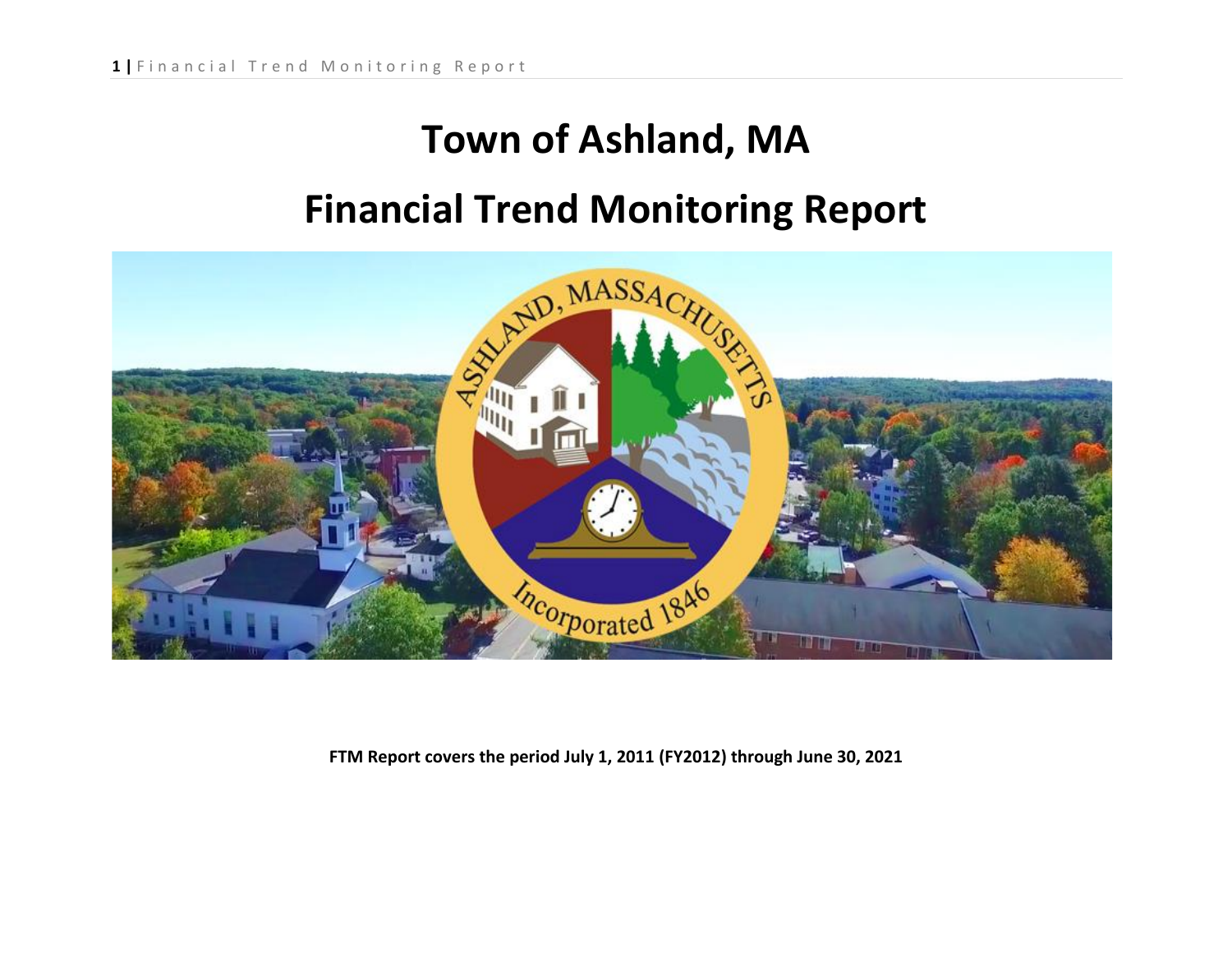### **Table of Contents**

| ı. | <b>Introduction</b>                             | Page 3-8   |
|----|-------------------------------------------------|------------|
| П. | <b>Executive Summary</b>                        | Page 9-10  |
| Ш. | <b>Financial &amp; Environmental Indicators</b> |            |
|    | Factor 1 - Revenue Indicators                   |            |
|    | Intergovernmental Revenues                      | Page 12-13 |
|    | <b>Elastic Revenues</b>                         | Page 14-15 |
|    | <b>Tax Revenues</b>                             | Page 16-18 |
|    | <b>Uncollected Property Taxes</b>               | Page 19-22 |
|    | Factor 2 - Expenditure Indicators               |            |
|    | Revenues per Capita                             | Page 23-24 |
|    | Expenditures per Capita                         | Page 23-24 |
|    | <b>Expenditures by Function</b>                 | Page 25-27 |
|    | <b>Fringe Benefits</b>                          | Page 28-29 |
|    | <b>Factor 3 - Operating Position Indicators</b> |            |
|    | Financial Reserves/Fund Balance                 | Page 30-32 |
|    | <b>Factor 4 - Debt Indicators</b>               |            |
|    | Long Term Debt                                  | Page 33-34 |
|    | <b>Debt Service</b>                             | Page 35-36 |
|    | <b>Factor 5 - Unfunded Liability Indicators</b> |            |
|    | Post-Employment Benefits                        | Page 37-38 |
|    | <b>Factor 7 - Community Needs Indicators</b>    |            |
|    | Population                                      | Page 39-40 |
|    | <b>Top Five Taxpayers</b>                       | Page 41-42 |
|    |                                                 |            |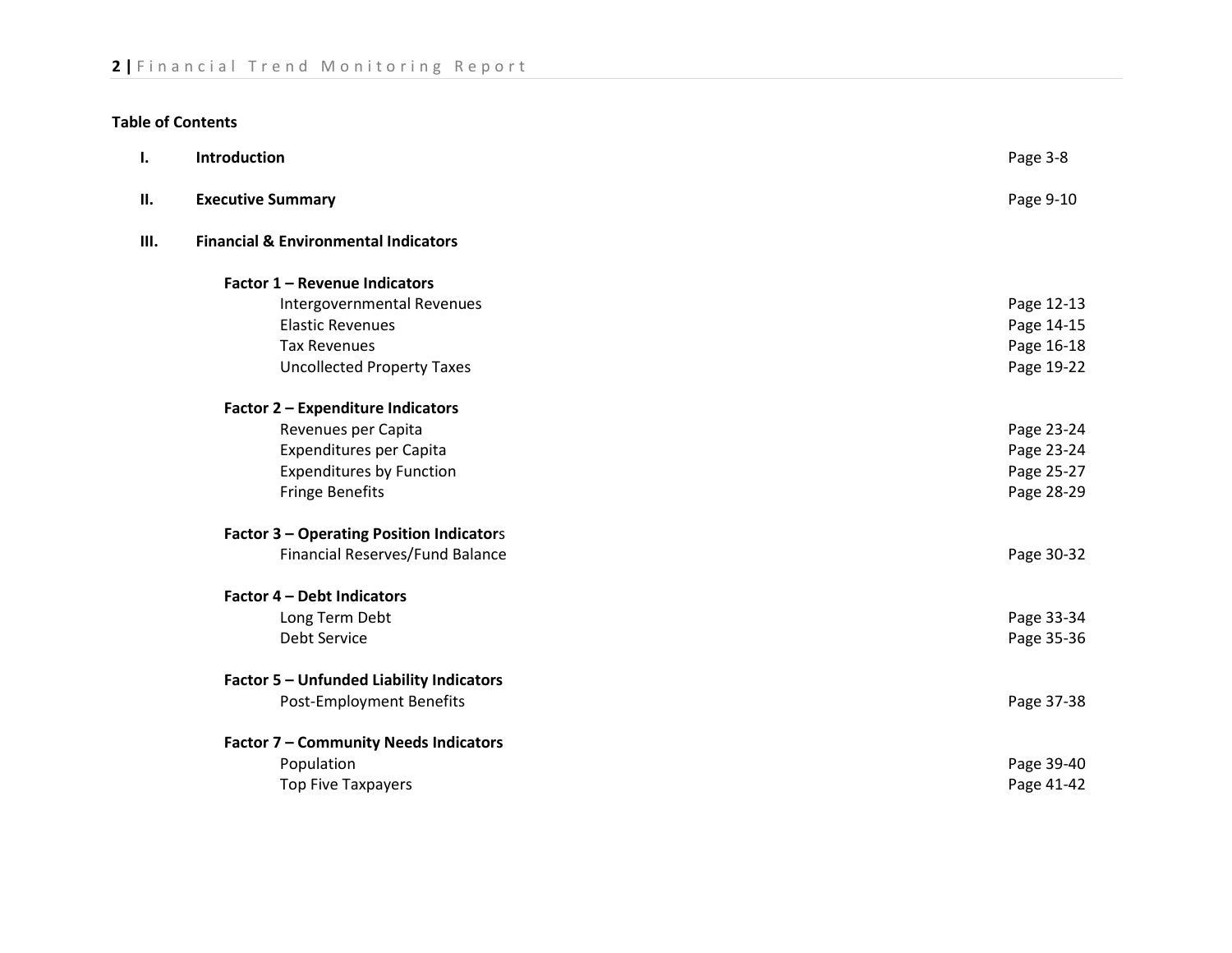### **SECTION I. INTRODUCTION—THE FINANCIAL TREND MONITORING SYSTEM**

Welcome to the Town of Ashland's Financial Trend Monitoring System (FTMS) Report. The purpose of the FTMS is to analyze key financial indicators in order to assess the financial direction of the Town. The report is designed to bring issues and opportunities to the attention of decision-makers through a systematic method of trend analysis. If employed correctly, the FTMS will help Town officials:

- 1. Gain a better understanding of the Town's current financial condition.
- 2. Identify hidden and emerging problems before they reach serious proportions.
- 3. Present straightforward picture of the Town's financial strengths and weaknesses to elected and appointed officials, citizens, and credit rating firms.
- 4. Reinforce the need for long-range considerations during the annual budget process.
- 5. Provide a starting place for setting, reviewing and updating of financial policies that guide financial decision making.

### Aspects of Financial Condition

- **Cash Solvency:** A government's ability to pay immediate obligations
- **Budgetary Solvency:** It's ability to pay financial obligations within current fiscal period
- **Long-Run Solvency:** Its ability to continue paying obligations in future fiscal periods, and
- **Service-Level Solvency:** The government's ability to continue providing the level of service expected by its constituents.

The ultimate goal of the FTMS is to help local officials and management better assess and protect the Town of Ashland's overall financial condition.

### What is Financial Condition?

Financial condition is broadly defined as the ability of a Town to maintain existing service levels, withstand local and regional economic disruptions, and meet the demands of natural growth, decline and change. It is often discussed from the perspectives of cash solvency, budgetary solvency, long-run solvency and service-level solvency.

In the narrowest sense, financial condition means the ability of the Town to pay its immediate obligations over the next 30 to 90 days in order to maintain operations. This is typically referred to as "cash solvency."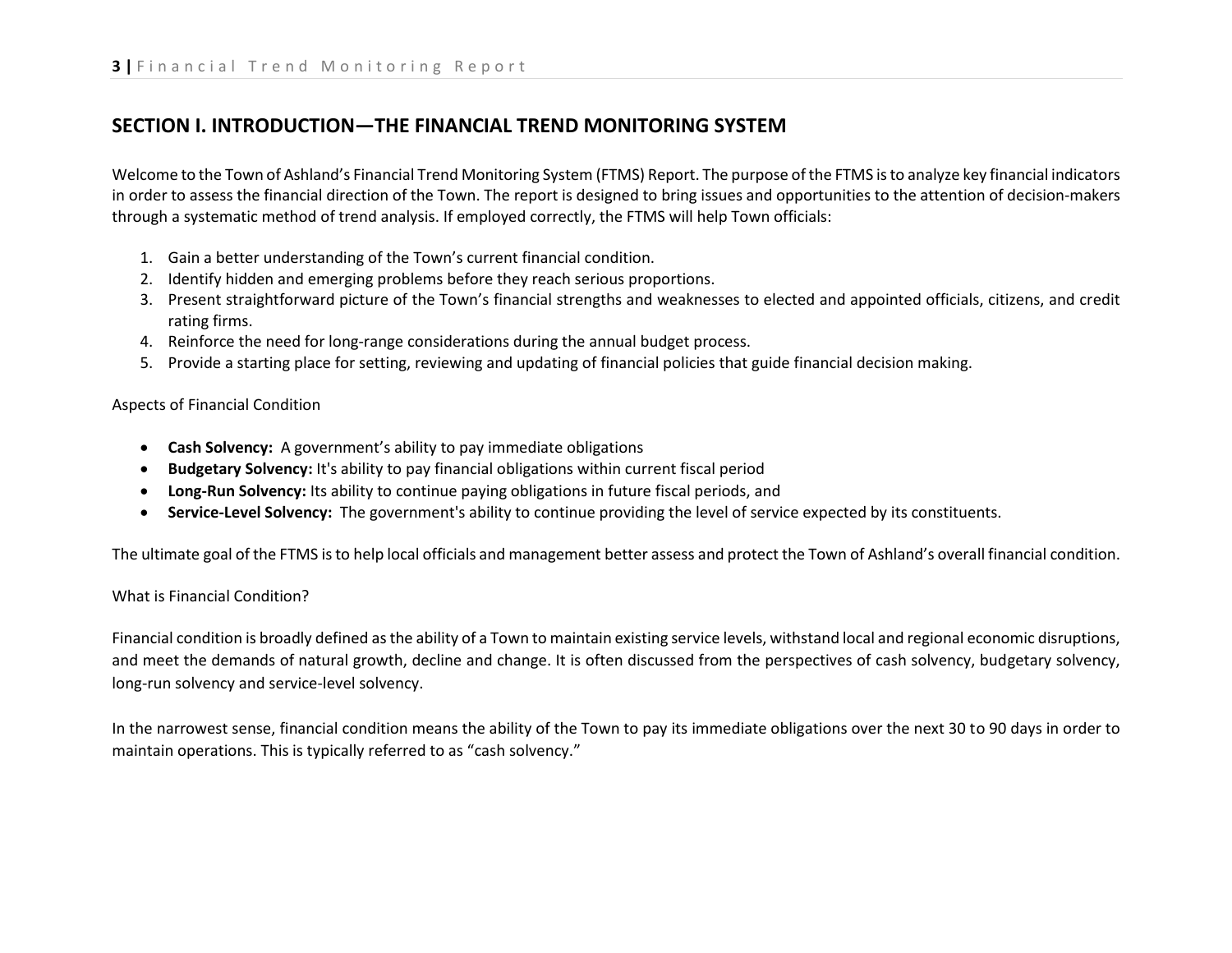Beyond meeting its monthly cash obligations, a Town must also be able to generate enough revenues during a fiscal year to meet all its expenditures, without incurring operational deficits. With few exceptions, such as snow and ice overdrafts, the Town is legally obligated to maintain "budgetary solvency," or a balanced fiscal year budget, while providing services to residents.

In a broader sense, financial condition means the Town's ability in the long-run to pay all the costs of doing business, including those which may not appear during the current fiscal year, such as pension costs and liabilities for other post-employment benefits. This long-run balance between revenues and costs is referred to as "long-run solvency" and includes items such as debt commitments and investments designed to maintain capital facilities such as buildings and roads. As many municipalities know all too well, it is possible to defer such costs in the short-run, but failure to adequately invest in capital needs will cost more in the future and could even create issues of budgetary solvency if the needs go unmet for too long.

Lastly, financial condition must also be viewed from the perspective of the services that residents' desire. "Service-level solvency" refers to the level and quality of the services that residents expect in order to maintain the health, safety and welfare of the community. A Town lacking servicelevel solvency might in all other respects be in sound financial condition, but be unable to support critical services at an adequate level. In a financial crisis situation, trying to maintain service-level solvency might result in a municipality experiencing cash, budgetary, or long-run solvency problems. That is why it is important to view the issue of financial condition from all four perspectives. During this prolonged period of chronic fiscal constraint, the goal is to prevent fiscal distress, which is a temporary imbalance, from becoming fiscal crisis where obligations can no longer be met.

Although unforeseen events can sometimes create a fiscal crisis, the signs of fiscal distress are often revealed in several recurring indicators. These include structural, economic, demographic and institutional factors. The indicators might manifest in an erosion of the economic base, a significant change in population size, or an interruption in the tax base. A loss of financial independence (through a greater reliance on intergovernmental revenues), a decline in productivity, or a large amount of immediate local government costs can also be indicative of the development of financial imbalances. For the Town of Ashland, which is in good financial condition, the FTMS will help provide a systematic way to monitor changes and anticipate future problems.

Fiscal Distress is the imbalance between the level of financial resources the Town has committed and its potential available resources. Fiscal Crisis occurs when the local government can no longer pay its bills or provide existing levels of service.

#### **What is a Financial Trend Monitoring System?**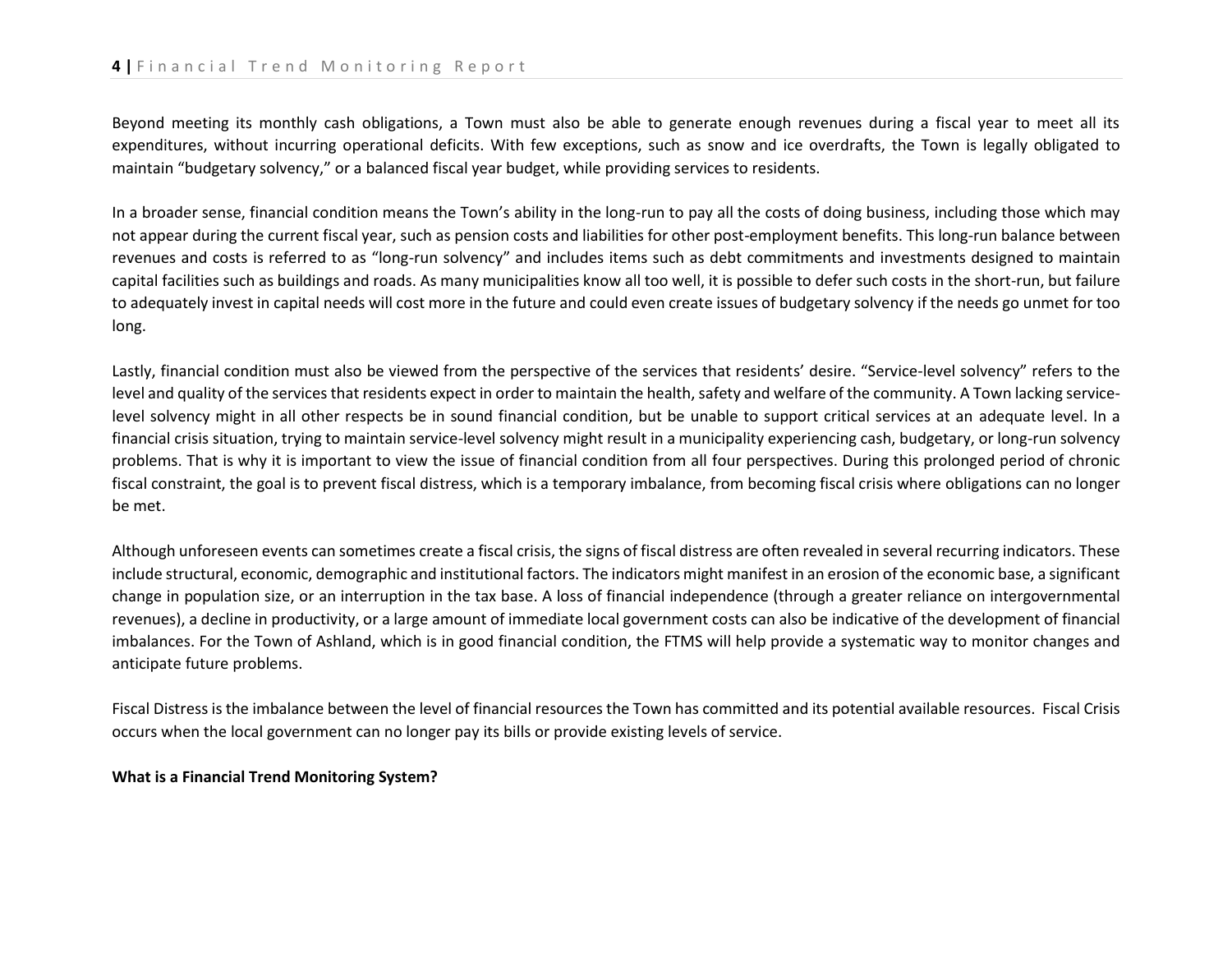The Financial Trend Monitoring System (FTMS), as adapted from the system developed by the International City/County Management Association (ICMA), "identifies the factors that affect financial condition and arranges them in a rational order so that they can be more easily analyzed and measured."

It is a management tool that pulls together the pertinent information from the Town's budgetary and financial reports, mixes it with the appropriate economic and demographic data, and creates a series of Town-specific financial indicators that, when plotted over a period of time, can be used to monitor changes in financial condition. The financial indicators include such things as revenue and expenditure trends, financial reserves, changes in the tax base, one-time revenue dependencies, debt, and external revenue dependencies.

### What are Financial Indicators?

Financial indicators are the primary tools of the Financial Trend Monitoring System. They represent a way to quantify changes in the factors with which they are associated. Many aspects of financial condition cannot be measured explicitly; however, by quantifying indicators and plotting them over a period of time, decision-makers can begin to monitor and evaluate the Town's financial performance. The use of these indicators will not provide answers as to why a problem is occurring or what the appropriate solution is, but it may provide the opportunity to make an informed management response.

### Objectives of the FTMS

- **Predict**: so that the Town can be prepared to deal with fiscal distress before it becomes fiscal crisis
- **Avert**: and take action to avoid fiscal crisis
- **Mitigate**: through corrective action and/or policy changes regain sound financial footing, or at least contain the problem, and
- **Prevent**: a recurrence of fiscal distress after the Town addresses the current issue or crisis (i.e. reliance on one time revenue)

### **Expenditure Indicators**

Expenditures are a rough measure of a local government's service output. Generally, the more a local government spends in constant dollars, the more services it is providing, although this does not take into account how effective the services are or how efficiently they are delivered. To determine whether a government is living within its revenues, the first issue to consider is expenditure growth rate.

Because local governments are required to have a balanced budget, it would seem unlikely that expenditure growth would exceed revenue growth. Nevertheless, the annual budget can be balanced in a number of subtle ways that will create a long-run imbalance in which expenditure outlays and commitments grow faster than revenues. Some of the more common ways are to use non-recurring revenues (one-time monies), to borrow (pay for operating capital through a long-term capital improvement plan), or make use of reserve funds (Stabilization or Free Cash) to fund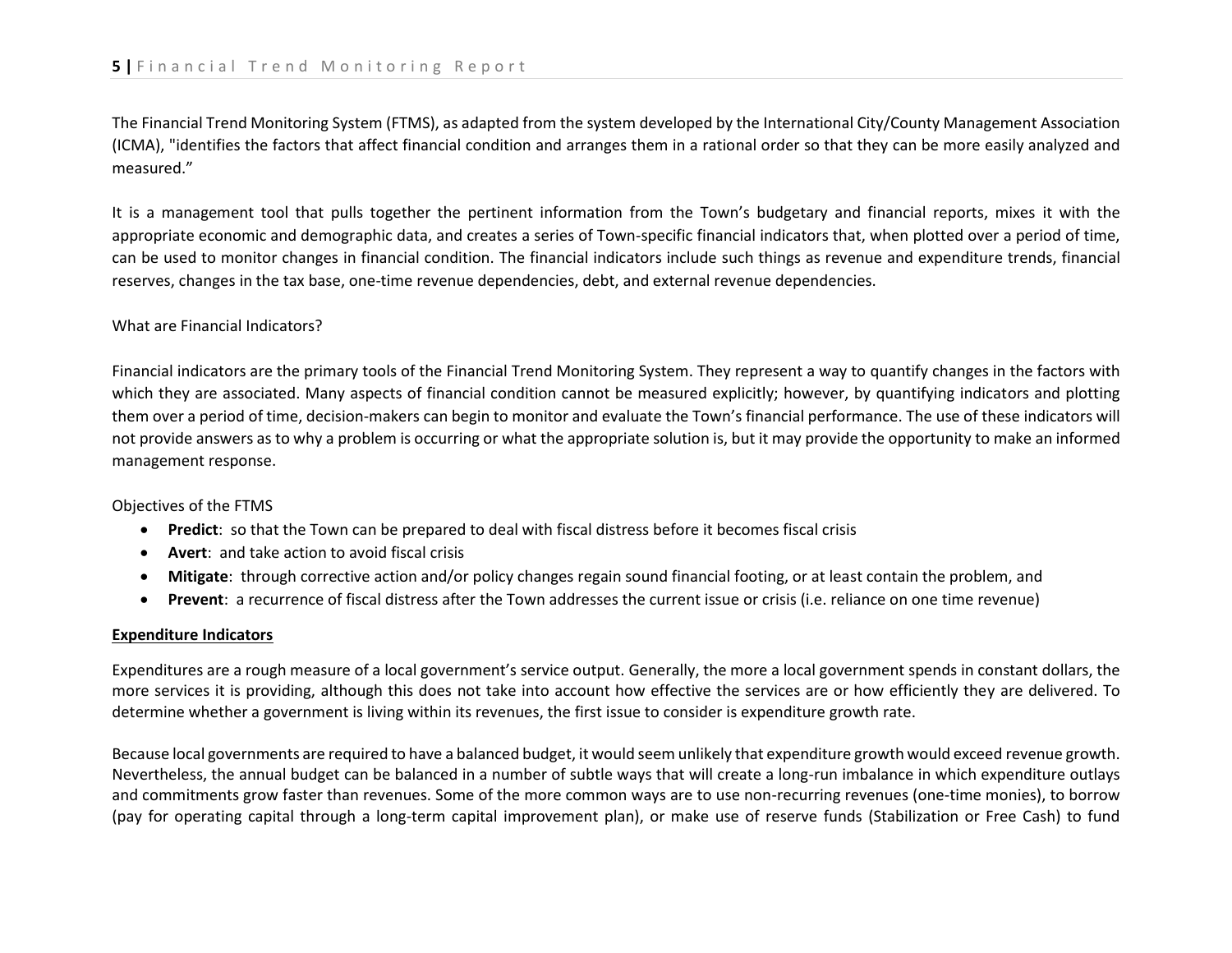operational expenses. Other ways are to defer maintenance on capital items or to defer funding of a future liability, such as a pension obligation or other retiree benefits. In each case, the annual budget remains balanced, but the long-run budget develops a deficit. Although long-run deficits might, conceivably, be made up through windfalls such as additional State Aid, grants, or other revenue surges, allowing such deficits to develop is risky.

A second issue to consider is expenditure flexibility. Expenditure flexibility is a measure of a local government's freedom to adjust its service levels to changing conditions, and considers the level of mandatory or fixed costs. Ideally, a government's expenditure growth rate will not exceed its revenue growth rate, and the government will have maximum flexibility to adjust spending. An increase in mandatory costs, such as debt service, employee benefits, and property and other insurances, renders a government less able to adjust to change.

### **Revenue Indicators**

Revenues determine the capacity of a local government to provide service. Important issues to consider in revenue analysis are growth, flexibility, dependability, diversity, administration, and elasticity. Under ideal conditions, revenues would grow at a rate equal to or greater than the combined effects of inflation and expenditures. They would be sufficiently flexible (free from spending restrictions) to allow adjustments to changing conditions. They would be balanced between elastic and inelastic in relation to inflation and the economic base; that is, some would grow with inflation and the economic base and others would remain relatively constant. Revenue sources would be diversified- not overly dependent on residential, commercial, or industrial land uses, or on external funding sources, such as discretionary State Aid. Fees would be regularly evaluated to cover cost increases.

Analyzing revenue structure will help to identify the following types of problems:

- Deterioration of the revenue base
- Practices or policies that may adversely affect revenue yields
- Poor revenue-estimating practices
- Inefficiency in the collection and administration of revenues
- Overdependence on obsolete or intergovernmental revenue sources
- Fees that are not covering the cost of services

This analysis may be used to provide the framework for the development of new, and update of existing fiscal policies to guide budget development.

### **Which Fiscal Indicators are included in the report?**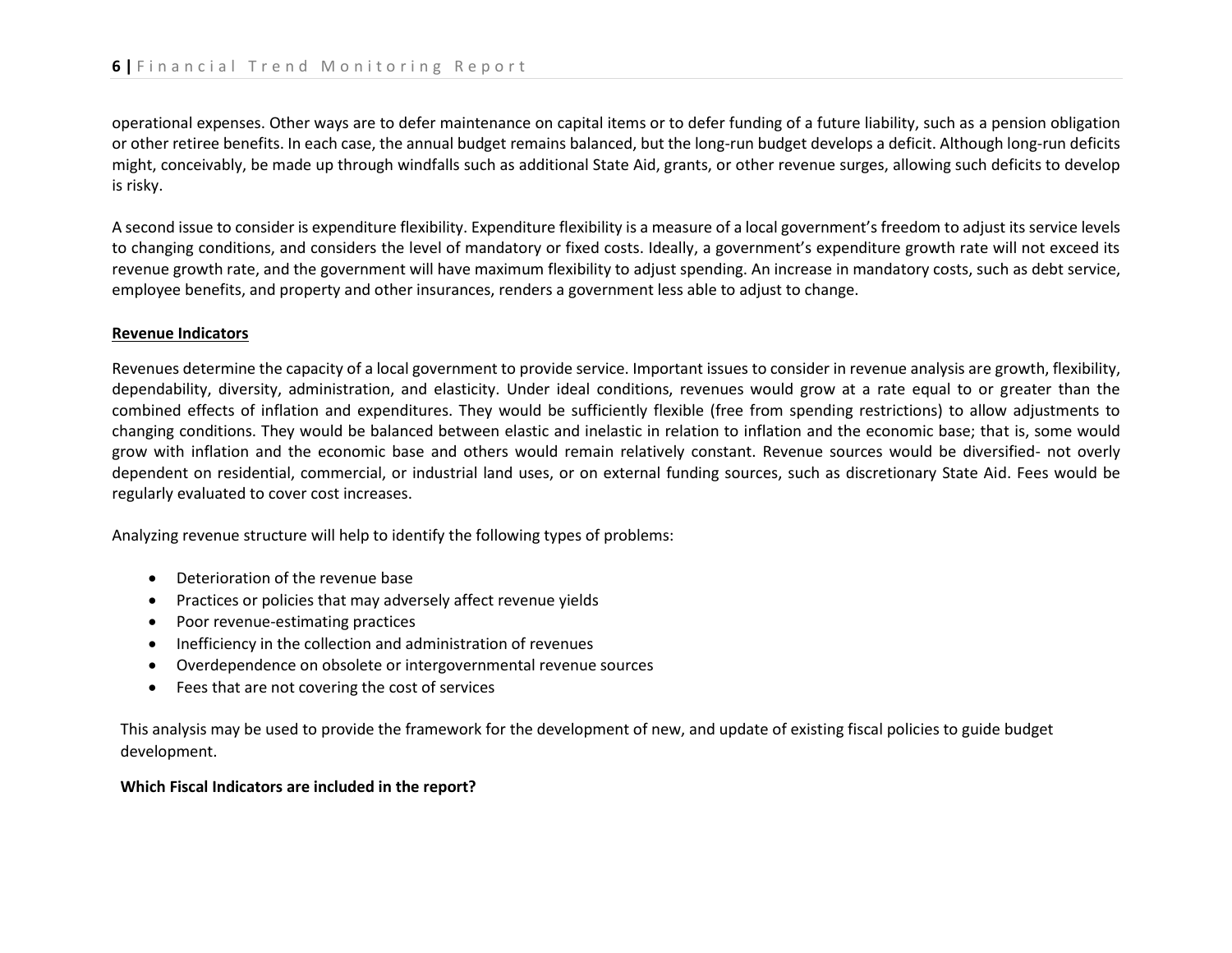Although the comprehensive ICMA model contains dozens of potential indicators for measuring municipal financial condition, a relevant sample has been selected as part of Ashland's Financial Trend Monitoring Report (FTMR). Others were omitted because either they are not applicable to Ashland's situation or because we do not have the data to be able to consistently develop these indicators at this time. We hope to further expand the indicators included in the report in the future. The 15 indicators that have been selected for use in monitoring the Town of Ashland's financial condition are displayed graphically on the following pages and were chosen based upon the availability of data and their appropriateness for Ashland.

#### **Part 1 – Financial Indicators**

- **Factor 1 – Revenue Indicators**
	- o Intergovernmental Revenues
	- o Elastic Revenues, Tax Revenues
	- o Uncollected Property Taxes
	- o Revenues per Capita
- **Factor 2 – Expenditure Indicators**
	- o Expenditures per Capita
	- o Expenditures by Function
	- o Fringe Benefits
- **Factor 3 – Operating Position Indicators**
	- o Financial Reserves/Fund Balance
- **Factor 4 – Debt Indicators**
	- o Long Term Debt
	- o Debt Service
- **Factor 5 – Unfunded Liability Indicators**
	- o Post-Employment Benefits

#### **Part 2 – Environmental Indicators**

- **Factor 7 – Community Needs Indicators**
	- o **Population**
	- o **Top Five Taxpayers**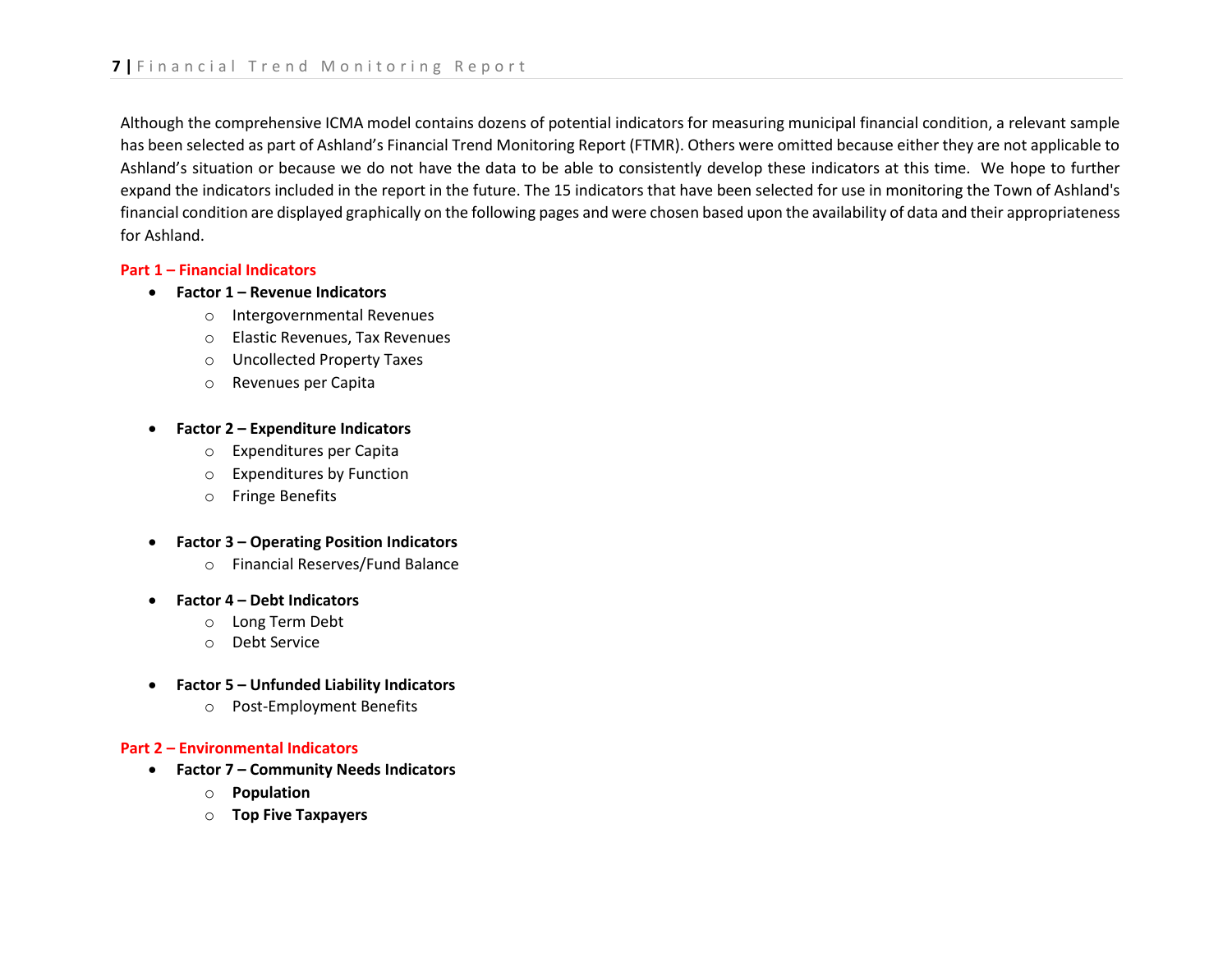The FTMR is intended to assist the Town's Administration, Select Board, Finance Committee, and School Committee in setting long-range policy priorities, and can provide a logical way of introducing long-range considerations into the annual budget process. The following report has been developed using the ICMA manual entitled Evaluating Financial Condition, A Handbook for Local Government.

What Methodology was used to compile the data in the report?

The Financial Trend Monitoring System (FTMS) analysis covers the period of July 1, 2011 through June 30, 2021. Actual data has been presented for the Town's General Fund for the Fiscal Years 2012 through 2021. The actual data is taken from Schedule A, the Department of Revenue (DOR) Tax Rate Recapitulation reports as well as from various other DOR reports and the Town finance/accounting department. Adjustments and exceptions are noted in the report.

Constant dollars are nominal dollars adjusted for inflation using data from the U.S. Department of Labor, Bureau of Labor Statistics for the Boston-Brockton-Nashua statistical area. CPI-U data is the Consumer Price Index for all urban communities, Boston. For the purpose of this analysis, FY2012 is the base year beginning at 100. The average CPI-U was utilized for FY2021 utilizing the most recent months available.

Population data was derived from the 2010 and 2020 Federal Census. The 2020 Federal Census population was 18,832 and the 2010 Federal Census was 16,593. The population difference is 2,239 which correlates into an average increase of 1.3% each year. As the actual population is unknown each year, we factored in a 1.3% increase each year from the 2010 Federal Census figure.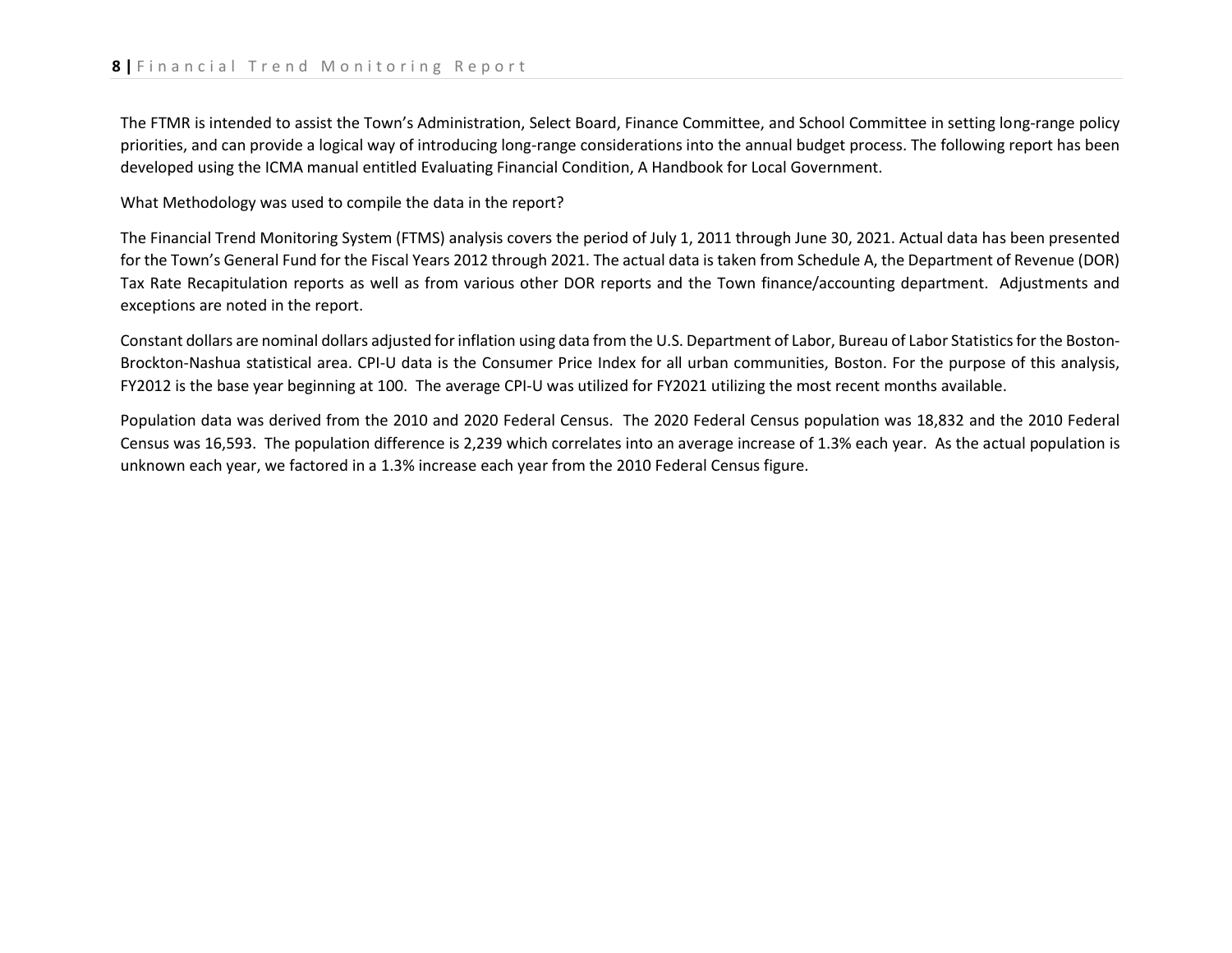### **SECTION II: FTMR Executive Summary**

#### **Current Financial Condition**

Ashland is in excellent financial condition. The Town's financial reserves have improved drastically over the past several years due to strong management, conservative budgeting practices, and the financial reserve policy, which was drafted and implemented several years ago. The General Stabilization Fund closed the fiscal year with a balance of \$7,509,179 a solid 11% of the FY21 operating budget. On March 11, 2020, the World Health Organization declared a pandemic, which in just a few short months would bring life to a near standstill. Ashland took conservative measures and reduced the already approved FY21 budget by \$1,000,000 by reducing state aid estimates, local receipts & new growth by 20%. At the 6/30/2020 Annual Town Meeting, the Town also appropriated \$1,400,000 from the general stabilization fund to help balance the FY21 operating budget. The Town implemented a spending freeze in April 2020, which helped the Town generate a healthy free cash balance to then appropriate a portion back into the General Stabilization Fund at the 12/9/2020 Special Town Meeting. In total, over \$1.6M was appropriated back into the General Stabilization Fund in FY21. Debt is manageable and our bond rating was upgraded to AAA/Stable in August 2016 and reaffirmed at a December 2020 rating call.

#### **Identify Emerging Problems**

Future health insurance costs and the significant unfunded pension obligation of the Middlesex Retirement System remain significant areas of exposure for the annual operating budget. From a service level solvency standpoint, the Town has added many new positions over the last few years which include 4 new firefighters, two police officers, 2 human service positions, library staffing hours, several DPW workers, a procurement/capital specialist, and a Sustainability Manager. However, as the Town grows in population and work volume, a need to increase staffing levels in other departments will follow. Consequently, any increases in full-time staffing will have a multiplier effect on the budget for health insurance, pension and OPEB costs. In addition, it's been two years since the WHO announced a global pandemic. Ashland utilized its' financial reserves as outlined in a 3 year plan to minimize the financial impact to the town from the pandemic. However, from conservative budgeting methods and the free cash policy contributed to replenishing the rainy day fund above and beyond what was appropriated or utilized.

#### **Financial Strengths and Weaknesses**

The adoption of the Financial Reserves Policy in December 2013 strengthened the Town's financial condition with zero reliance on one-time revenues in the operating budget. In addition, the financial reserve policy appropriates a percentage of free cash to capital investment and the remainder to the stabilization funds which has insured that one-time funds are only utilized for one-time expenditures or to increase the Town's reserves. The growth in revenue from property taxes, which has kept pace with inflation, as well as excellent tax collections are financial strengths for the Town.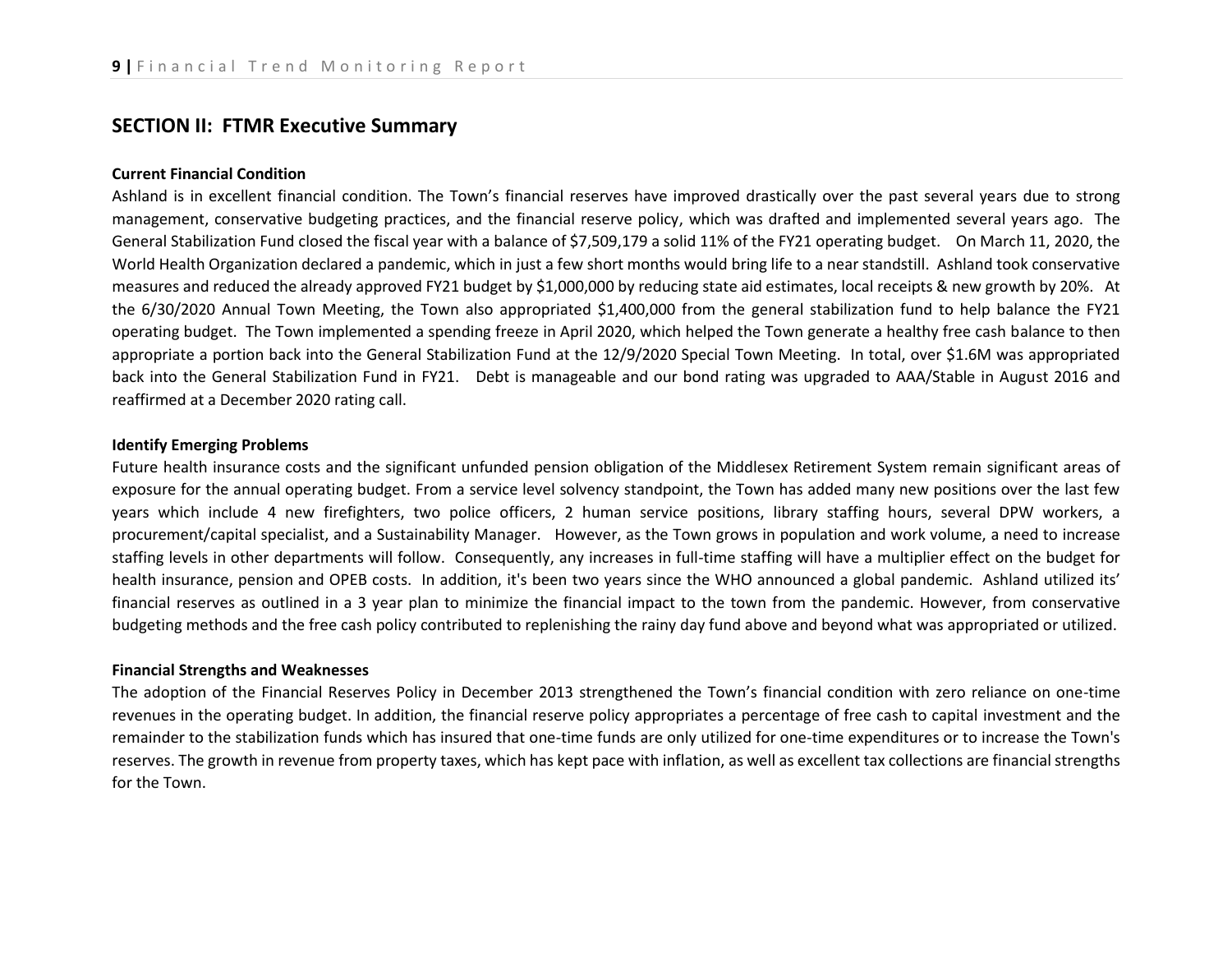#### **Long Range Budget Considerations**

The population in the Town of Ashland is growing and the Town has made great strides in increasing service levels to keep pace. The Town has successfully added positions over the course of the years. Ashland has accomplished this while increasing and reaching its' goal of having 10% of budgeted revenues in the general stabilization fund. However, as the Town continues to grow, the need to address this growth and maintain service-level solvency may require a corresponding increase in personnel again in the future. The Town is also on year 3 of a 3 year plan to utilize its' general stabilization funds to balance the budget. As mentioned earlier, conservative budgeting methods and the free cash policy have since helped to replenish the rainy day fund. As the Town expects growth in FY24 and beyond, the financial forecast for the Town appears positive.

#### **Policy Updates**

The Town will continue to adhere to the financial policies set in place. Moving forward it will be important for the Town to continue to fund the OPEB liability. The OPEB Trust Fund was established at the May 2014 Annual Town Meeting for this purpose, and during FY2015 the first annual transfer was made to the Trust (\$500,000). The Trust Fund has a 6/30/21 balance of \$4,927,967. Economic development policies and programs will be continuously reviewed in order to stimulate ongoing development of the tax base.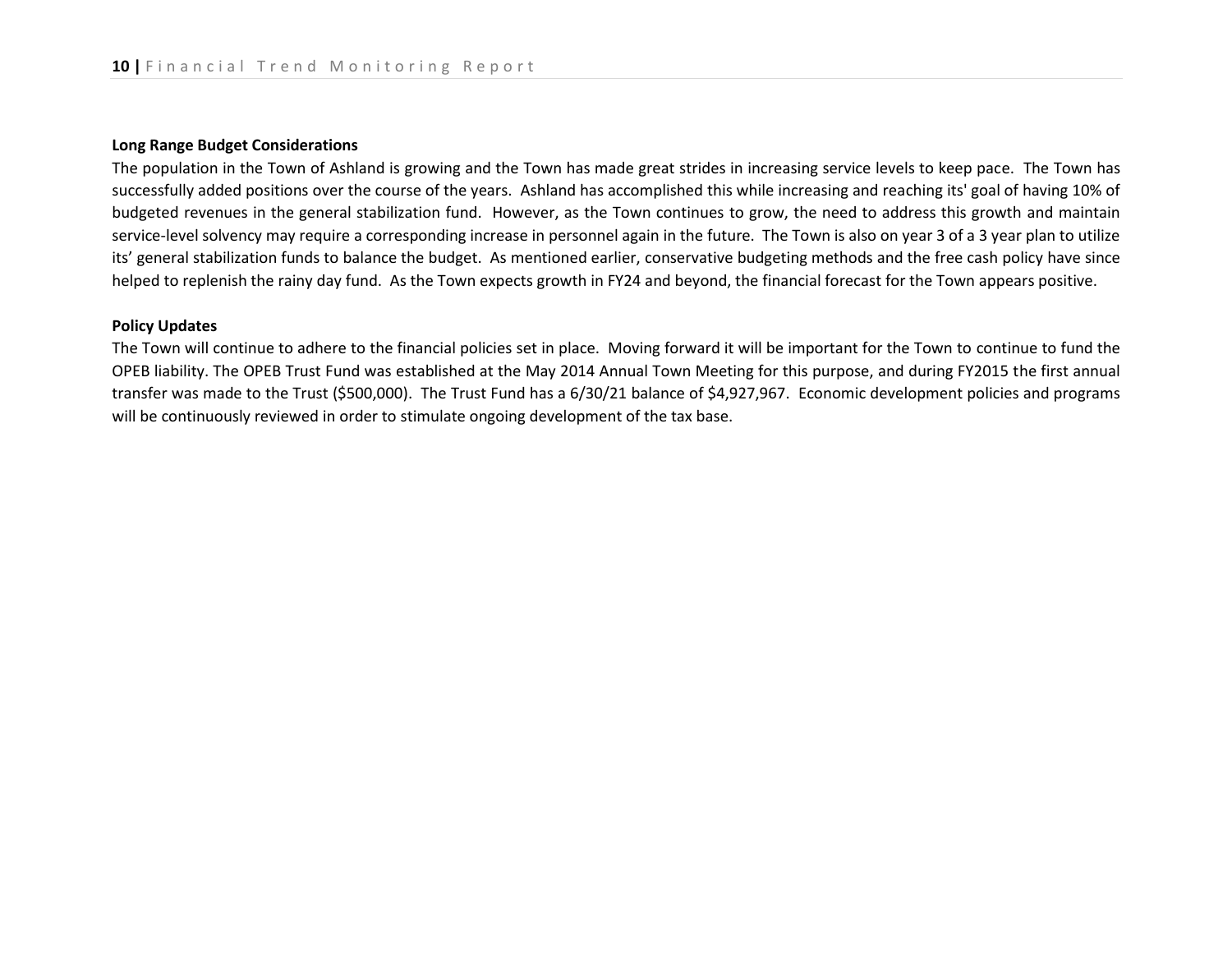| <b>FISCAL INDICATOR</b>                          | FY2021      |
|--------------------------------------------------|-------------|
| <b>Part 1 - Financial Indicators</b>             |             |
| <b>Factor 1 - Revenue Indicators:</b>            |             |
| Intergovernmental Revenues                       | Favorable   |
| <b>Elastic Revenues</b>                          | Unfavorable |
| <b>Tax Revenues</b>                              | Favorable   |
| <b>Uncollected Property Taxes</b>                | Favorable   |
| Revenues per Capita                              | Uncertain   |
| <b>Factor 2 - Expenditures Indicators:</b>       |             |
| <b>Expenditures per Capita</b>                   | Uncertain   |
| <b>Expenditures by Function</b>                  | Favorable   |
| <b>Fringe Benefits</b>                           | Uncertain   |
| <b>Factor 3 - Operating Position Indicators:</b> |             |
| Financial Reserves/Fund Balance                  | Favorable   |
| <b>Factor 4 - Debt Indicators:</b>               |             |
| Long Term Debt                                   | Favorable   |
| <b>Debt Service</b>                              | Favorable   |
| <b>Factor 5 - Unfunded Liability Indicators:</b> |             |
| <b>Other Post-Employment Benefits</b>            | Favorable   |
| <b>Part 2 - Environmental Indicators</b>         |             |
| Factor 7 - Community Needs Indicators            |             |
| Population                                       | Uncertain   |
| <b>Top Five Taxpayers</b>                        | Favorable   |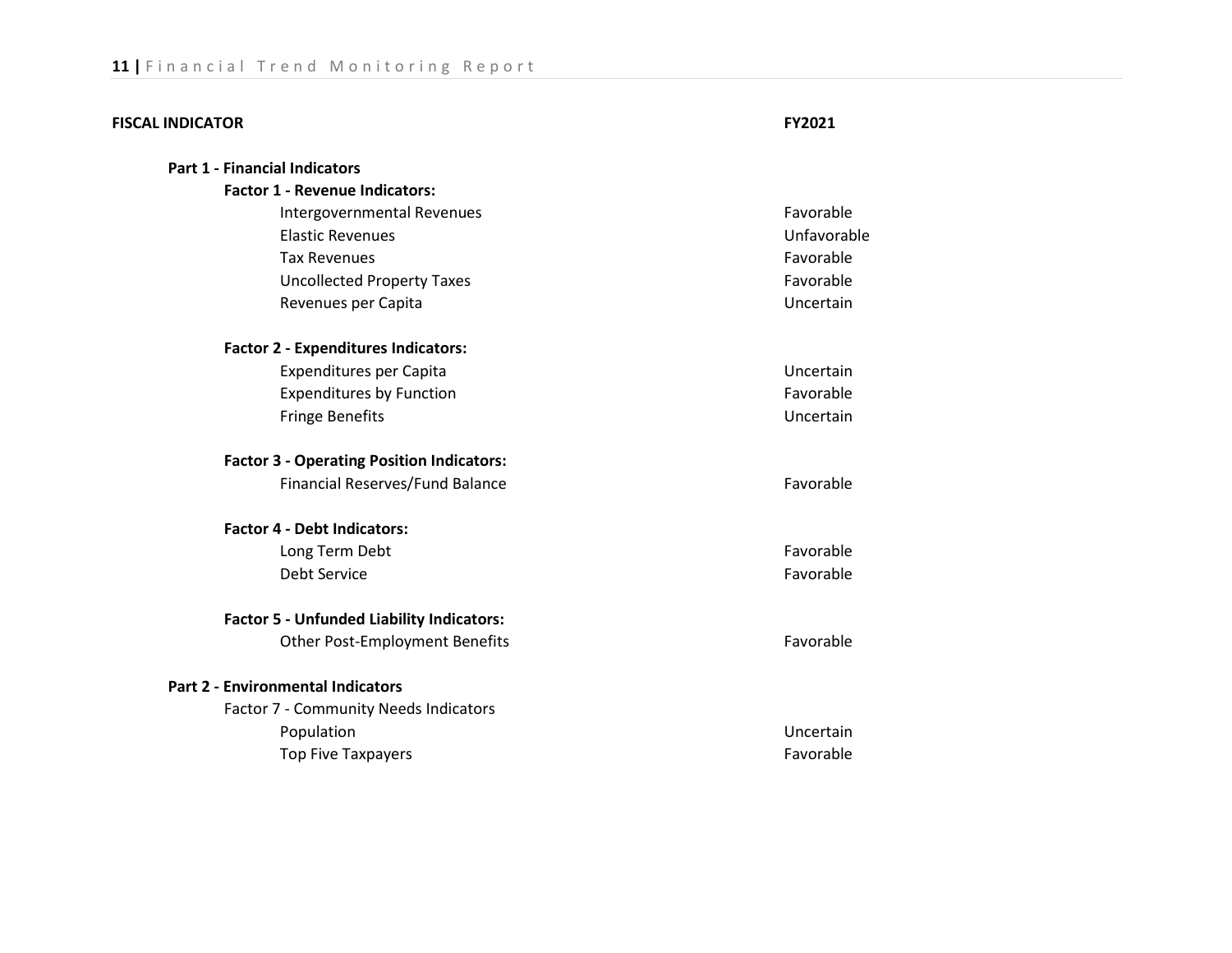### **Section III - Factor 1: Revenue Indicators – Intergovernmental Revenues (State Aid)**

| Formula:                             |
|--------------------------------------|
| Intergovernmental operating revenues |
| Operating revenues                   |

| <b>Ashland Trend</b> |   |  |  |  |  |  |  |
|----------------------|---|--|--|--|--|--|--|
| Favorable            | x |  |  |  |  |  |  |
| Marginal             |   |  |  |  |  |  |  |
| Unfavorable          |   |  |  |  |  |  |  |
| Uncertain            |   |  |  |  |  |  |  |

**Warning Trend:** Increasing amount of intergovernmental operating revenues as a percentage of Operating revenues.

### **Description:**

A reduction in State Aid as a percentage of operating revenues is generally perceived as a warning trend. However, intergovernmental revenues as a percentage of the operating budget are also important because an overdependence upon such revenues can be harmful. State governments struggle with their own budget problems and when the economy is not robust, frequently they have reduced aid to local governments. The reduction of intergovernmental funds leaves the municipal government with the dilemma of cutting programs or funding them from general fund revenues. Any decline in intergovernmental funding is difficult for a municipality to absorb. Standard & Poors reviews the composition of a municipality's revenue stream and the stability of major revenues such as intergovernmental aid.

### **Analysis:**

The level of State Aid and other intergovernmental revenues provided to municipalities is a continuing concern in Massachusetts because State Aid is unreliable. During FY2007 through FY2010, the Town of Ashland was one a many communities that felt the impact of the Great Recession. The Great Recession was the largest downtown in economic activity since the Great Depression. At that time, Ashland relied on State Aid; therefore, when cuts were made, the Town was forced to utilize it's free cash or reserves to balance the budget. The Town was utilizing its' reserves at a rate greater than the funds being appropriated into the reserve fund. However, the Town of Ashland has seen a favorable trend from FY2013 through FY2019. The Town has increased its' reserves from \$600,000 in FY2008 to over \$7.5 million in FY2021. The increase in the reserves are thanks to the financial reserve policy implemented in December 2013 and adherence to this policy. The Town did see a spike in State Aid in FY20 due to a formula change with Chapter 70 funding. As such, this level of state aid should remain constant. Despite an uptick in the percentage of revenues from state aid in FY20, the Town has the ability to absorb any cuts in state aid due to significant reserves, financial strategies, and conservative budgeting methods.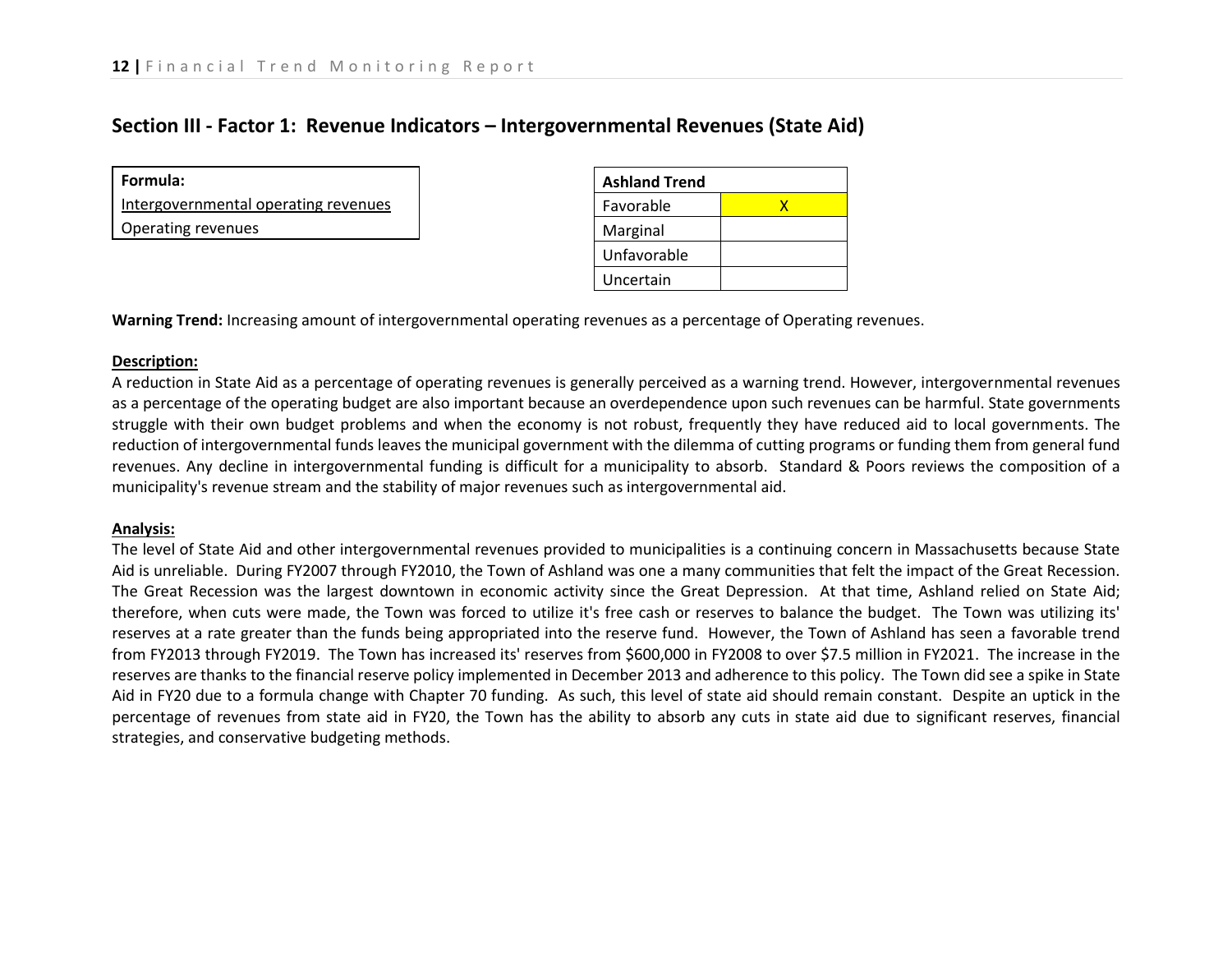| <b>Fiscal Year</b>                           | 2012         | 2013         | 2014         | 2015         | 2016         | 2017         | 2018         | 2019         | 2020         | 2021         |
|----------------------------------------------|--------------|--------------|--------------|--------------|--------------|--------------|--------------|--------------|--------------|--------------|
| Operating revenue*                           | \$47,132,191 | \$48,721,532 | \$50,682,434 | \$51,866,788 | \$53,708,861 | \$56,546,074 | \$57,910,743 | \$60,504,315 | 63,642,963   | 67,023,933   |
| Actual State Aid Received**                  | \$6,306,918  | \$6,842,317  | \$7,063,033  | \$6,960,576  | \$7,047,364  | \$7,404,687  | \$7,555,765  | \$7,740,404  | 9,509,973    | 9,552,160    |
| State Aid as a % of Operating Revenue        | 13.38%       | 14.04%       | 13.94%       | 13.42%       | 13.12%       | 13.09%       | 13.05%       | 12.79%       | 14.94%       | 14.25%       |
| CPI - U, Base Period = 1982-1984             | 247.7        | 251.1        | 255.2        | 256.7        | 260.5        | 267.0        | 275.8        | 281.0        | 284.3        | 291.5        |
| CPI - U, Adjust to 2012 Base Year            | 100.00       | 101.39       | 103.02       | 103.64       | 105.17       | 107.81       | 111.35       | 113.44       | 114.78       | 117.68       |
| CPI in decimals                              | 1.00         | 1.01         | 1.03         | 1.04         | 1.05         | 1.08         | 1.11         | 1.13         | 1.15         | 1.18         |
| Property Tax Revenue (constant dollars)      | \$47,132,191 | \$48,054,358 | \$49,196,027 | \$50,045,394 | \$51,070,592 | \$52,452,178 | \$52,007,654 | \$53,334,231 | \$55,449,743 | \$56,953,098 |
| Actual State Aid Received (constant dollars) | \$6,306,918  | \$6,748,621  | \$6,855,889  | \$6,716,143  | \$6,701,186  | \$6,868,593  | \$6,785,574  | \$6,823,125  | \$8,285,685  | \$8,116,878  |
| State Aid as a % of Operating Revenue        | 13.38%       | 14.04%       | 13.94%       | 13.42%       | 13.12%       | 13.09%       | 13.05%       | 12.79%       | 14.94%       | 14.25%       |

### **Section III - Factor 1: Revenue Indicators – Intergovernmental Revenues (State Aid)**

Notes:

\*Source: Schedule A - Total General Fund Revenues.

\*\*Source: Balance Sheet Checklist submitted to DOR (Actual cherry sheet receipts net of offsets)

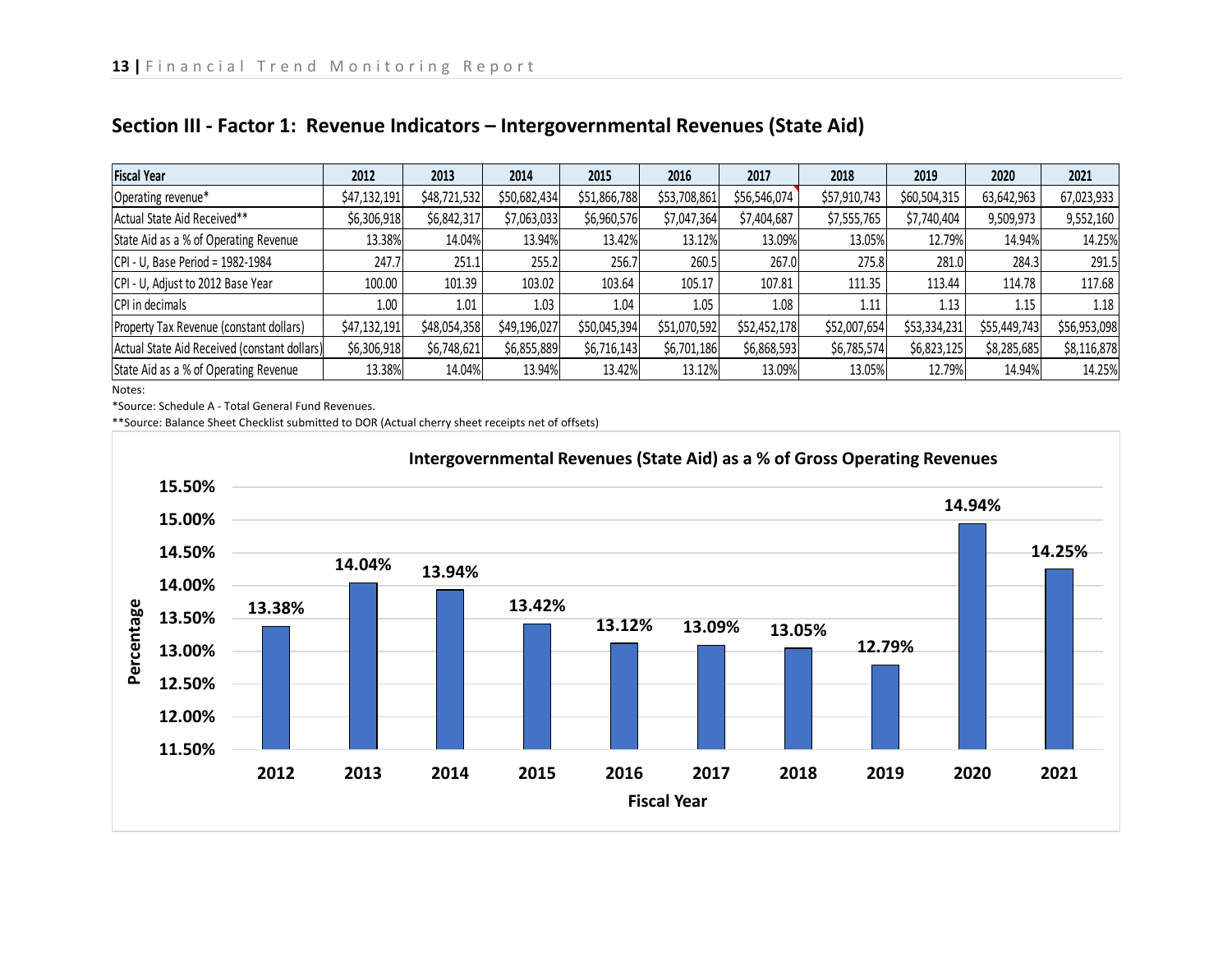### **Section III - Factor 1: Revenue Indicators – Elastic (Economic Growth) Revenues**

**Formula:**

Economic Growth Revenues

Net Operating revenues

| <b>Ashland Trend</b> |  |  |  |  |  |  |
|----------------------|--|--|--|--|--|--|
| Favorable            |  |  |  |  |  |  |
| Marginal             |  |  |  |  |  |  |
| Unfavorable          |  |  |  |  |  |  |
| Uncertain            |  |  |  |  |  |  |

**Warning Trend:** Decreasing amount of elastic operating revenues (economic growth revenues) as a percentage of Operating revenues.

### **Description:**

Revenues related to economic growth (elastic revenue sources) include tax levy growth from new development, motor vehicle excise taxes, as well as building permits and construction related permit fees. These revenues are sensitive to changes in the level of economic activity. A decrease in new economic development and building permit fees may be a leading indicator of smaller future increases in the tax levy. A balance between elastic and inelastic revenues mitigate the effects of economic growth or decline. Standard & Poors believes that diverse revenue sources strengthen financial performance.

### **Analysis:**

Recent years have shown a decrease in Ashland's economic revenues which signals a warning trend. A significant contributor in Ashland in the past years was the Rail Transit District project, a 398 apartment complex. However, this development is now complete. As such, building related permits and fees have started to decrease significantly. Motor vehicle revenue is starting to level out and in FY21 we saw our first decline in MVE tax collections in years. Although, MVE tax increased in FY20, it had the potential to be higher in FY20 and certainly higher in FY21 if not for the COVID-19 pandemic. Meals tax was also considerably lower in FY20 due to the pandemic and continues to be in FY21. Fortunately, meals tax revenue is no longer included in the general fund stream and does not affect general fund operations. The funds are now included in a separate special revenue fund. Despite seeing an unfavorable trend now, we are optimistic the economy will rebound in coming years as the pandemic comes to a conclusion. Also, Ashland has a few developments expected to come to fruition in coming years such as RTD Phase II, Town Line Development, 10-50 Main St, Development, Valentine Property, 81 West Union St (Phase II) and the mixed use development at 150 Chestnut St., which will help new growth and permit revenues.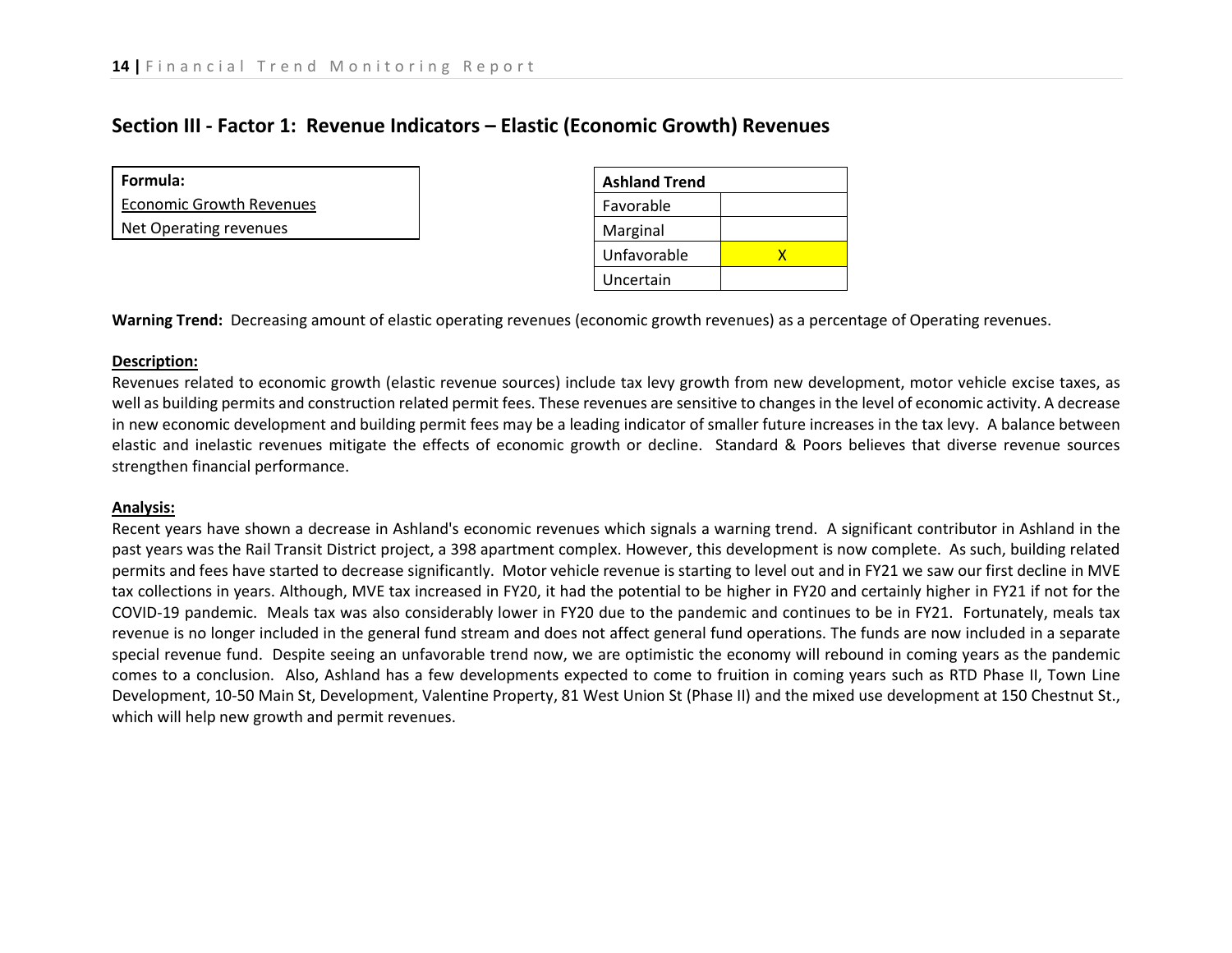| <b>Fiscal Year</b>                 | 2012         | 2013         | 2014         | 2015         | 2016         | 2017         | 2018         | 2019         | 2020         | 2021       |
|------------------------------------|--------------|--------------|--------------|--------------|--------------|--------------|--------------|--------------|--------------|------------|
| Operating revenue*                 | \$47,132,191 | \$48,721,532 | \$50,682,434 | \$51,866,788 | \$53,708,861 | \$56,546,074 | \$57,910,743 | \$60,504,315 | 63,642,963   | 67,023,933 |
| Less - Excluded Debt**             | \$2,364,184  | \$2,093,734  | \$2,067,901  | \$1,943,733  | \$1,777,626  | \$1,669,280  | \$1,808,330  | \$1,724,845  | \$2,079,566  | 2,027,859  |
| Net Operating revenue              | \$44,768,007 | \$46,627,798 | \$48,614,533 | \$49,923,055 | \$51,931,235 | \$54,876,794 | \$56,102,413 | \$58,779,470 | \$61,563,397 | 64,996,074 |
| Building Related Fees & Permits*** | \$207,294    | \$295,344    | \$464,005    | \$374,470    | \$672,261    | \$1,088,096  | \$513,759    | \$395,286    | \$439,953    | 395,205    |
| Motor Vehicle Excise&              | \$2,085,271  | \$2,401,472  | \$2,358,597  | \$2,401,517  | \$2,547,445  | \$2,724,638  | \$2,780,873  | \$2,897,255  | \$2,920,444  | 2,838,101  |
| Certified New Growth*              | \$259,378    | \$284,483    | \$356,891    | \$533,905    | \$758,989    | \$777,133    | \$1,122,293  | \$1,292,825  | \$688,069    | 635,807    |
| Meals Tax ^                        | \$0          | \$0          | \$14,943     | \$200,474    | \$220,800    | \$220,643    | \$220,500    | \$263,506    | \$233,380    | 207,511    |
| Total Economic Growth Revenues     | \$2,551,943  | \$2,981,299  | \$3,194,436  | \$3,510,366  | \$4,199,495  | \$4,810,510  | \$4,637,426  | \$4,848,872  | \$4,281,847  | 4,076,623  |
| Economic Growth Revenues as a % of |              |              |              |              |              |              |              |              |              |            |
| <b>Net Operating Revenues</b>      | 5.70%        | 6.39%        | 6.57%        | 7.03%        | 8.09%        | 8.77%        | 8.27%        | 8.25%        | 6.96%        | 6.27%      |

### **Section III - Factor 1: Revenue Indicators – Elastic (Economic Growth) Revenues**

Notes:

\*Source: Schedule A – Total General Fund Revenues; \*\*Source: Gateway-Tax Rate-DE-1; \*\*\*Source: Ashland Finance Dept. – Building Related Fees & Permits includes building, gas & plumbing, and wiring permits. \*\*\*\*Source: Gateway-Tax Rate-Levy Limit Form; ^Source: Gateway-Tax Recap page 3 & Finance Dept.

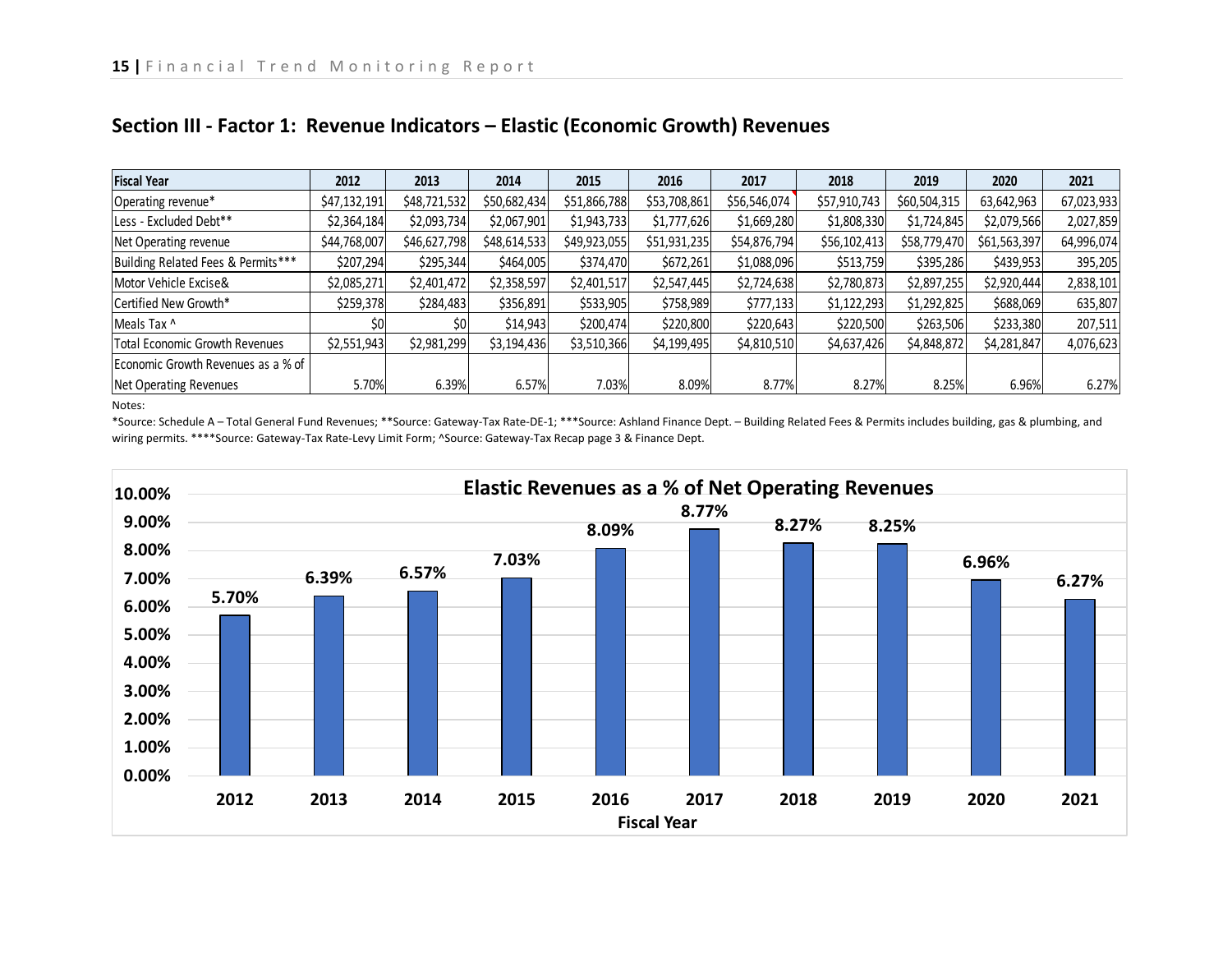### **Section III - Factor 1: Revenue Indicators – Property Tax Revenues**

| Formula: |  |
|----------|--|
|----------|--|

Net Property Tax Revenues

Consumer Price Index

| <b>Ashland Trend</b> |   |  |  |  |  |  |  |
|----------------------|---|--|--|--|--|--|--|
| Favorable            | x |  |  |  |  |  |  |
| Marginal             |   |  |  |  |  |  |  |
| Unfavorable          |   |  |  |  |  |  |  |
| Uncertain            |   |  |  |  |  |  |  |

**Warning Trend**: A decline in property tax revenues (measured in constant dollars) is considered a warning indicator.

### **Description:**

The property tax levy is the revenue a community can raise through real and personal property taxes. In Massachusetts, municipal revenues to support local spending for schools, public safety and other public services are raised through the property tax levy, state aid, local receipts and other sources. The property tax levy is the largest source of revenue for most cities and towns. The expenditure budget of a Town or City is the driver of the tax levy and determines how much needs to be raised in taxes (after adjusting for other sources of revenue). However, municipalities are restricted as to how much can be levied each year known as Proposition 2.5% The name refers to the 2.5% ceiling on total property taxes annually as well as the 2.5% limit on property tax increases. In Ashland, property tax revenues account for approximately 70% of the revenue budget.

### **Analysis:**

The analysis shows that property tax revenue adjusted to constant dollars is positive and have kept pace with inflation. Further, the Town's revenue growth has occurred despite having no operating Proposition 2 ½ overrides.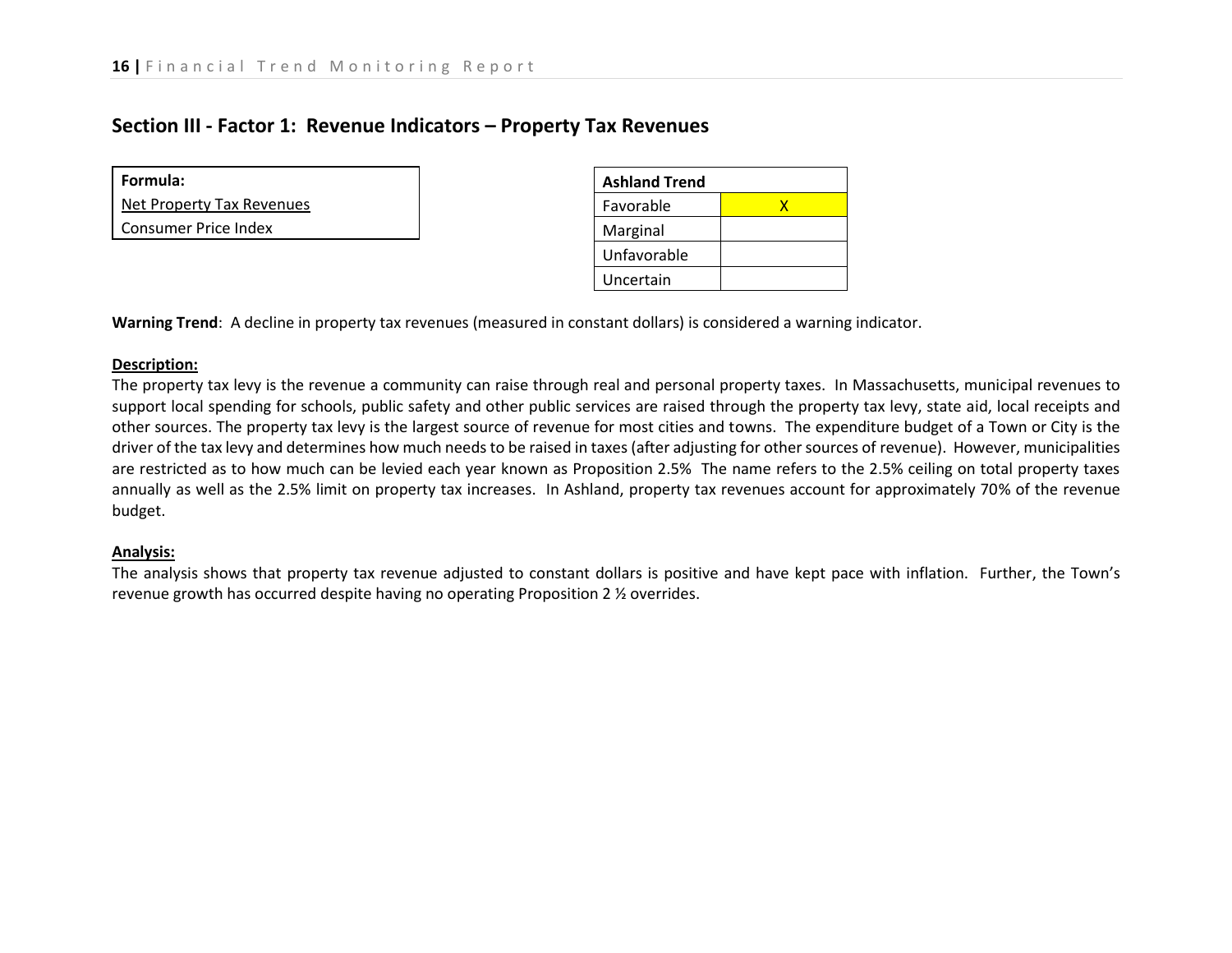| <b>Fiscal Year</b>                    | 2012         | 2013         | 2014         | 2015         | 2016         | 2017         | 2018         | 2019         | 2020         | 2021         |
|---------------------------------------|--------------|--------------|--------------|--------------|--------------|--------------|--------------|--------------|--------------|--------------|
| Residential Property Tax Levy*        | \$31,979,376 | \$32,670,338 | \$33,750,990 | \$34,982,345 | \$36,276,915 | \$37,724,748 | \$39,749,557 | 41,855,949   | 43,774,366   | 45,402,475   |
| Open Space Tax Levy*                  | \$5,218      | \$5,397      | \$5,476      | \$4,733      | \$4,848      | \$4,763      | \$4,737      | 4,768        | 2,765        | 4,011        |
| Commercial Property Tax Levy*         | \$1,807,273  | \$1,870,320  | \$1,914,613  | \$1,962,666  | \$2,237,213  | \$2,379,279  | \$2,475,382  | 2,567,258    | 2,694,392    | 2,725,691    |
| Industrial Property Tax Levy*         | \$643,824    | \$661,148    | \$656,554    | \$621,181    | \$610,371    | \$629,830    | \$685,124    | 702,109      | 760,524      | 768,439      |
| Personal Property Tax Levy*           | \$746,453    | \$804,897    | \$866,559    | \$909,703    | \$858,484    | \$871,678    | \$963,671    | 998,240      | 1,029,489    | 1,121,417    |
| Property Tax Total                    | \$35,182,144 | \$36,012,101 | \$37,194,193 | \$38,480,628 | \$39,987,832 | \$41,610,299 | \$43,878,471 | \$46,128,325 | \$48,261,537 | 50,022,033   |
| Less - Excluded Debt*                 | \$2,364,184  | \$2,093,734  | \$2,067,901  | \$1,943,733  | \$1,777,626  | \$1,669,280  | \$1,808,330  | \$1,724,845  | \$2,079,566  | 2,027,859    |
| Net Property Tax Revenue              |              |              |              |              |              |              |              |              |              |              |
| (nominal dollars)                     | \$32,817,960 | \$33,918,367 | \$35,126,292 | \$36,536,895 | \$38,210,206 | \$39,941,019 | \$42,070,141 | \$44,403,480 | \$46,181,971 | \$47,994,174 |
| Percent Increase/Decrease             | 3.28%        | 3.35%        | 3.56%        | 4.02%        | 4.58%        | 4.53%        | 5.33%        | 5.55%        | 4.01%        | 3.92%        |
| CPI - U, Base Period = 1982-1984      | 247.7        | 251.1        | 255.2        | 256.7        | 260.5        | 267.0        | 275.8        | 281.0        | 284          | 291.5        |
| CPI - U, Adjust to 2012 Base Year     | 100.00       | 101.39       | 103.02       | 103.64       | 105.17       | 107.81       | 111.35       | 113.44       | 114.78       | 117.68       |
| CPI in decimals                       | 1.00         | 1.01         | 1.03         | 1.04         | 1.05         | 1.08         | 1.11         | 1.13         | 1.15         | 1.18         |
| <b>Property Tax Revenue (constant</b> |              |              |              |              |              |              |              |              |              |              |
| dollars)                              | \$32,817,960 | \$33,453,902 | \$34,096,113 | \$35,253,837 | \$36,333,256 | \$37,049,317 | \$37,781,752 | \$39,141,431 | \$40,236,631 | \$40,782,699 |
| Percent Change - Property Tax         |              |              |              |              |              |              |              |              |              |              |
| Revenue (constant dollars)            | 12.9%        | 1.9%         | 1.9%         | 3.4%         | 3.1%         | 2.0%         | 2.0%         | 3.6%         | 2.8%         | 1.4%         |
| Rate of Inflation**                   | 2.1%         | 1.5%         | 1.6%         | 0.1%         | 1.3%         | 2.1%         | 2.4%         | 1.8%         | 1.2%         | 4.7%         |
| Notes:                                |              |              |              |              |              |              |              |              |              |              |
| *Source: Tax Recap                    |              |              |              |              |              |              |              |              |              |              |
| ** U.S. Inflation Calculator          |              |              |              |              |              |              |              |              |              |              |

## **Section III - Factor 1: Revenue Indicators – Property Tax Revenues**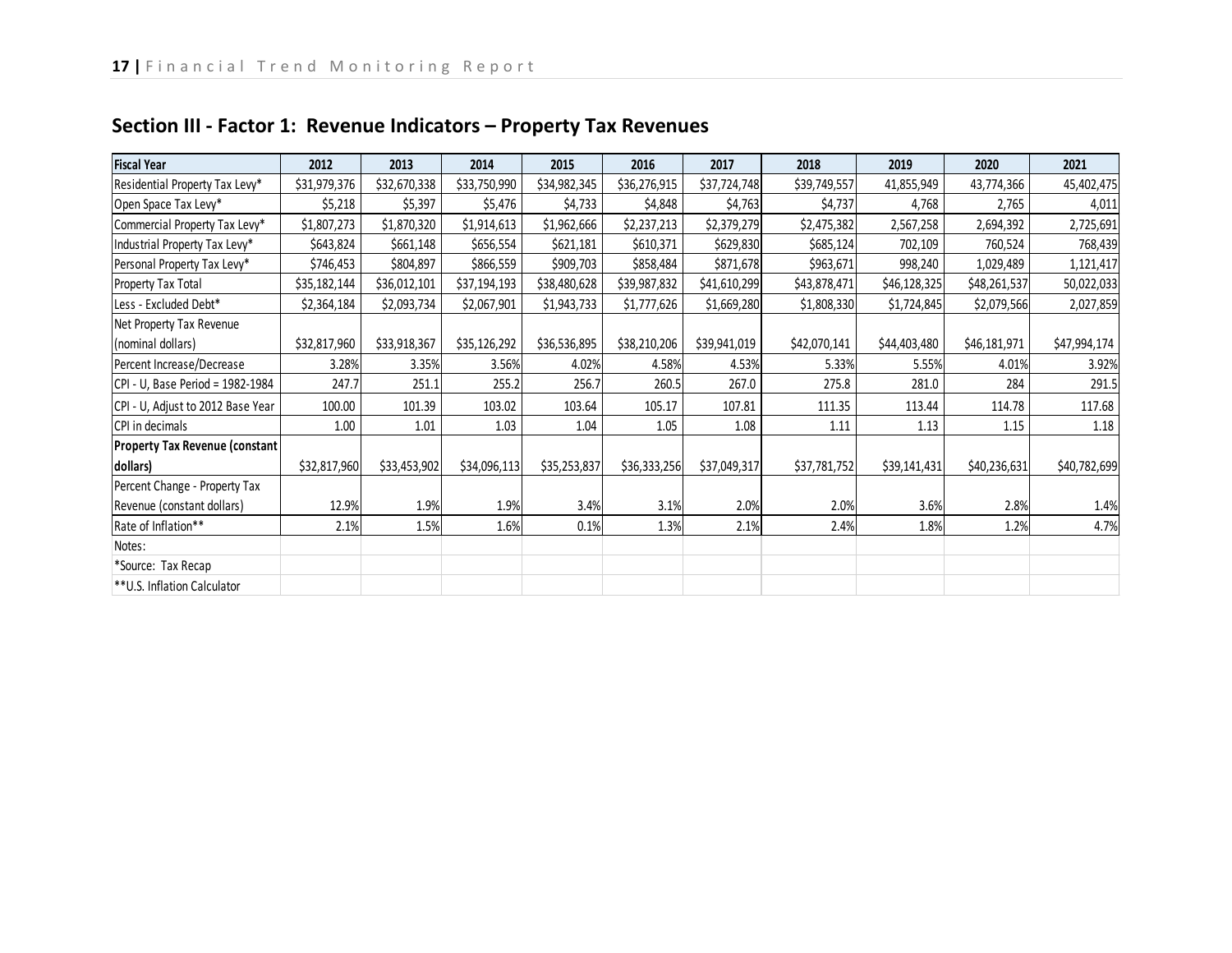

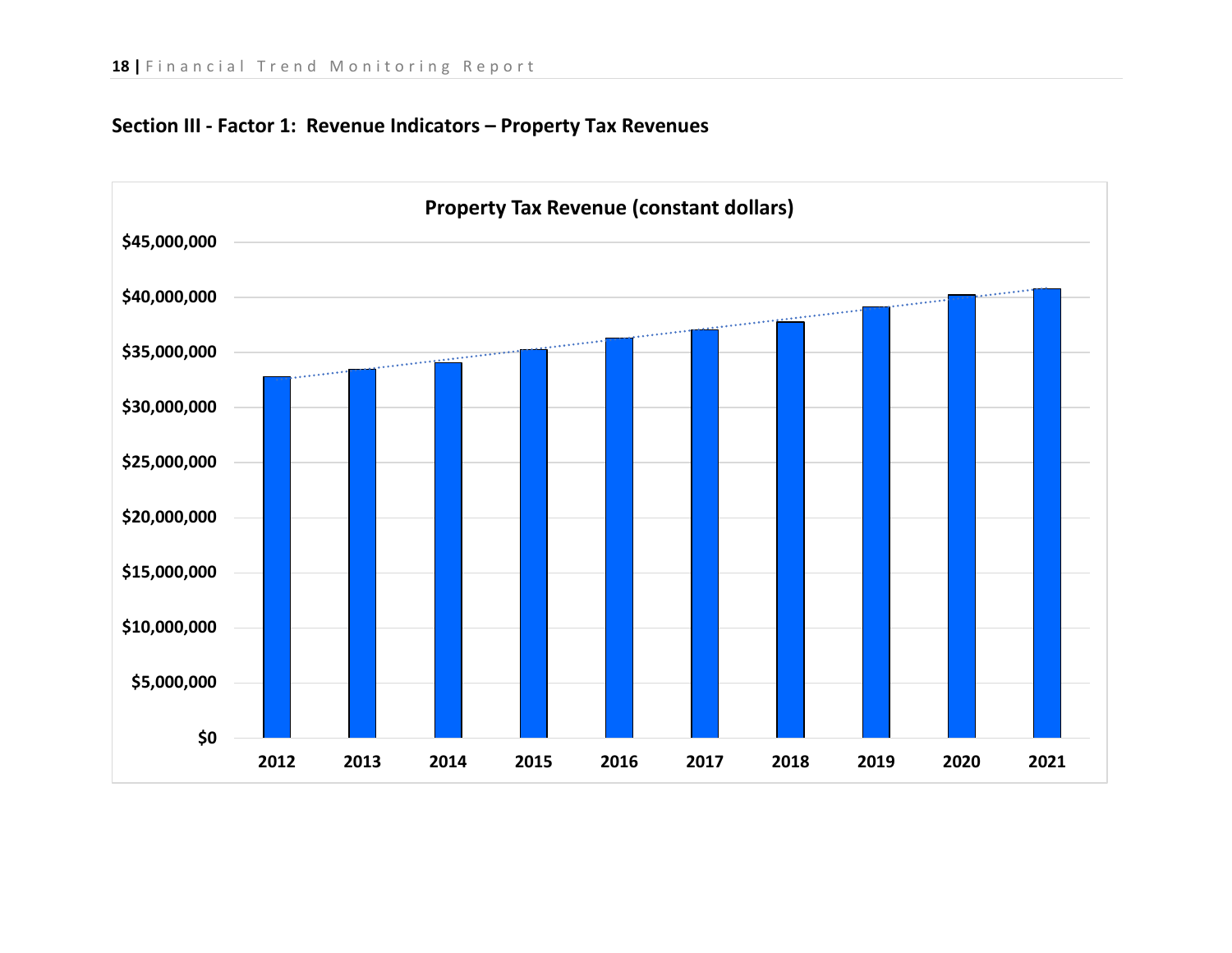| Formula:                                |
|-----------------------------------------|
| Uncollected Property Taxes (as of 6/30) |
| Net Property Tax Levy                   |

| <b>Ashland Trend</b> |  |  |  |  |  |  |  |
|----------------------|--|--|--|--|--|--|--|
| Favorable            |  |  |  |  |  |  |  |
| Marginal             |  |  |  |  |  |  |  |
| Unfavorable          |  |  |  |  |  |  |  |
| Uncertain            |  |  |  |  |  |  |  |

**Warning Trend:** Increasing amount of uncollected property taxes as a percentage of net property tax levy.

### **Description:**

Every year, a percentage of property owners is unable to pay property taxes. Uncollected property taxes as a percentage of the net tax levy of 5% or more is considered negative by bond rating organizations. Credit-rating firms assume that a local governmental normally will be unable to collect 2 to 3 percent of its property taxes within the year that the taxes are due. An increase in uncollected property taxes could signal an overall decline or potential instability in the tax base of the town. As uncollected property taxes rise, liquidity is decreased and there is less cash on hand to pay bills or to invest. This early warning indicator is particularly critical to watch during periods of economic decline or uncertainty.

### **Analysis:**

Property taxes provide over 70% of Ashland's operating revenue, representing the single most important source of revenue. The analysis below indicates that Ashland's property tax collection rate is excellent. The Town consistently collects 98%-99% of property taxes in each fiscal year. The Town's percentage of uncollected property taxes has been consistently below 2% over the past 10 years which is within the allowable range of credit-rating firms.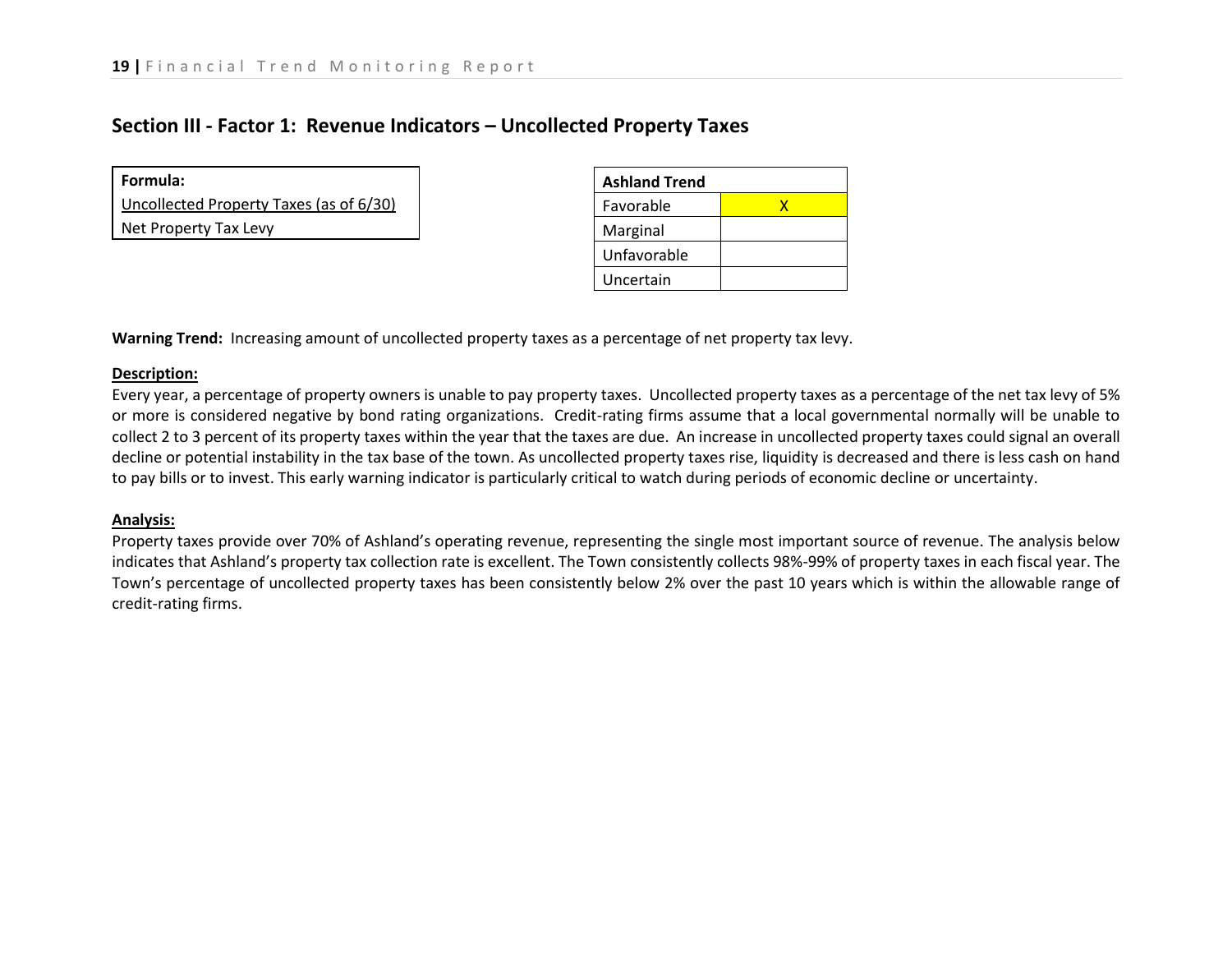| <b>Fiscal Year</b>                | 2012         | 2013         | 2014         | 2015         | 2016         | 2017         | 2018         | 2019           | 2020         | 2021         |
|-----------------------------------|--------------|--------------|--------------|--------------|--------------|--------------|--------------|----------------|--------------|--------------|
| Residential Property Tax Levy*    | \$31,979,376 | \$32,670,338 | \$33,750,990 | \$34,982,345 | \$36,276,915 | \$37,724,748 | \$39,749,557 | \$41,855,949   | 43,774,366   | 45,402,475   |
| Open Space Tax Levy*              | \$5,218      | \$5,397      | \$5,476      | \$4,733      | \$4,848      | \$4,763      | \$4,737      | \$4,768        | 2,765        | 4,011        |
| Commercial Property Tax Levy*     | \$1,807,273  | \$1,870,320  | \$1,914,613  | \$1,962,666  | \$2,237,213  | \$2,379,279  | \$2,475,382  | \$2,567,258    | 2,694,392    | 2,725,691    |
| Industrial Property Tax Levy*     | \$643,824    | \$661,148    | \$656,554    | \$621,181    | \$610,371    | \$629,830    | \$685,124    | \$702,109      | 760,524      | 768,439      |
| Personal Property Tax Levy*       | \$746,453    | \$804,897    | \$866,559    | \$909,703    | \$858,484    | \$871,678    | \$963,671    | \$998,240      | 1,029,489    | 1,121,417    |
| <b>Property Tax Subtotal</b>      | \$35,182,144 | \$36,012,101 | \$37,194,193 | \$38,480,628 | \$39,987,832 | \$41,610,299 | \$43,878,471 | \$46, 128, 325 | \$48,261,537 | 50,022,033   |
| Reserved for Abatements &         |              |              |              |              |              |              |              |                |              |              |
| Exemptions*                       | \$281,001    | \$515,930    | \$246,286    | \$252,026    | \$245,000    | \$215,000    | \$260,000    | \$477,313      | \$150,000    | \$199,952    |
| Net Property Tax Levy             | \$34,901,143 | \$35,496,171 | \$36,947,907 | \$38,228,602 | \$39,742,832 | \$41,395,299 | \$43,618,471 | \$45,651,012   | \$48,111,537 | \$49,822,081 |
| Uncollected Taxes as of June 30** | 460,604      | 447,679      | 437,708      | 326,849      | 455,509      | \$352,641    | \$403,684    | \$358,183      | \$500,655    | \$364,519    |
| Uncollected Taxes as a            |              |              |              |              |              |              |              |                |              |              |
| Percentage of Net Property Tax    | 1.32%        | 1.26%        | 1.18%        | 0.85%        | 1.15%        | 0.85%        | 0.93%        | 0.78%          | 1.04%        | 0.73%        |
| Percentage Collected in Current   |              |              |              |              |              |              |              |                |              |              |
| Year                              | 98.68%       | 98.74%       | 98.82%       | 99.15%       | 98.85%       | 99.15%       | 99.07%       | 99.22%         | 98.96%       | 99.27%       |

Notes:

\*Source: Tax Recap

\*\*Source: Finance Dept.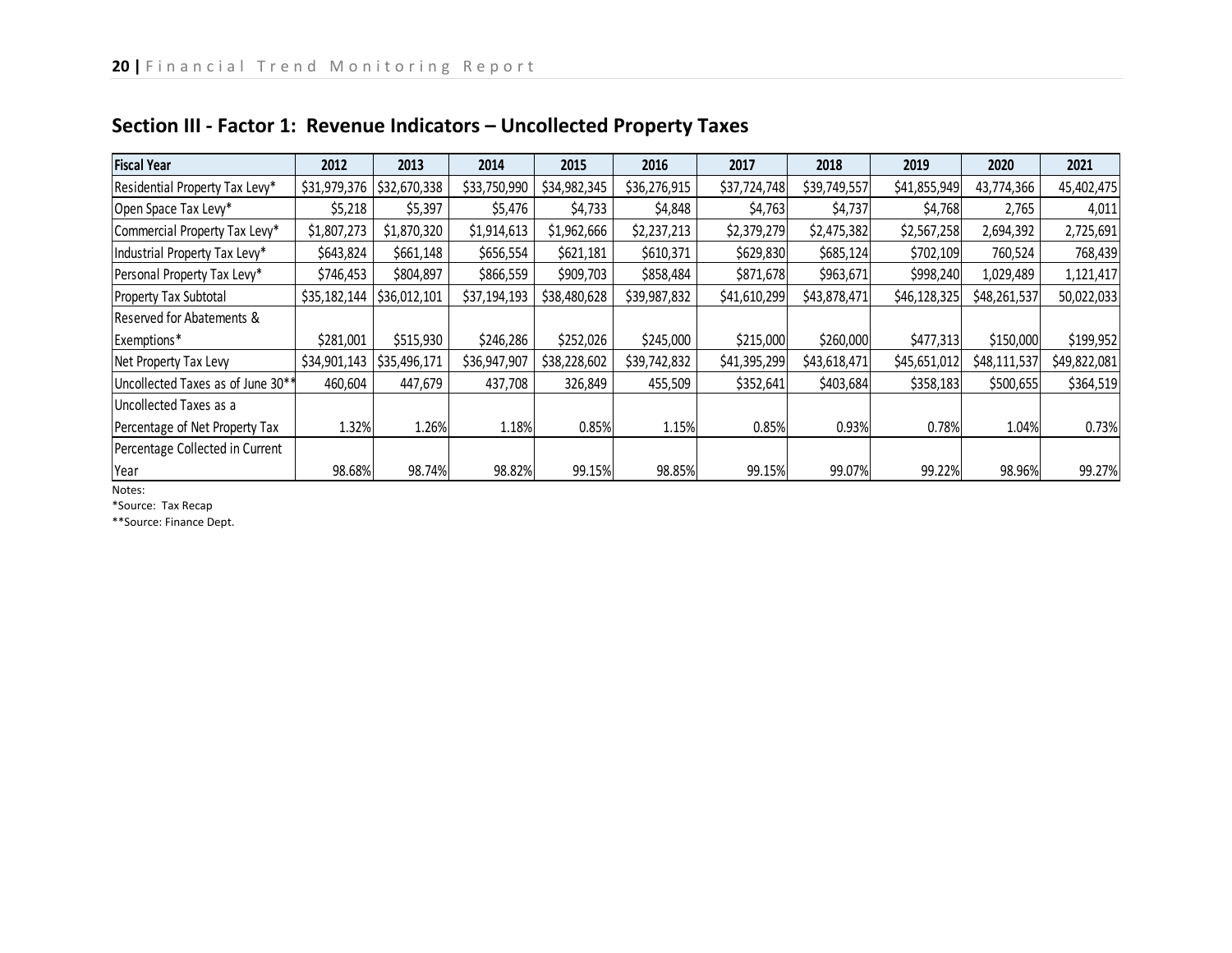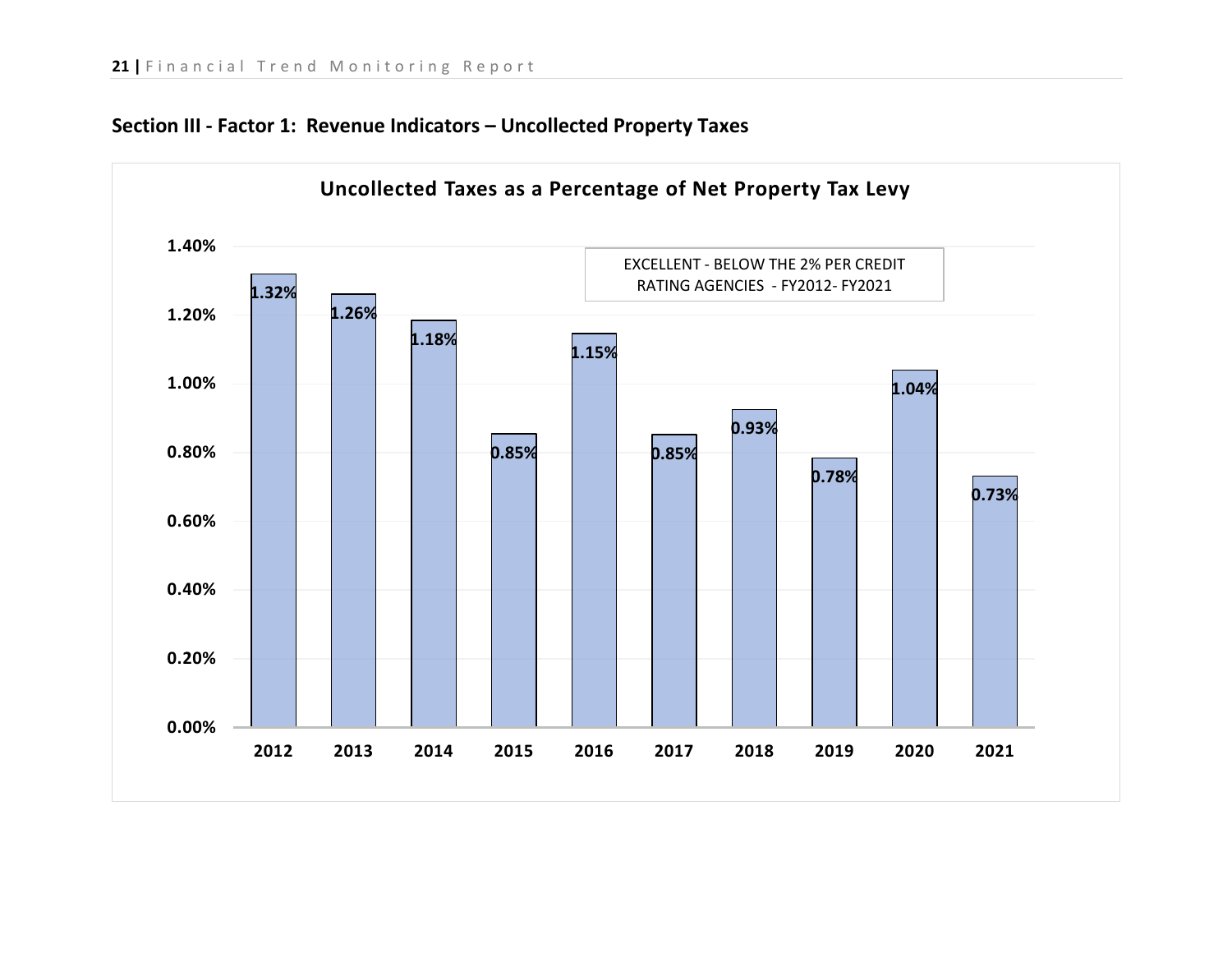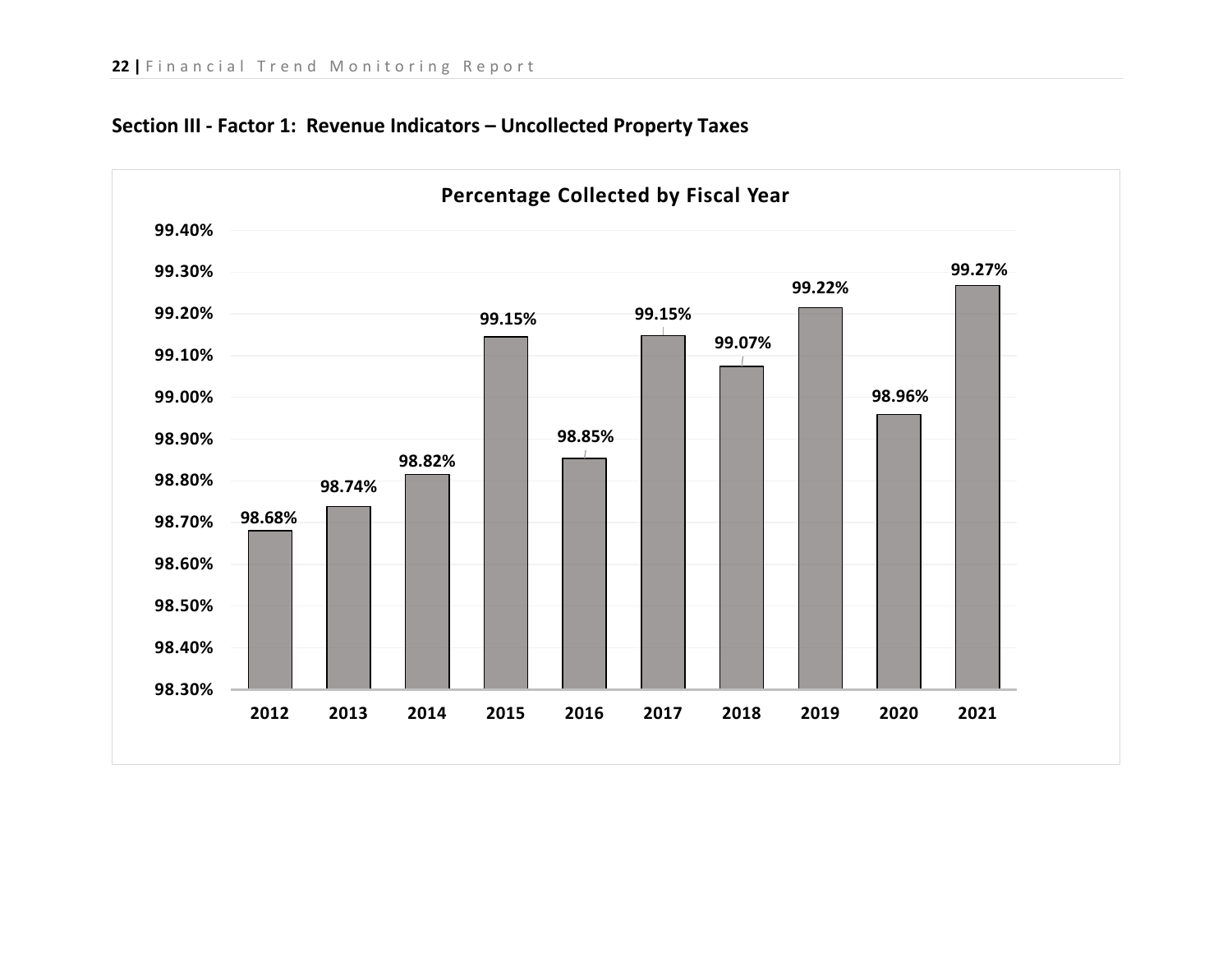### **Section III - Factor 1: Revenue Indicators – Revenues & Expenditures per Capita**

| l Formula:                                            |
|-------------------------------------------------------|
| Operating Revenues or Expenditures (constant dollars) |
| <b>Population</b>                                     |
|                                                       |

| <b>Ashland Trend</b> |  |  |  |  |  |
|----------------------|--|--|--|--|--|
| Favorable            |  |  |  |  |  |
| Marginal             |  |  |  |  |  |
| Unfavorable          |  |  |  |  |  |
| Uncertain            |  |  |  |  |  |

**Warning Trend:** Decreasing revenues per capita and increasing operating expenditures per capita (measured in constant dollars) is considered a warning trend, especially if spending is increasing faster than revenues or if one-time revenues are consistently needed to achieve budgetary balance.

#### **Description:**

Revenues and expenditures per capita show changes relative to population. For enhanced analysis, revenues and expenditures per capita charted together provide a method to measure both sides of the municipal budget. As population increases, it might be expected that revenues and the need for services would increase proportionately and therefore the level of per capita revenues would remain constant. If per capita revenues are decreasing, the municipality may not be able to maintain existing service levels unless cost savings or new revenue sources are identified. Changes in per capita expenditures that reflect an increase may indicate that the cost of providing municipal services is outpacing the community's ability to pay for those services, especially if spending is greater than can be counted for by inflation or the addition of new services.

### **Analysis:**

From FY2012 through FY2021, revenues and expenditures per capita have remained relatively close. The data is not consistent enough to develop a conclusion on whether or not the Town of Ashland is able to maintain the level of services while keeping up with population increases.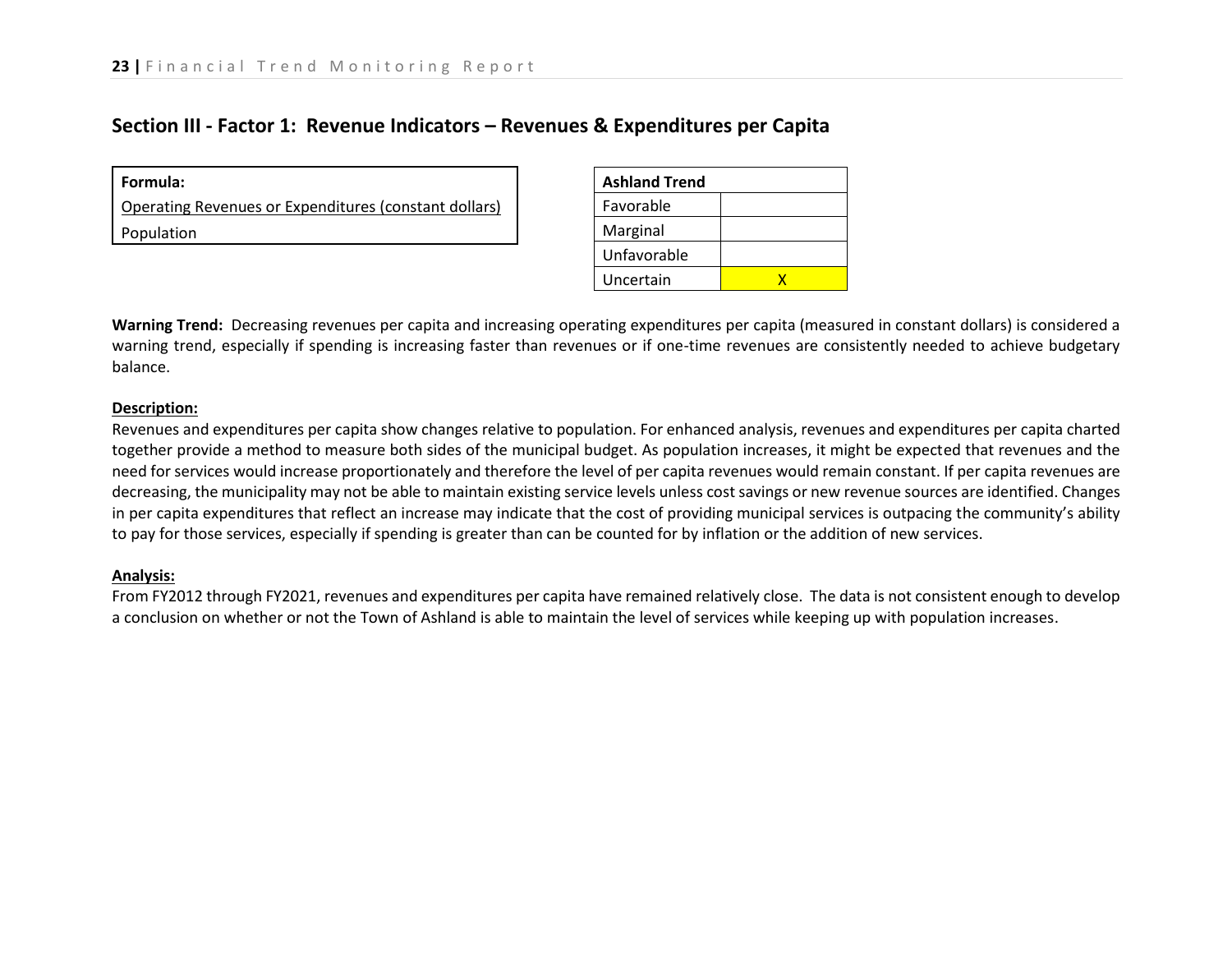| <b>Fiscal Year</b>                        | 2012         | 2013         | 2014         | 2015         | 2016                                                                                                                                   | 2017         | 2018         | 2019                                                            | 2020         | 2021            |
|-------------------------------------------|--------------|--------------|--------------|--------------|----------------------------------------------------------------------------------------------------------------------------------------|--------------|--------------|-----------------------------------------------------------------|--------------|-----------------|
| Expenditures (nominal dollars)*           | \$46,451,657 | \$48,961,563 | \$52,265,228 | \$52,008,253 | \$52,730,607                                                                                                                           | \$55,180,542 | \$58,158,192 | \$59,629,843                                                    | \$63,636,449 | 65,561,935      |
| Revenues (nominal dollars)*               | \$47,132,191 | \$48,721,532 | \$50,682,434 | \$51,866,788 | \$53,708,861                                                                                                                           | \$56,546,074 | \$57,910,743 | \$60,504,315                                                    | \$63,642,963 | 67,023,933      |
| CPI - U, Base Period = 1982-1984**        | 247.7        | 251.1        | 255.2        | 256.7        | 260.5                                                                                                                                  | 267.0        | 275.8        | 281.0                                                           | 284          | 291.5           |
| CPI - U, Adjust to 2006 Base Year         | 100.00       | 101.39       | 103.02       | 103.64       | 105.17                                                                                                                                 | 107.81       | 111.35       | 113.44                                                          | 114.78       | 117.68          |
| CPI in decimals                           | 1.00         | 1.01         | 1.03         | 1.04         | 1.05                                                                                                                                   | 1.08         | 1.11         | 1.13                                                            | 1.15         | 1.18            |
| Expenditures (constant dollars)           | \$46,451,657 | \$48,291,102 | \$50,732,401 | \$50,181,891 | \$50,140,391                                                                                                                           | 51,185,510   | 52,229,879   | 52,563,388                                                      | 55,444,068   | 55,710,776      |
| Revenues (constant dollars)               | \$47,132,191 | \$48,054,358 | \$49,196,027 | \$50,045,394 | \$51,070,592                                                                                                                           | 52,452,178   | 52,007,654   | 53,334,231                                                      | 55,449,743   | 56,953,098      |
| Population                                | 17,027       | 17,249       | 17,473       | 17,700       | 17,930                                                                                                                                 | 18,163       | 18,399       | 18,638                                                          | 18,832       | 19,077          |
| Assessed Value***                         |              |              |              |              | $\frac{2}{2}$ ,123,243,440 $\frac{2}{2}$ ,101,056,070 $\frac{2}{2}$ ,138,826,500 $\frac{2}{2}$ ,224,313,748 $\frac{2}{2}$ ,352,225,396 |              |              | \$2,491,634,647 \$2,641,690,000 \$2,833,435,192 \$2,986,481,230 |              | \$3,140,115,050 |
| Expenditures per capita (nominal dollars) | \$2,728      | \$2,839      | \$2,991      | \$2,938      | \$2,941                                                                                                                                | \$3,038      | \$3,161      | \$3,199                                                         | \$3,379      | \$3,437         |
| Revenues per capita (nominal dollars)     | \$2,768      | \$2,825      | \$2,901      | \$2,930      | \$2,995                                                                                                                                | \$3,113      | \$3,147      | \$3,246                                                         | \$3,380      | \$3,513         |
| dollars)                                  | \$2,728      | \$2,800      | \$2,904      | \$2,835      | \$2,796                                                                                                                                | \$2,818      | \$2,839      | \$2,820                                                         | \$2,944      | \$2,920         |
| Revenues per capita (constant dollars)    | \$2,768      | \$2,786      | \$2,816      | \$2,827      | \$2,848                                                                                                                                | \$2,888      | \$2,827      | \$2,862                                                         | \$2,944      | \$2,985         |

### **Section III - Factor 1: Revenue Indicators – Revenues & Expenditures per Capita**

Notes: \*Source: Schedule A, \*\*Source: Mass DOR Databank, \*\*\*Source: Tax Recap

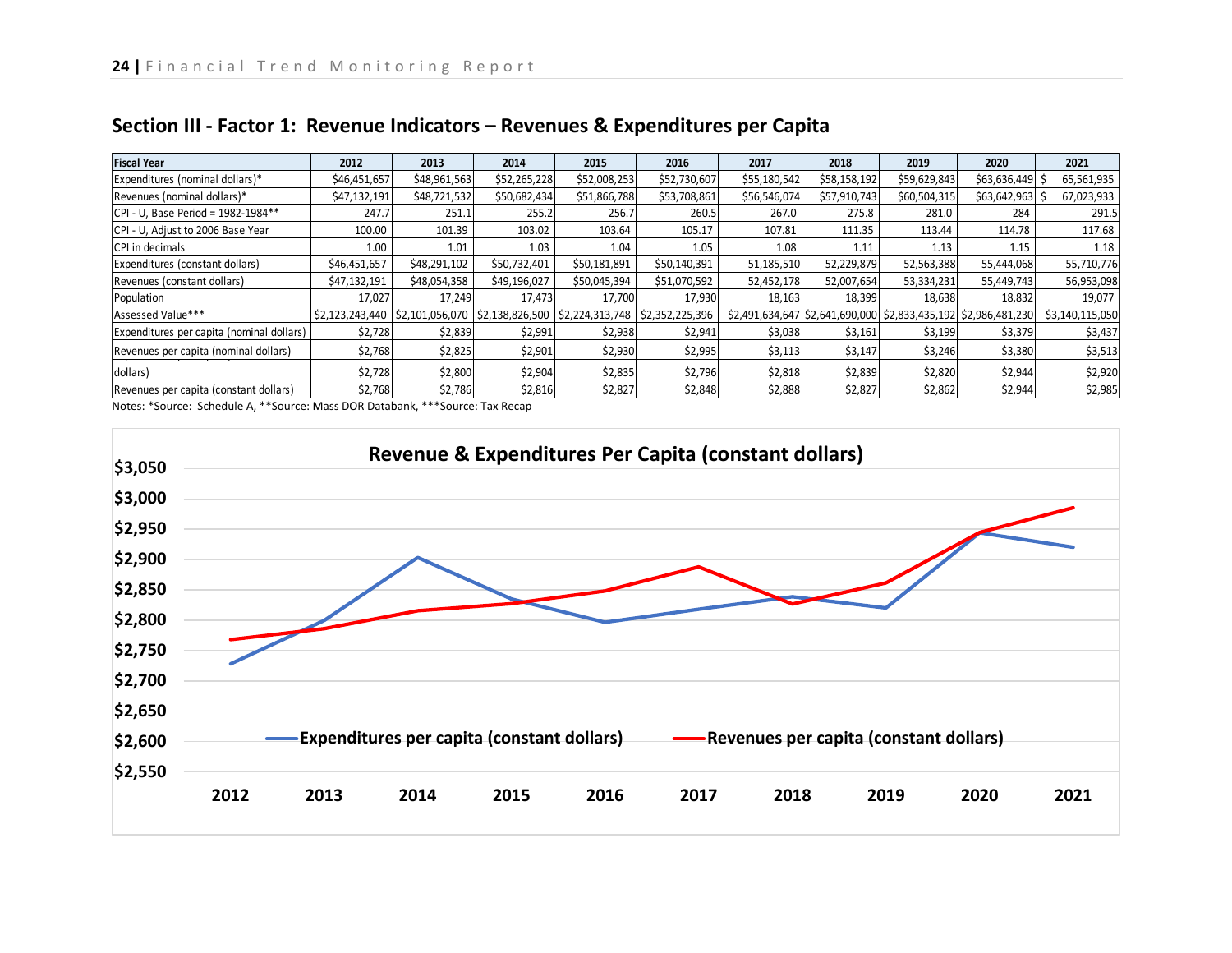### **Section III - Factor 2: Expenditure Indicators – Expenditures by Function**

| Formula:                                |
|-----------------------------------------|
| Operating expenditures for one function |
| Total operating expenditures            |

| <b>Ashland Trend</b> |  |  |  |  |  |  |
|----------------------|--|--|--|--|--|--|
| Favorable            |  |  |  |  |  |  |
| Marginal             |  |  |  |  |  |  |
| Unfavorable          |  |  |  |  |  |  |
| Uncertain            |  |  |  |  |  |  |

**Warning Trend:** Increasing operating expenditures for one function as a percentage of total Operating expenditures.

#### **Description:**

Expenditures by function shows a more detailed breakdown of a local government's general governmental funds expenditures. Expenditures by function will help analyze the cause of the increases in governmental spending over time. Expenditures by function will help analyze the cause of the increases in governmental spending over time. Standard & Poor's reviews expenditure composition and stability in the context of revenue patterns.

### **Analysis:**

In reviewing the expenditures by Function, the largest components, of the operating budget, are Education, Other, and Police and Fire. The operating expenditures include capital items approved from the general fund capital account as well. However, the Schools only started receiving capital funding from the general fund capital account in FY2013. In FY13 through FY21, the schools may have received more funding for capital items and other departments less funding and vice versa. Education and the Other category, which consists of the insurance expenditures & transfers out, have increased as a percentage of the general fund expenditures. Overall, expenditures by function appear reasonable and there have been no significant increases in any one category.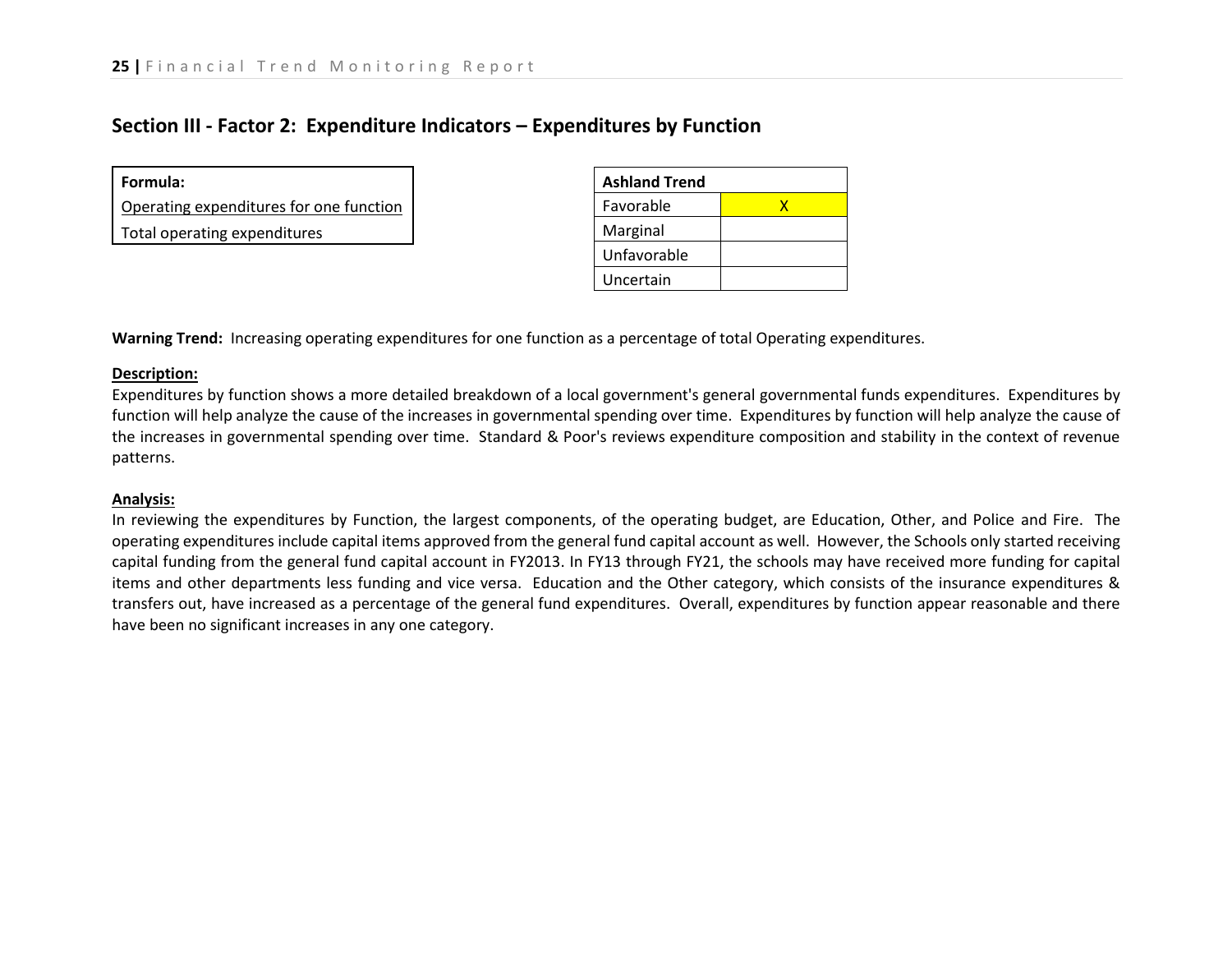| <b>Fiscal Year</b>                       | 2012         | 2013         | 2014         | 2015         | 2016         | 2017         | 2018         | 2019         | 2020         | 2021         |
|------------------------------------------|--------------|--------------|--------------|--------------|--------------|--------------|--------------|--------------|--------------|--------------|
| General Government*                      | \$2,281,863  | \$2,294,633  | \$2,429,312  | \$2,230,712  | \$2,177,452  | \$2,534,658  | \$3,750,962  | 3,814,570    | 4,295,414    | \$3,285,638  |
| Police, Fire, & Other Public Safety**    | \$5,336,005  | \$5,382,032  | \$5,355,297  | \$5,535,077  | \$5,629,699  | \$5,758,730  | \$5,890,717  | 6,076,068    | 6,329,492    | \$5,843,747  |
| Education***                             | \$23,955,109 | \$24,877,914 | \$26,436,877 | \$27,323,483 | \$28,110,867 | \$29,420,091 | \$31,812,348 | 32,200,985   | 34,411,331   | \$35,984,210 |
| Public Works****                         | \$1,459,577  | \$1,724,044  | \$1,598,705  | \$1,770,170  | \$2,120,841  | \$2,186,286  | \$1,890,974  | 1,805,157    | 1,904,676    | \$2,103,815  |
| Human Services*****                      | \$761,647    | \$647,865    | \$424,683    | \$402,837    | \$397,881    | \$530,895    | \$532,610    | 567,760      | 610,786      | \$659,666    |
| Culture & Recreation &                   | \$354,701    | \$374,387    | \$386,824    | \$397,111    | \$442,789    | \$442,050    | \$445,687    | 473,767      | 489,606      | \$457,662    |
| Debt Service & Fixed Costs               | \$2,914,745  | \$3,465,638  | \$4,505,660  | \$3,217,329  | \$3,120,945  | \$3,031,062  | \$3,293,951  | 3,371,166    | 4,074,570    | \$3,811,296  |
| <b>State Assessments</b>                 | \$994,901    | \$1,098,933  | \$1,231,824  | \$1,276,233  | \$1,114,171  | \$953,139    | \$660,744    | 621,927      | 601,764      | \$420,793    |
| Other &&                                 | \$8,393,109  | \$9,096,117  | \$9,896,045  | \$9,855,301  | \$9,615,966  | \$10,323,631 | \$9,880,199  | 10,737,594   | 10,565,242   | \$12,995,108 |
| <b>Total Operating Expenditures</b>      | \$46,451,657 | \$48,961,563 | \$52,265,227 | \$52,008,253 | \$52,730,611 | \$55,180,542 | \$58,158,192 | \$59,668,994 | \$63,282,881 | \$65,561,935 |
| GG as a percentage of Total operating    |              |              |              |              |              |              |              |              |              |              |
| expenditures                             | 4.91%        | 4.69%        | 4.65%        | 4.29%        | 4.13%        | 4.59%        | 6.45%        | 6.39%        | 6.79%        | 5.01%        |
| Police, Fire & Other PS as a percentage  |              |              |              |              |              |              |              |              |              |              |
| of Total operating expenditures          | 11.49%       | 10.99%       | 10.25%       | 10.64%       | 10.68%       | 10.44%       | 10.13%       | 10.18%       | 10.00%       | 8.91%        |
| EDU as a percentage of Total operating   |              |              |              |              |              |              |              |              |              |              |
| expenditures                             | 51.57%       | 50.81%       | 50.58%       | 52.54%       | 53.31%       | 53.32%       | 54.70%       | 53.97%       | 54.38%       | 54.89%       |
| PW as a percentage of Total operating    |              |              |              |              |              |              |              |              |              |              |
| expenditures                             | 3.14%        | 3.52%        | 3.06%        | 3.40%        | 4.02%        | 3.96%        | 3.25%        | 3.03%        | 3.01%        | 3.21%        |
| HHS as a percentage of Total operating   |              |              |              |              |              |              |              |              |              |              |
| expenditures                             | 1.64%        | 1.32%        | 0.81%        | 0.77%        | 0.75%        | 0.96%        | 0.92%        | 0.95%        | 0.97%        | 1.01%        |
| C &R as a percentage of Total operating  |              |              |              |              |              |              |              |              |              |              |
| expenditures                             | 0.76%        | 0.76%        | 0.74%        | 0.76%        | 0.84%        | 0.80%        | 0.77%        | 0.79%        | 0.77%        | 0.70%        |
| Debt Service & Fixed Costs as a          |              |              |              |              |              |              |              |              |              |              |
| percentage of Total operating            | 6.27%        | 7.08%        | 8.62%        | 6.19%        | 5.92%        | 5.49%        | 5.66%        | 5.65%        | 6.44%        | 5.81%        |
| State Assessments as a percentage of     |              |              |              |              |              |              |              |              |              |              |
| Total operating expenditures             | 2.14%        | 2.24%        | 2.36%        | 2.45%        | 2.11%        | 1.73%        | 1.14%        | 1.04%        | 0.95%        | 0.64%        |
| Other as a percentage of Total operating |              |              |              |              |              |              |              |              |              |              |
| expenditures                             | 18.07%       | 18.58%       | 18.93%       | 18.95%       | 18.24%       | 18.71%       | 16.99%       | 18.00%       | 16.70%       | 19.82%       |

### **Section III - Factor 2: Expenditure Indicators – Expenditures by Function**

Notes: Source: Schedule A

\*General Government includes: Town Manager, Town Accountant, Treasurer/Collector, Legal Counsel, Public Assessors, Operations Support, Town Clerk, Conservation, Planning

\*\*Police, Fire & Other Public Safety includes: Police, Fire, Inspection Services, and Animal Control

\*\*\*Education includes Education and Keefe Tech School Assessment

\*\*\*\*Public Works includes Highway/Streets Snow & Ice, Highway/Streets Other, Waste Collection & Disposal, Streetlighting, & Building Maintenance

\*\*\*\*\*Human Services includes Health Dept., Special Program and Veterans,

&Culture & Recreation includes: Library and Recreation

&& Other includes: Worker's Compensation, Unemployment, Health Insurance, Other employee Benefits, Other Insurance, Retirement, & Transfers to Other Funds.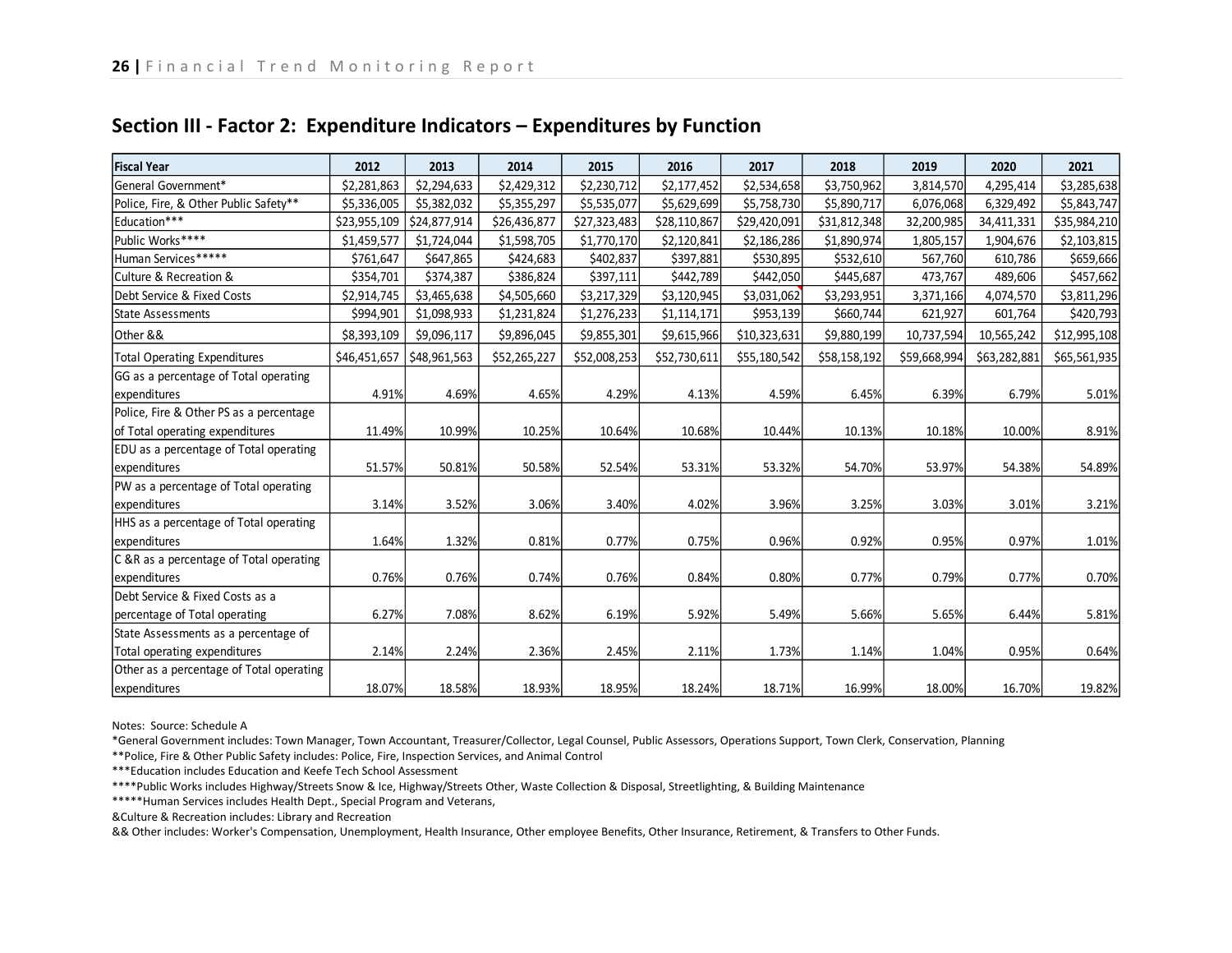### **Section III - Factor 2: Expenditure Indicators – Expenditures by Function**



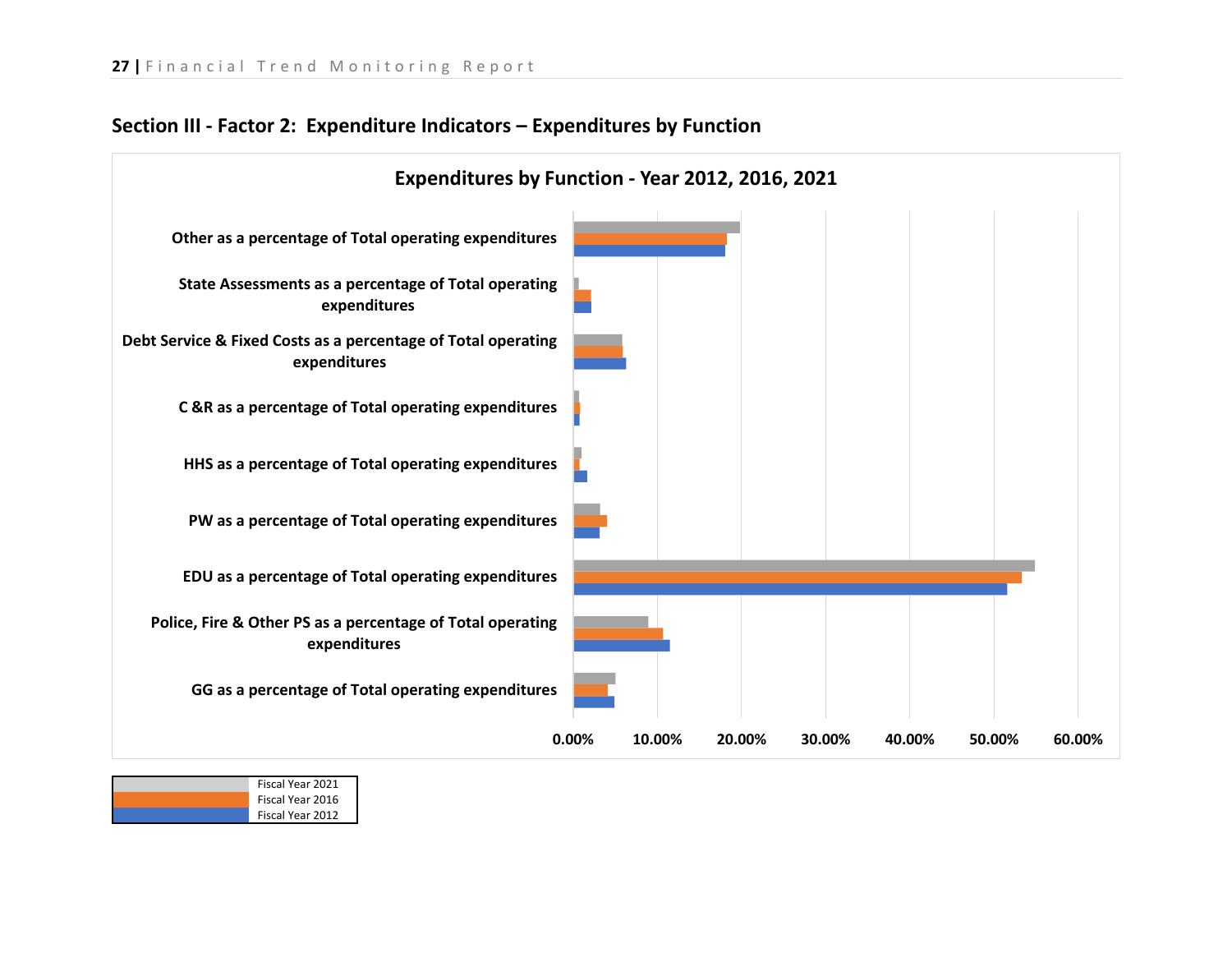### **Section III - Factor 2: Expenditure Indicators – Fringe Benefits**

| Formula:                 |  |  |  |  |
|--------------------------|--|--|--|--|
| <b>Employee Benefits</b> |  |  |  |  |
| Wages & Salaries         |  |  |  |  |

| <b>Ashland Trend</b> |  |  |  |  |  |
|----------------------|--|--|--|--|--|
| Favorable            |  |  |  |  |  |
| Marginal             |  |  |  |  |  |
| Unfavorable          |  |  |  |  |  |
| Uncertain            |  |  |  |  |  |

**Warning Trend:** Increasing employee benefit costs as a percentage of salaries and wages.

#### **Description:**

The two most significant benefit items to consider in personnel discussions are health insurance and pensions. Both of these are, for the most part, prescribed by Commonwealth law, and municipalities are limited in the changes they can make to these items (pensions more so than health insurance). As employers, municipalities must offer health insurance to all benefit-eligible employees and current employees become vested in the pension system after ten years of creditable service. Municipalities do have some ability to manage and control both health insurance and pension costs. For example, communities can work to reduce their health insurance premium contribution rates, increase co-pays/deductibles, or move to the State Group Insurance Commission (GIC). Prudent management of staffing levels is also critical as increases in staffing increase both health insurance and pension costs.

#### **Analysis:**

Overall, total fringe benefits as a percentage of wages and salaries has increased less than 1% or less over the last 3 years. However, the retirement assessment continues to increase, primarily due to implementation of a funding plan to eliminate the unfunded liability by 2035. Health insurance rates continue to increase, as well as, the Town's contribution to OPEB. Although it appears the trend is unfavorable, the Town is still at a lower percentage than in FY12-FY15. The Town overhauled its health insurance effective, 7/1/16 when it switched to the Group Insurance Commission. To date, this switch has saved the Town millions. The Town will be revisiting health insurance in the upcoming years. As the coronavirus pandemic comes to a conclusion, the delayed impact it could potentially have on health insurance providers and rates is still unknown.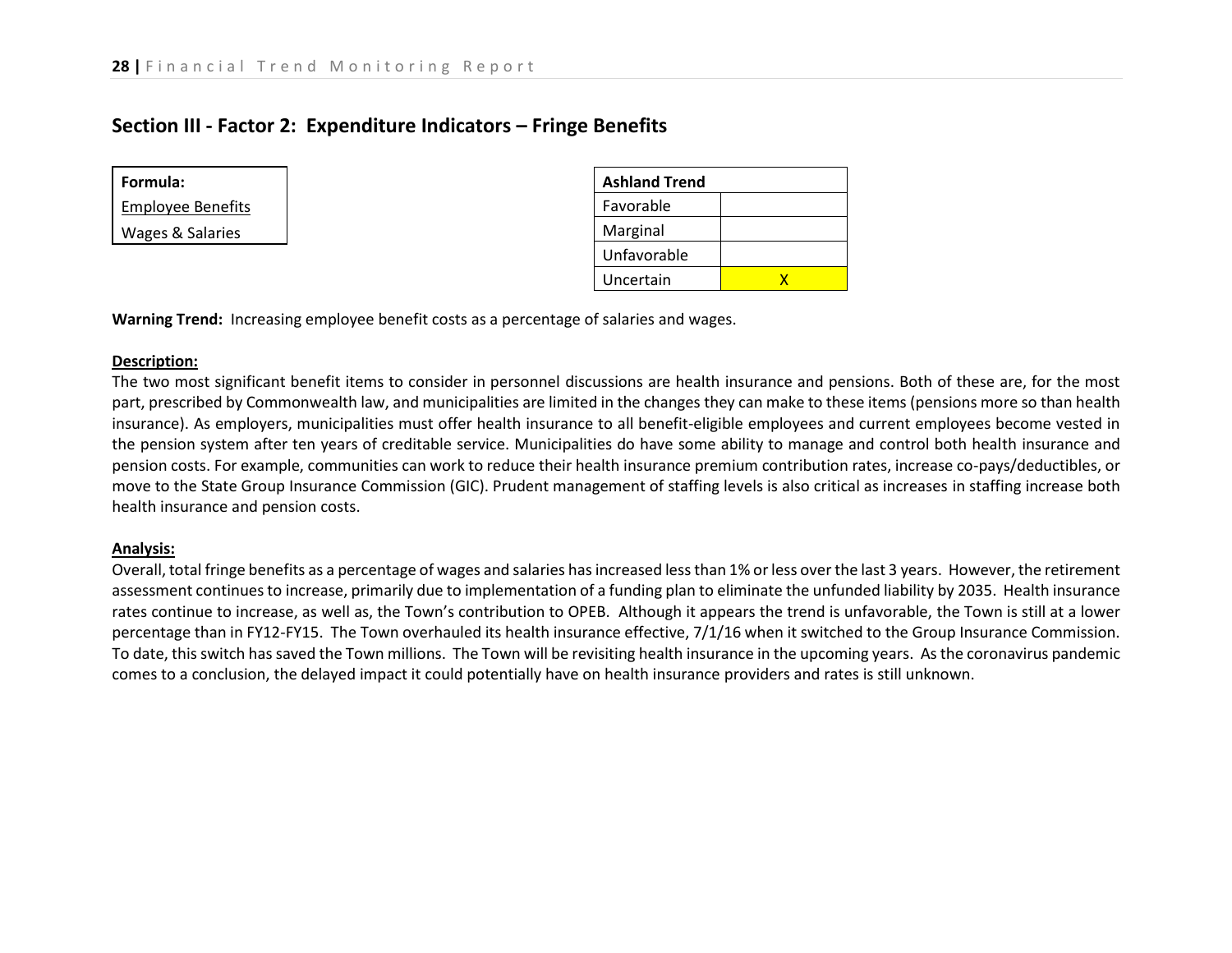| <b>Fiscal Year</b>                       | 2012         | 2013         | 2014         | 2015         | 2016         | 2017         | 2018         | 2019         | 2020         | 2021         |
|------------------------------------------|--------------|--------------|--------------|--------------|--------------|--------------|--------------|--------------|--------------|--------------|
| Total Employee Benefits*                 | \$244,246    | \$243,956    | \$195,205    | \$153,269    | \$168,033    | \$298,358    | \$273,034    | \$305,057    | \$369,857    | \$278,218    |
| Total Health Insurance Benefits**        | \$4,845,210  | \$5,039,661  | \$5,231,756  | \$5,646,781  | \$5,392,313  | \$5,209,997  | \$5,560,658  | \$5,661,561  | \$5,833,769  | \$6,156,308  |
| Total Retirement Benefits***             | \$1,907,362  | \$1,986,493  | \$2,085,359  | \$2,206,657  | \$2,283,740  | \$2,424,682  | \$2,757,454  | \$2,922,071  | \$3,029,022  | \$3,192,876  |
| <b>Benefits Total</b>                    | \$6,996,818  | \$7,270,110  | \$7,512,320  | \$8,006,707  | \$7,844,086  | \$7,933,037  | \$8,591,146  | \$8,888,690  | \$9,232,648  | \$9,627,402  |
| Salaries Total                           | \$26,395,739 | \$26,965,209 | \$28,230,649 | \$29,165,137 | \$30,062,783 | \$31,835,160 | \$33,859,722 | \$35,171,011 | \$35,889,331 | \$36,448,977 |
| Total Benefits Spending as % of Salaries | 26.5%        | 27.0%        | 26.6%        | 27.5%        | 26.1%        | 24.9%        | 25.4%        | 25.3%        | 25.7%        | 26.4%        |
| Percent Increase                         | $-2.0%$      | 1.7%         | $-1.3%$      | 3.2%         | $-5.0%$      | $-4.5%$      | 1.8%         | $-0.4%$      | 1.8%         | 2.7%         |

### **Section III - Factor 2: Expenditure Indicators – Fringe Benefits**

Source: Finance Department

\*Employee Benefits include: Worker's Compensation & Unemployment Compensation

\*\*Health Insurance Benefits include: Health, Life, FICA, Long Term Disability Insurance, & OPEB Contribution

\*\*\*Retirement Benefits include: County Retirement Assessment

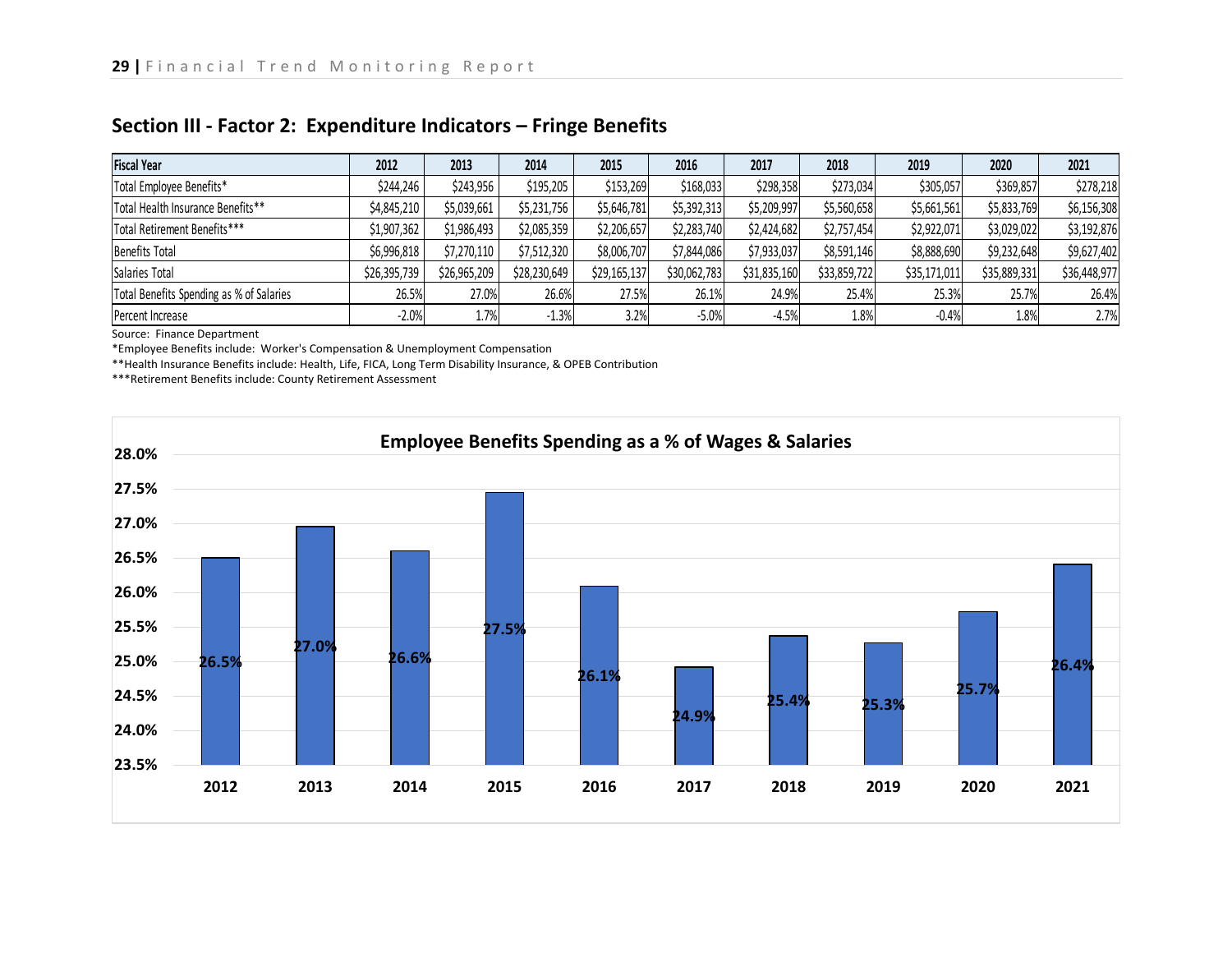### **Section III - Factor 3: Operating Position Indicator – Financial Reserves/Fund Balance**

| Formula:                   |  |  |  |  |  |
|----------------------------|--|--|--|--|--|
| <b>Financial Reserves</b>  |  |  |  |  |  |
| <b>General Fund Budget</b> |  |  |  |  |  |

| <b>Ashland Trend</b> |  |  |  |  |  |
|----------------------|--|--|--|--|--|
| Favorable            |  |  |  |  |  |
| Marginal             |  |  |  |  |  |
| Unfavorable          |  |  |  |  |  |
| Uncertain            |  |  |  |  |  |

**Warning Trend:** Declining financial reserves as a percentage of operating revenues.

### **Description:**

The size of a local government's fund balance and financial reserves can affect its ability to withstand financial emergencies. It can also affect its ability to accumulate funds for capital purchases without having to borrow. Municipalities usually try to operate each year at a surplus to maintain positive fund balance and thus maintain adequate reserves. An unplanned decline in fund balance may mean that the municipality will be unable to meet a future need.

### **Analysis:**

The Government Finance Officers Association (GFOA) recommends, at a minimum, that general-purpose governments, regardless of size, maintain unrestricted budgetary fund balance in their general fund of no less than two months of regular general fund operating revenues or regular general fund operating expenditures. For Ashland, this standard equates to an approximate minimum balance in reserves of \$7.9 million, which is based on the July and August of FY22. At the end of FY21, Ashland had \$7,509,179 in its' general reserves. The Town did utilize \$1.4M in FY21 from its' general stabilization fund but was able to replenish the fund with free cash. The Town has established a financial reserves policy, effective December 2013 which provides a plan for funding and maintaining reserves for each of the Town's Stabilization Funds. The reserves are defined to include the Town's General Stabilization Fund, SPED Stabilization Fund, OPEB Trust Fund, and Capital Stabilization Fund. The financial reserves policy can be found on the Town's website on the Accounting/Finance department page. Adequate reserves are critical in times of a recession such as the Great Recession & more recently, coronavirus pandemic.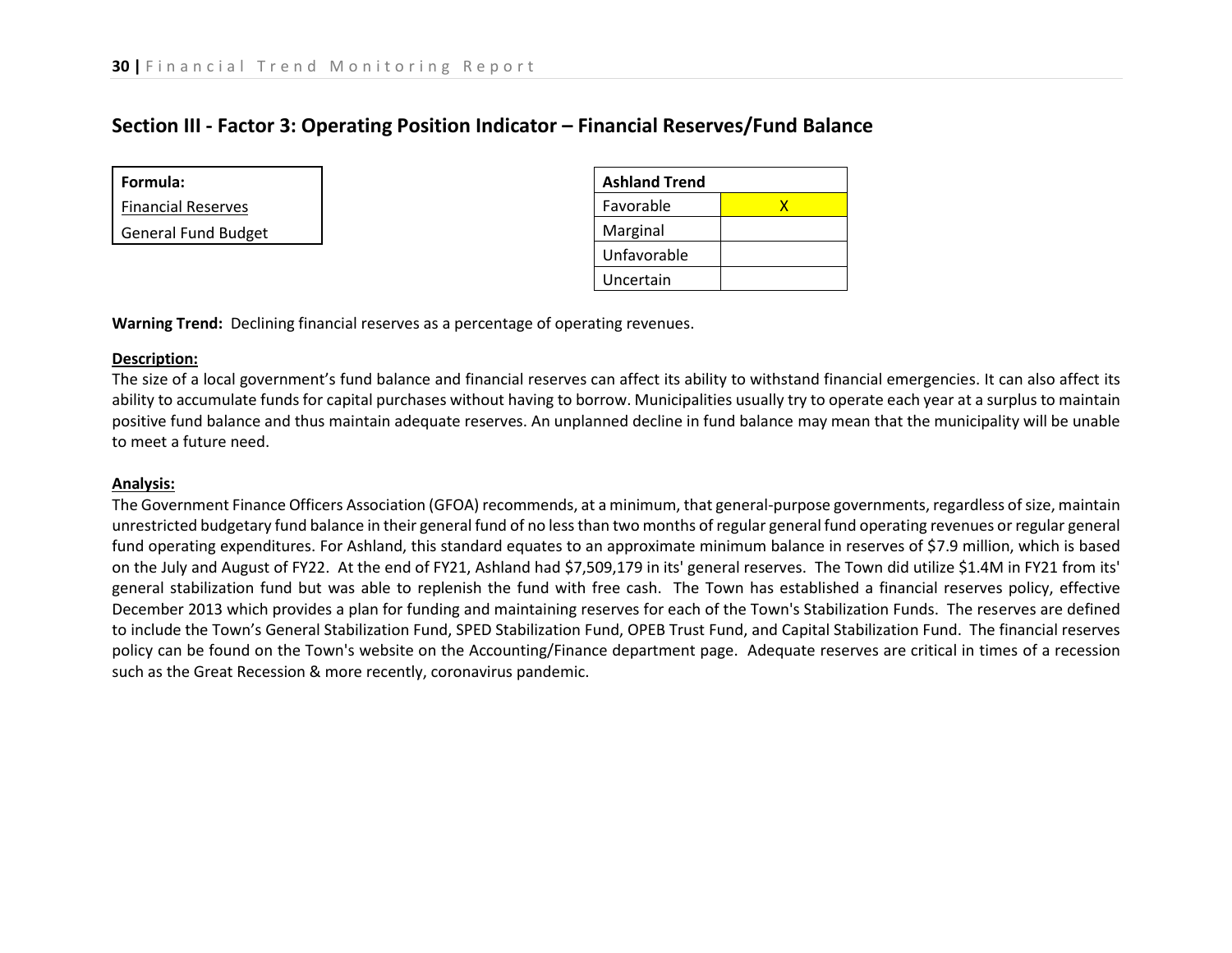| <b>Fiscal Year</b>                        | 2012         | 2013         | 2014         | 2015         | 2016                               | 2017         | 2018         | 2019         | 2020         | 2021         |
|-------------------------------------------|--------------|--------------|--------------|--------------|------------------------------------|--------------|--------------|--------------|--------------|--------------|
| SPED Stabilization Fund*                  | \$0          | \$0          | \$0          | \$464,000    | \$644,928                          | \$647,914    | \$489,281    | \$623,951    | \$636,682    | \$661,936    |
| General Stabilization Fund*               | \$1,469,715  | \$2,266,648  | \$3,344,523  | \$3,343,254  | \$4,086,499                        | \$5,287,912  | \$5,671,480  | \$6,351,903  | \$6,897,200  | \$7,509,179  |
| OPEB Trust Fund*                          | \$0          | \$400,426    | \$577,799    | \$776,102    | \$1,090,367                        | \$1,162,986  | \$1,929,105  | \$2,681,587  | \$3,739,756  | \$4,927,967  |
| Capital Stabilization Fund*               | \$0          | \$0          | \$0          | \$10,000     | \$16,843                           | \$17,639     | \$17,640     | \$20,011     | \$542,403    | \$63,671     |
| <b>Total Reserves</b>                     | \$1,469,715  | \$2,667,074  | \$3,922,322  | \$4,593,356  | \$5,838,636                        | \$7,116,452  | \$8,107,506  | \$9,677,452  | \$11,816,041 | \$13,162,753 |
| Total General Fund Budget                 | \$47,200,662 | \$49,663,200 | \$52,424,175 | \$50,213,782 | \$53,400,938                       | \$54,830,013 | \$54,830,014 | \$59,531,185 | \$63,979,538 | \$66,030,936 |
| SPED as a % of Total Budget               | 0.0%         | 0.0%         | 0.0%         | 0.9%         | 1.2%                               | 1.2%         | 0.9%         | 1.0%         | 1.0%         | 1.0%         |
| Stabilization Fund as a % of Total Budget | 3.1%         | 4.6%         | 6.4%         | 6.7%         | 7.7%                               | 9.6%         | 10.3%        | 10.7%        | 10.8%        | 11.4%        |
| OPEB Fund as a % of Total Budget          | 0.0%         | 0.8%         | 1.1%         | 1.5%         | 2.0%                               | 2.1%         | 3.5%         | 4.5%         | 5.8%         | 7.5%         |
| Capital Stabilization Fund                | 0.0%         | 0.0%         | 0.0%         | 0.0%         | 0.0%                               | 0.0%         | 0.0%         | 0.0%         | 0.8%         | 0.1%         |
| Reserves as a % of Total Budget           | 3.1%         | 5.4%         | 7.5%         | 9.1%         | 10.9%                              | 13.0%        | 14.8%        | 16.3%        | 18.5%        | 19.9%        |
| *Source: Finance Dept.                    |              |              |              |              |                                    |              |              |              |              |              |
| \$8,000,000                               |              |              |              |              | <b>General Stabilization Fund*</b> |              |              |              | \$6,897,200  | \$7,509,179  |

### **Section III - Factor 3: Operating Position Indicator – Financial Reserves/Fund Balance**

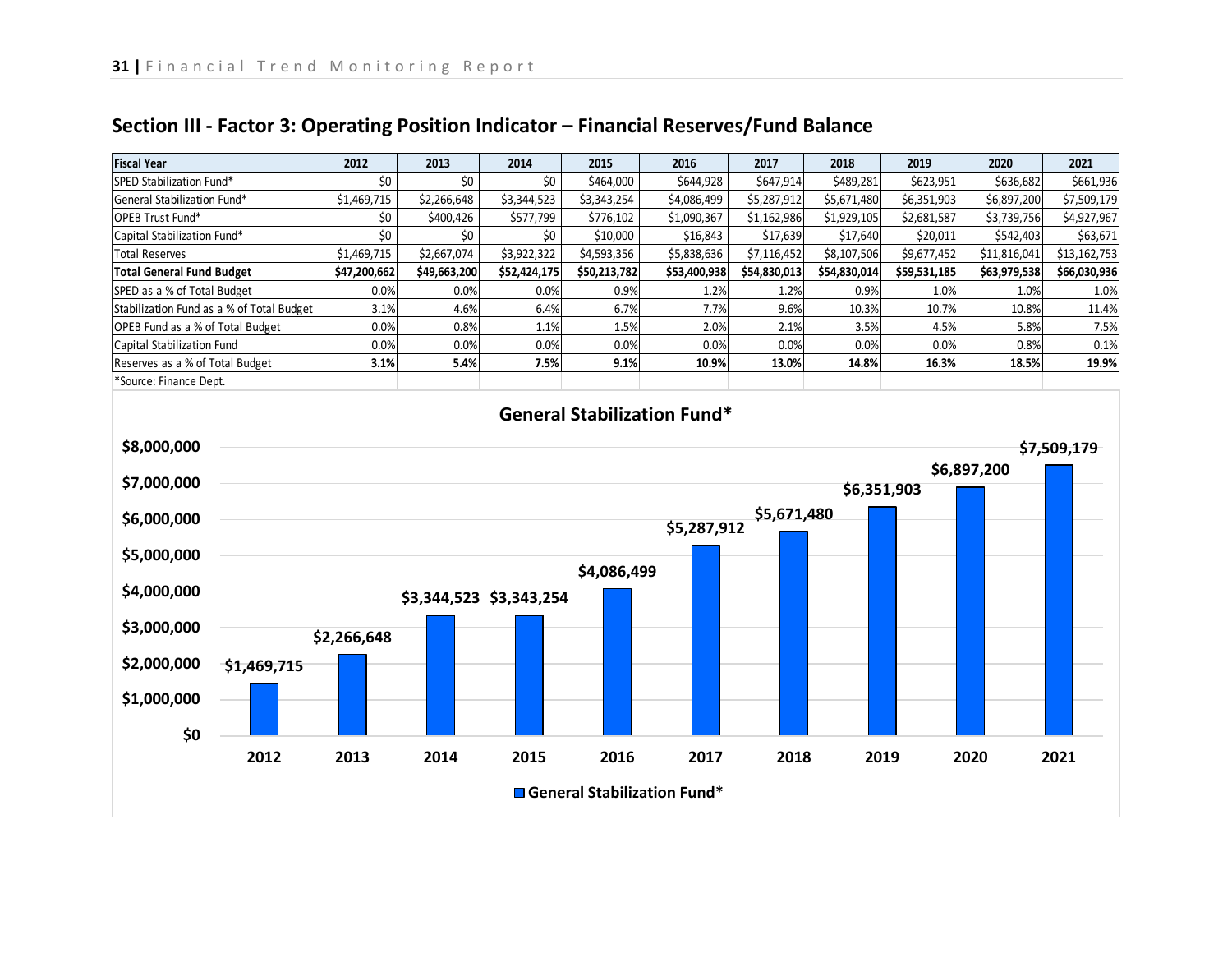

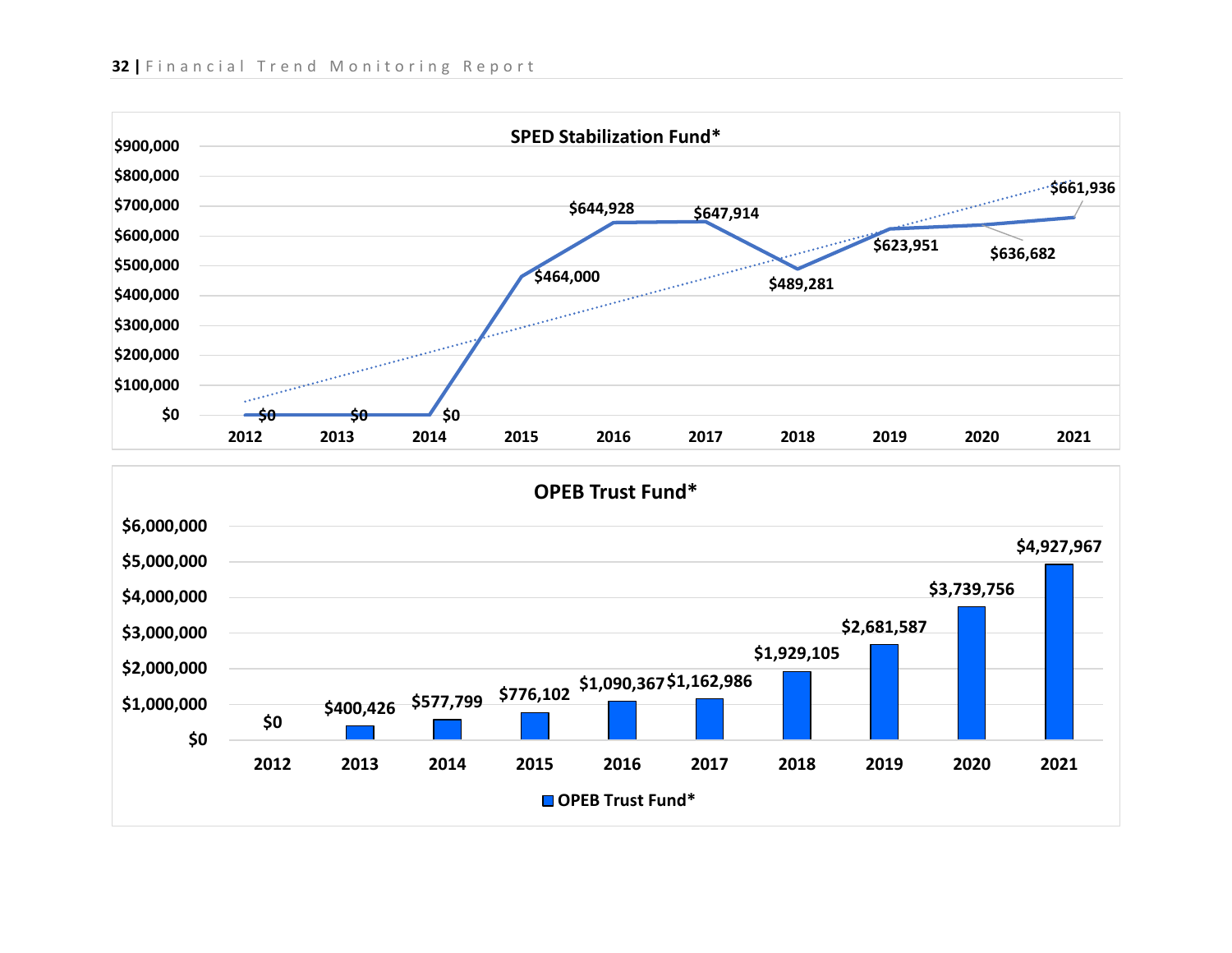### **Section III - Factor 4: Debt Indicators – Long Term Debt**

| Formula:                         |  |  |
|----------------------------------|--|--|
| Net Direct bonded long-term debt |  |  |
|                                  |  |  |

Assessed valuation or population

| <b>Ashland Trend</b> |   |  |  |  |  |  |  |
|----------------------|---|--|--|--|--|--|--|
| Favorable            | x |  |  |  |  |  |  |
| Marginal             |   |  |  |  |  |  |  |
| Unfavorable          |   |  |  |  |  |  |  |
| Uncertain            |   |  |  |  |  |  |  |

**Warning Trend:** Increasing long-term debt as a percentage of assessed valuation, population, or personal income.

#### **Description:**

"Direct debt" is bonded debt for which the local government has pledged its full faith and credit. "Self-supporting debt" is bonded debt that the local government has pledged to repay from a source separate from its general tax revenues. An example would include a water bond that is being repaid from the Water Enterprise Fund. "Net direct debt" is direct debt minus self-supporting debt. An increase in long term debt as a percentage of assessed valuation or population can mean that the government's ability to repay is diminishing - assuming that the government depends on the property tax to pay its debts. The per capita measure relates debt increases to changes in population size. As the population increases, capital needs, and hence, long-term debt, would be expected to increase. If, however, long-term debt is increasing as population stabilizes or declines, debt levels may be reaching or exceeding the government's ability to pay. Standard and Poors analyzes a municipality's debt and contingent liability position in great detail.

#### **Analysis**:

The Town of Ashland's long term debt per capita has decreased over the past several years which is mainly attributable to the rapid amortization of the debt schedule and the refunding of debt in FY2014. The Town has been able to borrow funds for much needed capital projects and items over the past several years. In addition, the long term debt as a percentage of assessed valuations has remained consistently below 1.50%. Like debt service, rating agencies look at long term debt as a percentage of assessed valuations and per capita. A warning signal for net debt is overall net debt exceeding 10% of assessed valuation. Overall, Ashland's long term debt has remained low through FY20. There is a sharp increase from FY20 to FY21 due to the addition of the new public safety building and new Mindess school building. Although considered part of direct debt, these borrowings are excluded from Proposition 2 1/2. Ashland is more than capable of repaying its debts in future years. S&P raised Ashland's bond rating in August 2016 one notch to 'AAA' from 'AA+' with a stable outlook. The rating was reaffirmed in January 2022.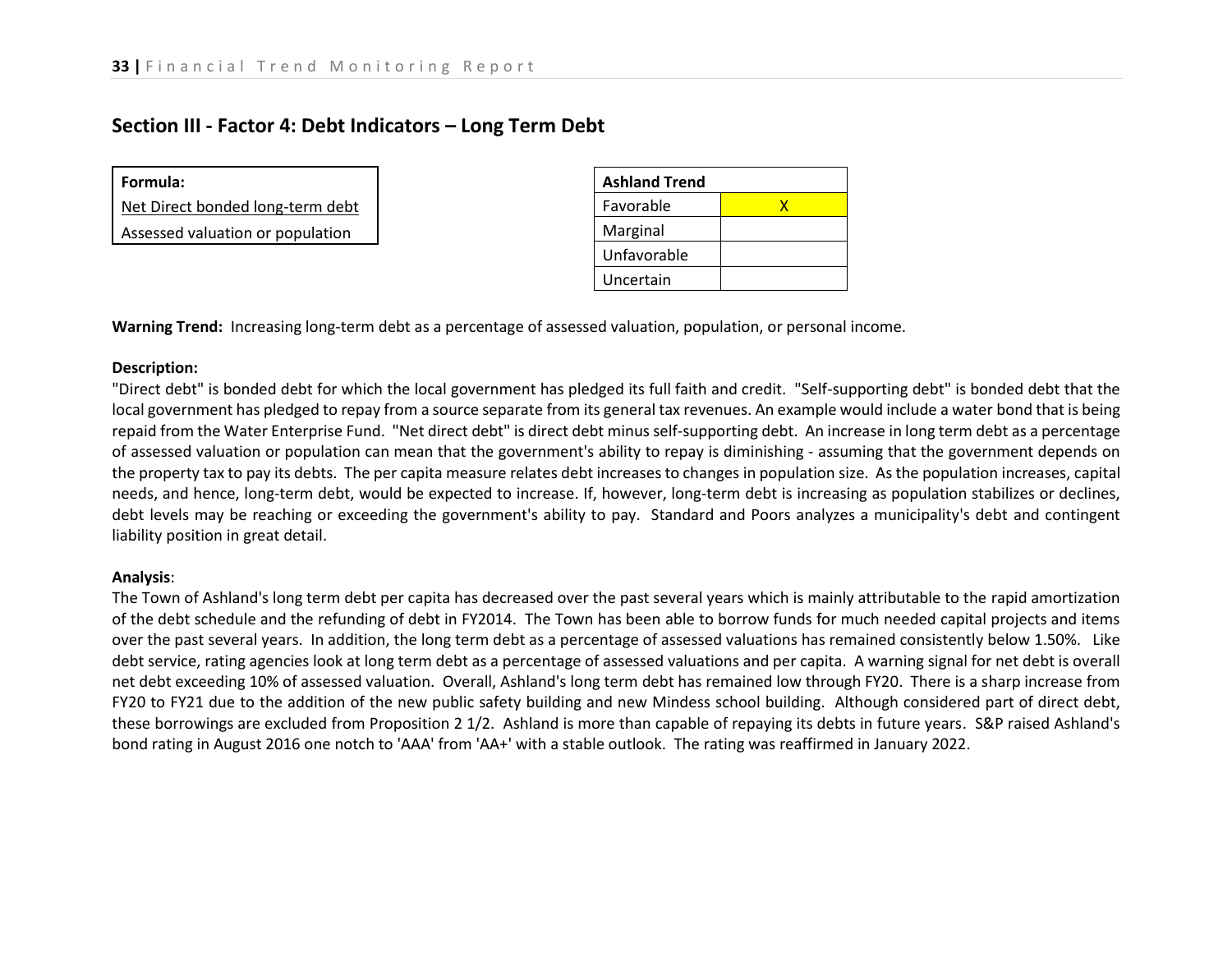| <b>Fiscal Year</b>                           | 2012         | 2013         | 2014         | 2015         | 2016                                                                                                                                                          | 2017         | 2018         | 2019         | 2020         | 2021            |
|----------------------------------------------|--------------|--------------|--------------|--------------|---------------------------------------------------------------------------------------------------------------------------------------------------------------|--------------|--------------|--------------|--------------|-----------------|
| Total Outstanding Debt*                      | \$29,126,250 | \$26,827,160 | \$22,981,454 | \$24,031,328 | \$21,671,410                                                                                                                                                  | \$19,296,450 | \$25,967,517 | \$27,991,209 | \$21,116,000 | \$54,217,000    |
| Total Assessed Valuations*                   |              |              |              |              | \$2,123,243,440   \$2,101,056,070   \$2,138,826,500   \$2,224,313,748   \$2,352,225,396   \$2,491,634,647   \$2,641,690,000 \$2,833,435,192   \$2,986,481,230 |              |              |              |              | \$3,140,115,050 |
| Population*                                  | 17,027       | 17.249       | 17.473       | 17.700       | 17.930                                                                                                                                                        | 18.163       | 18.399       | 18.638       | 18,832       | 19,077          |
| Long Term Debt as a % of Assessed Valuations | 1.37%        | 1.28%        | 1.07%        | 1.08%        | 0.92%                                                                                                                                                         | 0.77%        | 0.98%        | 0.99%        | 0.71%        | 1.73%           |
| Long Term Debt per Capita                    | 1,711ذ       | \$1,555      | \$1,315      | \$1,358      | \$1,209                                                                                                                                                       | \$1,062      | \$1,411      | \$1,502      | \$1,121      | \$2,842         |

### **Section III - Factor 4: Debt Indicators – Long Term Debt**

Notes: \*Source: Balance Sheet – State of Indebtedness (less self-supporting debt), Tax Recap, Federal Census



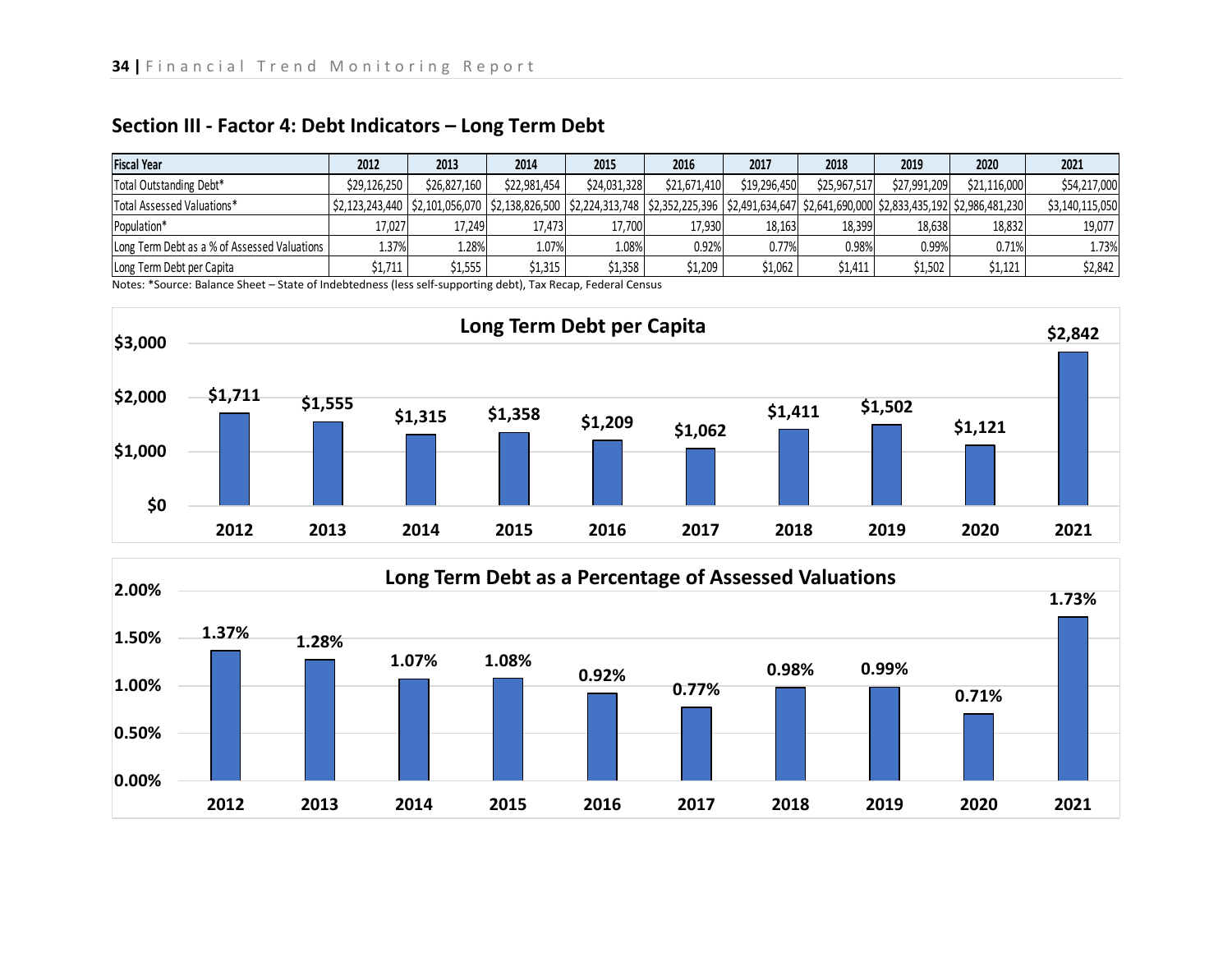### **Section III - Factor 4: Debt Indicators – Debt Service**

| Formula:                  |
|---------------------------|
| Net Direct debt service   |
| <b>Operating Revenues</b> |

| <b>Ashland Trend</b> |   |  |  |  |  |  |
|----------------------|---|--|--|--|--|--|
| Favorable            | x |  |  |  |  |  |
| Marginal             |   |  |  |  |  |  |
| Unfavorable          |   |  |  |  |  |  |
| Uncertain            |   |  |  |  |  |  |

**Warning Trend:** Increasing net direct debt service as a percentage of Operating revenues.

#### **Description:**

Debt service is defined as the amount of principal and interest that a local government must pay each year on net direct bonded long-term debt plus the interest it must pay on direct short-term debt. Increasing debt service reduces expenditure flexibility by adding to the government's obligations. Debt service can be a major part of a government's fixed costs, and its increase may indicate excessive debt and fiscal strain. Debt service exceeding 20% of operating revenues is considered a potential problem. Ten percent is considered acceptable by the credit industry.

### **Analysis:**

Ashland maintains a strong credit rating of 'AAA' with a Stable Outlook from Standard & Poors due in part to a low percentage of debt relative to general fund revenue. From FY2006 through FY2010, debt service dropped considerably each year and has continued to drop at a steady pace since FY2013. This gives the Town the flexibility to issue new debt.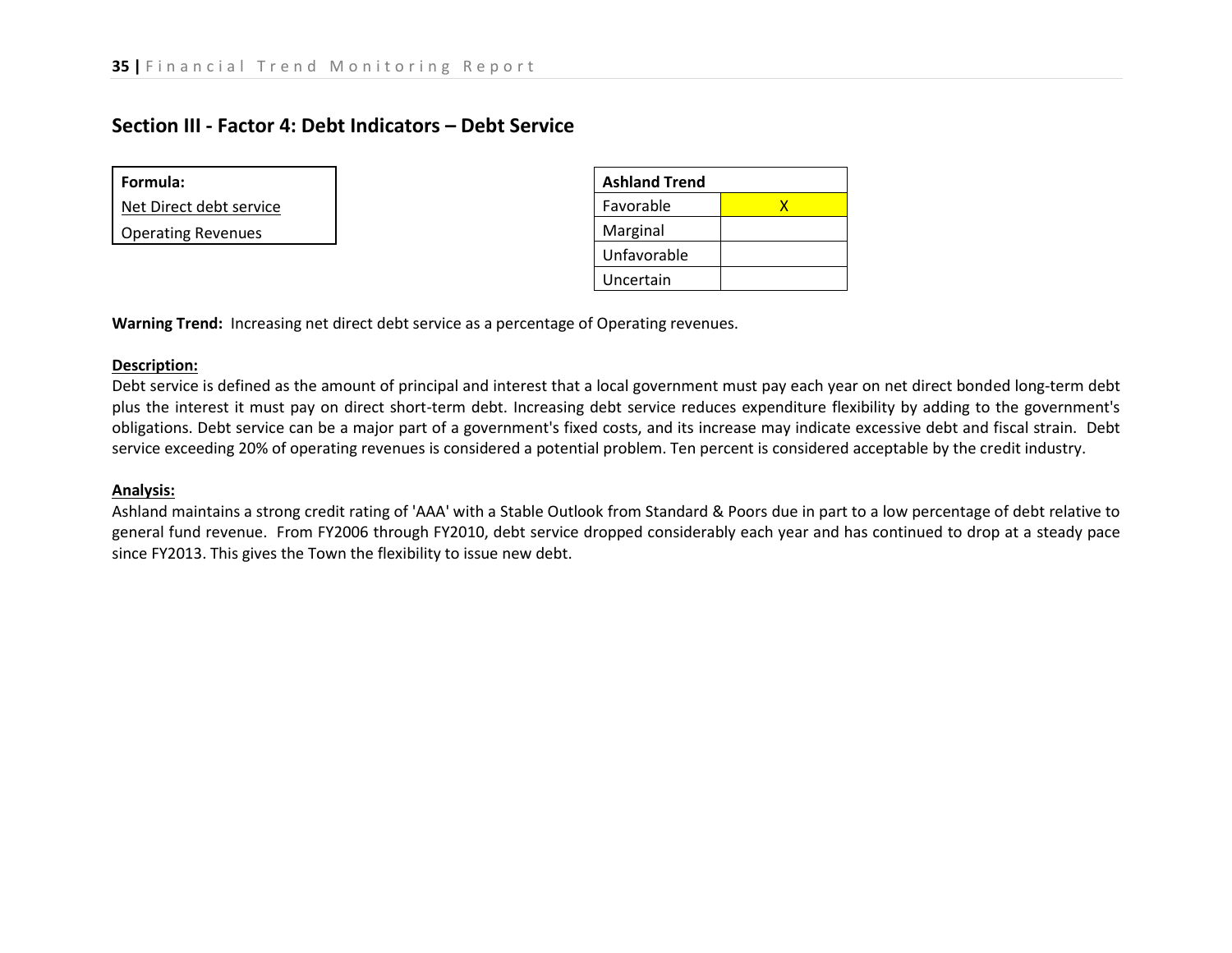| <b>Fiscal Year</b>                  | 2012         | 2013         | 2014         | 2015         | 2016         | 2017         | 2018         | 2019         | 2020         | 2021         |
|-------------------------------------|--------------|--------------|--------------|--------------|--------------|--------------|--------------|--------------|--------------|--------------|
| Total Debt Service*                 | \$2,914,745  | \$3,465,638  | \$3,361,933  | \$3,278,039  | \$3,125,645  | \$3,031,062  | 3,090,124    | 3,012,619    | 3,743,842    | 3,571,595    |
| Operating Revenue*                  | \$47,132,191 | \$48,721,532 | \$50,682,434 | \$51,866,788 | \$53,708,861 | \$56,546,074 | \$57,910,743 | \$60,504,315 | \$63,642,963 | \$67,023,933 |
| Less - Excluded Debt*               | \$2,364,184  | \$2,093,734  | \$2,067,901  | \$1,943,733  | \$1,777,626  | \$1,669,280  | \$1,808,330  | \$1,724,845  | \$2,079,566  | 2,027,859    |
| Operating revenue                   | \$44,768,007 | \$46,627,798 | \$48,614,533 | \$49,923,055 | \$51,931,235 | \$54,876,794 | \$56,102,413 | \$58,779,470 | \$61,563,397 | \$64,996,074 |
| Net debt service as a percentage of |              |              |              |              |              |              |              |              |              |              |
| Operating revenues                  | 6.5%         | 7.4%         | 6.9%         | 6.6%         | 6.0%         | 5.5%         | 5.5%         | 5.1%         | 6.1%         | 5.5%         |

### **Section III - Factor 4: Debt Indicators – Debt Service**

Notes: \*Source: Balance Sheet – State of Indebtedness (less self-supporting debt), Tax Recap, Federal Census

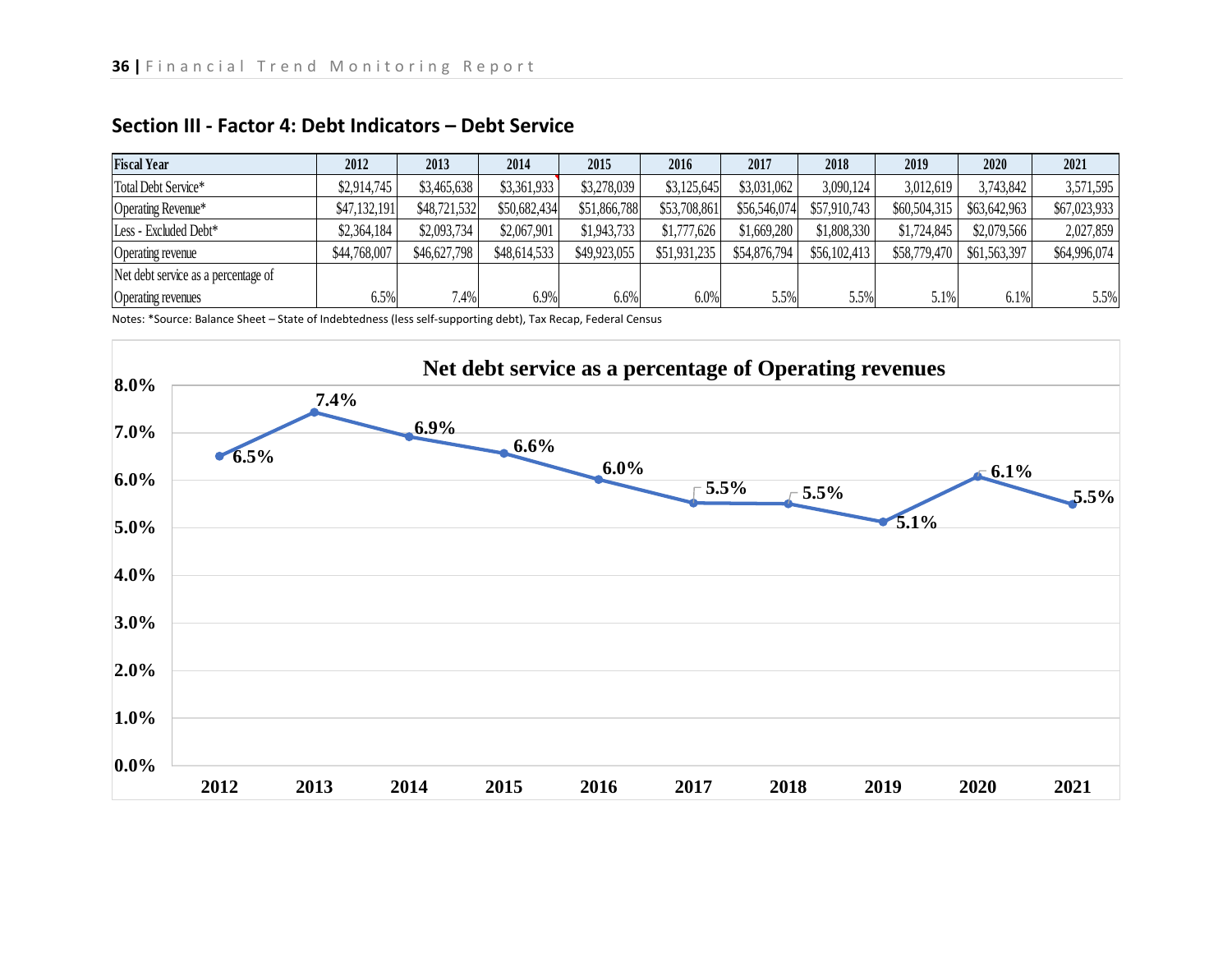### **Section III - Factor 5: Unfunded Liability Indicator (Other Post-Employment Benefits-OPEB Liability)**

| Formula:              |  |  |  |  |  |
|-----------------------|--|--|--|--|--|
| <b>OPEB Assets</b>    |  |  |  |  |  |
| <b>OPEB Liability</b> |  |  |  |  |  |

| <b>Ashland Trend</b> |  |  |  |  |  |  |
|----------------------|--|--|--|--|--|--|
| Favorable            |  |  |  |  |  |  |
| Marginal             |  |  |  |  |  |  |
| Unfavorable          |  |  |  |  |  |  |
| Uncertain            |  |  |  |  |  |  |

**Warning Trend:** Decreasing funded ratio for Other Post-Employment Benefits Liability

#### **Description:**

An unfunded liability is one that has been incurred during the current year or prior year, which does not have to be paid until a future year and for which reserves have not been set aside. It is a legal commitment to pay at some time in the future. If such obligations are permitted to grow over a long period of time, they can have a substantial effect on a government's financial condition.

OPEBs are the set of benefits offered to retirees and their dependents other than pensions. These benefits mainly consist of medical insurance. Currently, employees who retire at age 55 having worked for at least 20 hours per week for at least ten years are eligible to receive these medical benefits for life. Unlike pensions, these medical benefits are not adjusted to account for full or part-time work, years of service, or age of the recipient at the time of retirement.

Obligations for Other Post-Employment Benefits (OPEBs) represent a \$30 billion liability for municipalities in the Commonwealth. The magnitude of these costs becomes even more relevant as the Governmental Accounting Standards Board (GASB) now requires that OPEB liabilities be reported on municipal balance sheets. This information is of particular interest to bond rating agencies and investors.

In 2011, the state enacted municipal health insurance reform, giving municipal officials a set of tools to change plan design features for active employees and retirees. But even with this authority, municipalities have little or no control over the primary drivers of general health care costs. With communities having little or no recourse for raising revenues in the Proposition 2 % era, if unaddressed, this unsustainable cost will crowd out funding for other key line items in municipal budgets, threatening jobs and core municipal services.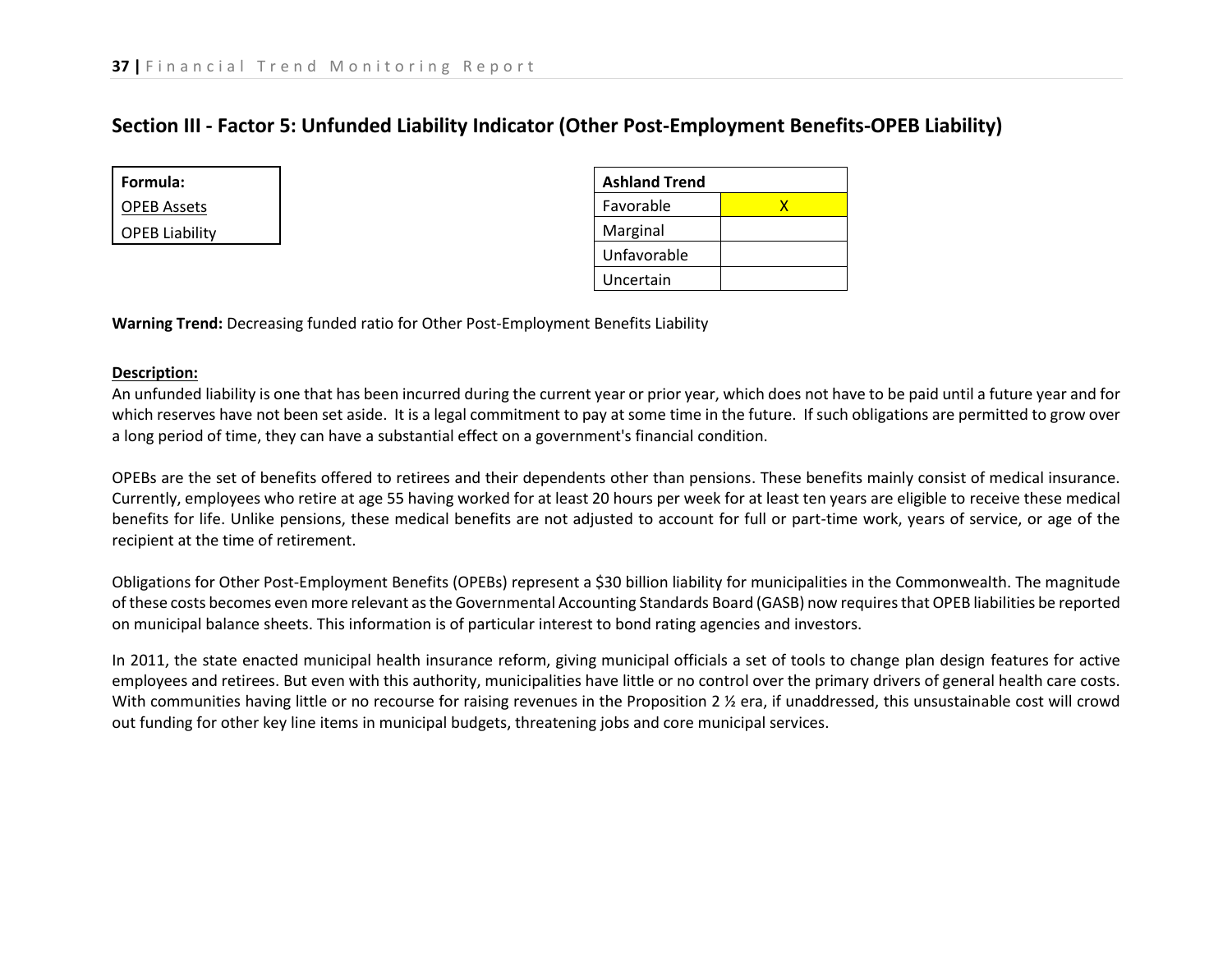### **Section III - Factor 5: Unfunded Liability Indicator (Other Post-Employment Benefits-OPEB Liability)**

### **Analysis:**

Then Town created an OPEB Stabilization Fund at the November 28, 2012 Special Town Meeting and appropriated \$400,000 to the fund from free cash. At the May 7, 2014 Annual Town Meeting, the Town voted to create an OPEB Trust fund for the purpose of holding appropriations to offset the anticipated costs of premium payments for retired employees and eligible spouses or dependents. At the May 6, 2015 Annual Town Meeting, the Town voted to appropriate \$500,000 from the OPEB Stabilization Fund into the OPEB Trust Fund. The Town has an agreement with Rockland Trust Company (Investment Manager) regarding the objectives, goals, risk tolerance, and investment guidelines for the OPEB Trust Fund. As OPEB funds are long-term investments, the Town has agreed upon the balanced investment portfolio strategy. Ashland's financial reserve policy includes the funding of the OPEB trust fund. The funding of the OPEB trust fund is dependent upon the balance in the general stabilization fund. The Town also has implemented a 'pay as you go' system for each new employee. As new employees are hired, the Town will contribute their portion of the OPEB cost each year. Although future medical costs are unknown, Ashland remains dedicated to the funding policy and plan for OPEB and we continue to see the funded ratio increase.

|                    |                         | <b>Fiduciary Net</b> | <b>Total OPEB</b> |    | <b>Net OPEB</b>  |                     |
|--------------------|-------------------------|----------------------|-------------------|----|------------------|---------------------|
| <b>Fiscal Year</b> | <b>Measurement Date</b> | <b>Position</b>      | <b>Liability</b>  |    | <b>Liability</b> | <b>Funded Ratio</b> |
| 2016               | 7/1/2015                | 775,553              | 39,515,084        | S  | 38,739,531       | 1.96%               |
| 2017               | 7/1/2016                | 635,080              | 43,923,762        |    | 43,288,682       | 1.45%               |
| 2018               | 7/1/2017                | 767,172              | 46,923,549        |    | 46,156,377       | 1.63%               |
| 2019               | 7/1/2018                | 2,681,587            | 46,866,080        | \$ | 44,184,493       | 5.72%               |
| 2020               | 7/1/2019                | 3,740,542            | 53, 207, 564      |    | 49,467,022       | 7.03%               |
| 2021               | 7/1/2020                | 4,771,577            | 66,943,733        |    | 62,172,156       | 7.13%               |

Notes:

Source: Town of Ashland OPEB Valuation Report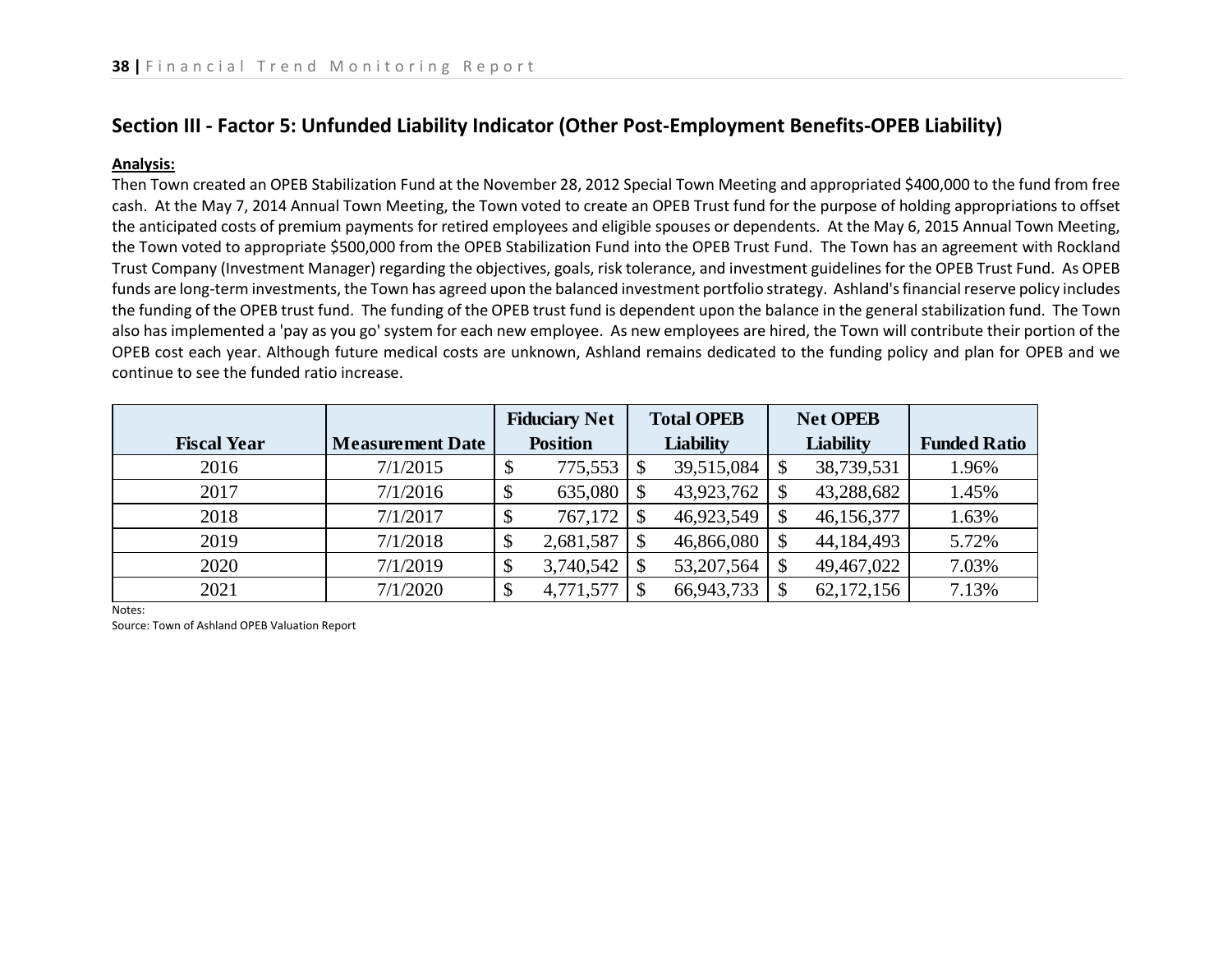### **Section III - Factor 7: Community Needs and Resources Indicators - Population**

**Formula:** Population

| <b>Ashland Trend</b> |  |  |  |  |  |  |
|----------------------|--|--|--|--|--|--|
| Favorable            |  |  |  |  |  |  |
| Marginal             |  |  |  |  |  |  |
| Unfavorable          |  |  |  |  |  |  |
| Uncertain            |  |  |  |  |  |  |

**Warning Trend:** Rapid change in population.

#### **Description:**

The exact relationship between population change and other economic and demographic factors is uncertain. Population change can directly affect both governmental revenues and expenditures. Intergovernmental revenues and grants are at time distributed according to population. However, a sudden increase in population can create immediate pressures for new capital outlay and higher levels of service. A decline in population on the other hand would, at first glance, appear to relieve the pressure for expenditures, because the population requiring services is smaller. But in practice, a local governmental faced with population decline is rarely able to make reductions in expenditures. Many costs, such as debt service, pensions, and governmental mandates are fixed and cannot be reduced in the short run. A more in depth look at the population, such as age and population density, can help assess the impact of population changes further.

#### **Analysis:**

Based upon the local census and federal census, the Town of Ashland's population is growing. Per the 2010 Federal Census, the population was 16,593. The 2020 Federal Census revealed a population of 18,832. The population has grown 2,239 in 10 years. On average, this correlates to approximately 1.3% per year. This growth can be attributed to available land and a great location which drew the attention of developers. Ashland has seen several residential and condo/apartment developments go up over the past several years, more recently the Rail Transit District - a 398 apartment complex, which is 100% occupied. Additional larger scale developments are planned for future years which will increase Ashland's population.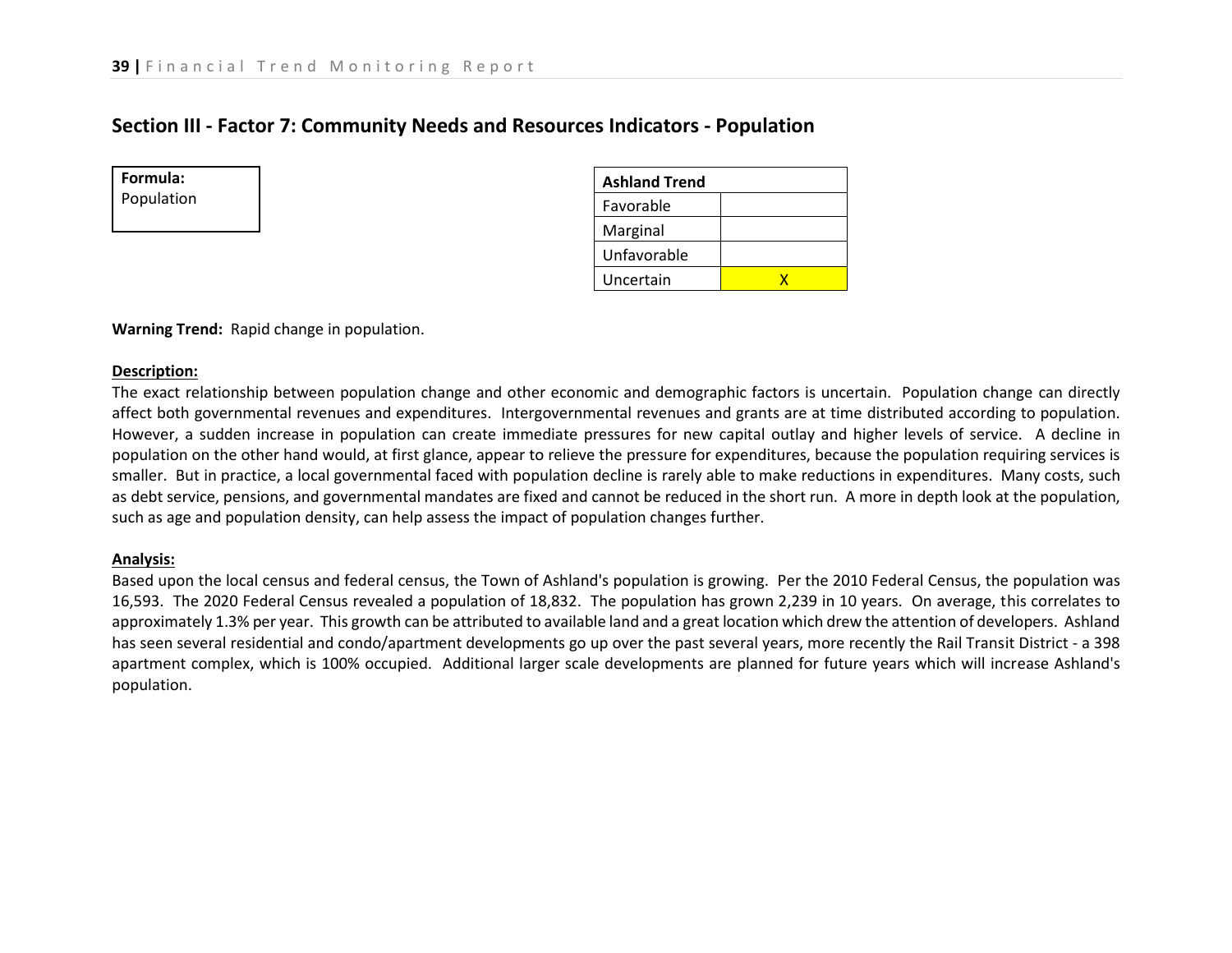### **Section III - Factor 7: Community Needs and Resources Indicators - Population**



Source: 2010 and 2020 Federal Census.

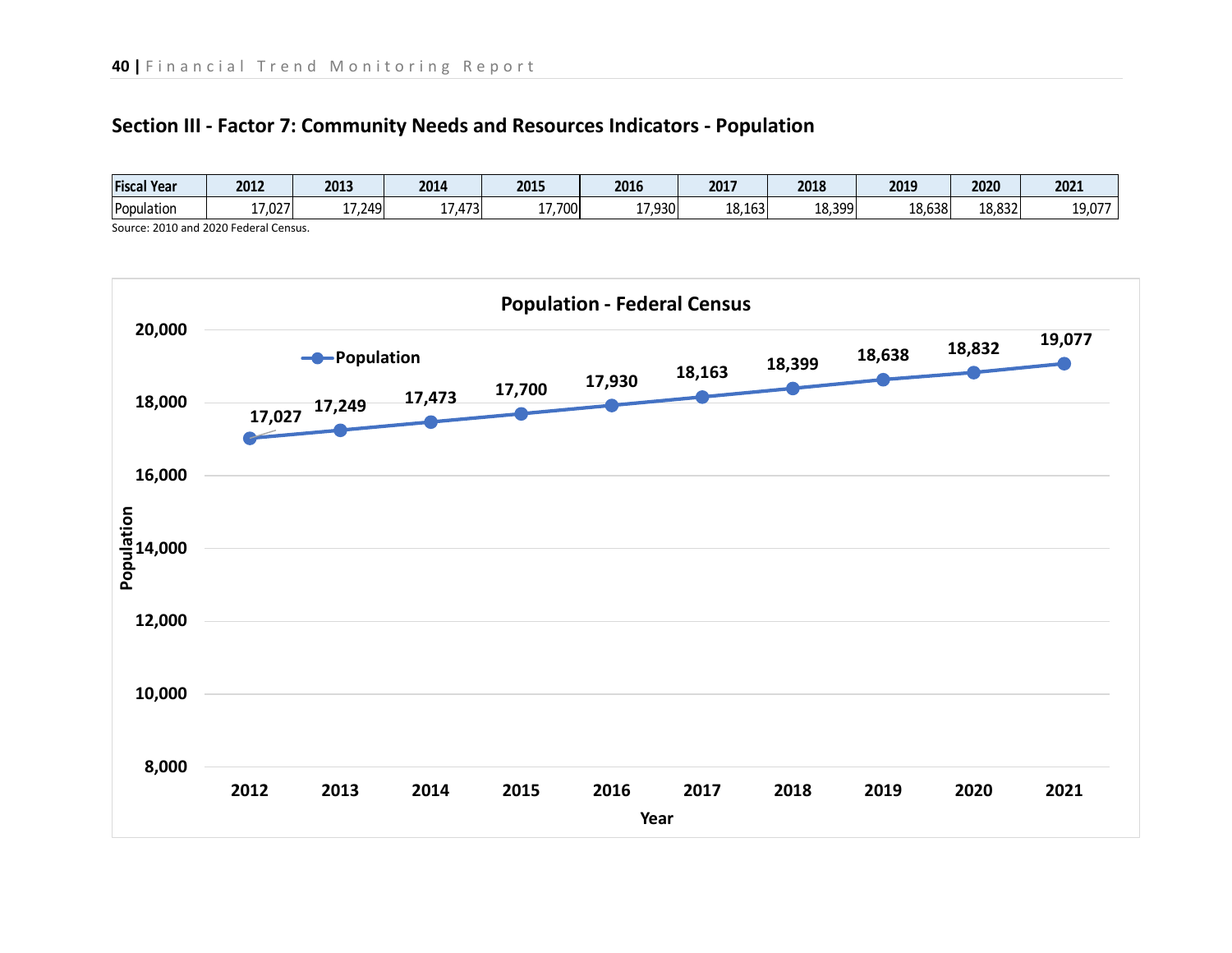### **Section III - Factor 7: Community Needs and Resources Indicators – Top 5 Taxpayers**

**Formula:** Total assessed value for top five taxpayers Total assessed valuation

| <b>Ashland Trend</b> |  |  |  |  |  |  |
|----------------------|--|--|--|--|--|--|
| Favorable            |  |  |  |  |  |  |
| Marginal             |  |  |  |  |  |  |
| Unfavorable          |  |  |  |  |  |  |
| Uncertain            |  |  |  |  |  |  |

**Warning Trend**: High percentage or increasing percentage of overall assessed valuation owned by a few taxpayers.

#### **Description:**

This indicator measures the concentration of property values in the community and helps to analyze the vulnerability of the economic base to the fortunes of a few taxpayers. The bond rating agencies use this indicator to determine the degree of concentration. The leading taxpayers are profiled and assessed for their direct and indirect effects on the economy. If a local government relies heavily on a few taxpayers for property taxes, it is vulnerable to any changes in these taxpayer's assessments. Generally, the local government may have cause for concern if the top five taxpayers hold more than 20 percent of the community's total valuation.

### **Analysis:**

Ashland is well below the 20 percent warning mark, the Town has seen marginal increases in the valuation percentage held by the top five taxpayers. The top taxpayers of the Town in 2020 were the following: 1) Ashland Transit Apartments 2) NStar Electric Company 3) Chestnut Place Apartments 4) Ashland, MA Senior Property LLC 5) NStar Gas Company. The Town considers these taxpayers to be financially stable. However, Ashland is always looking for ways to diversify the community's property tax base.